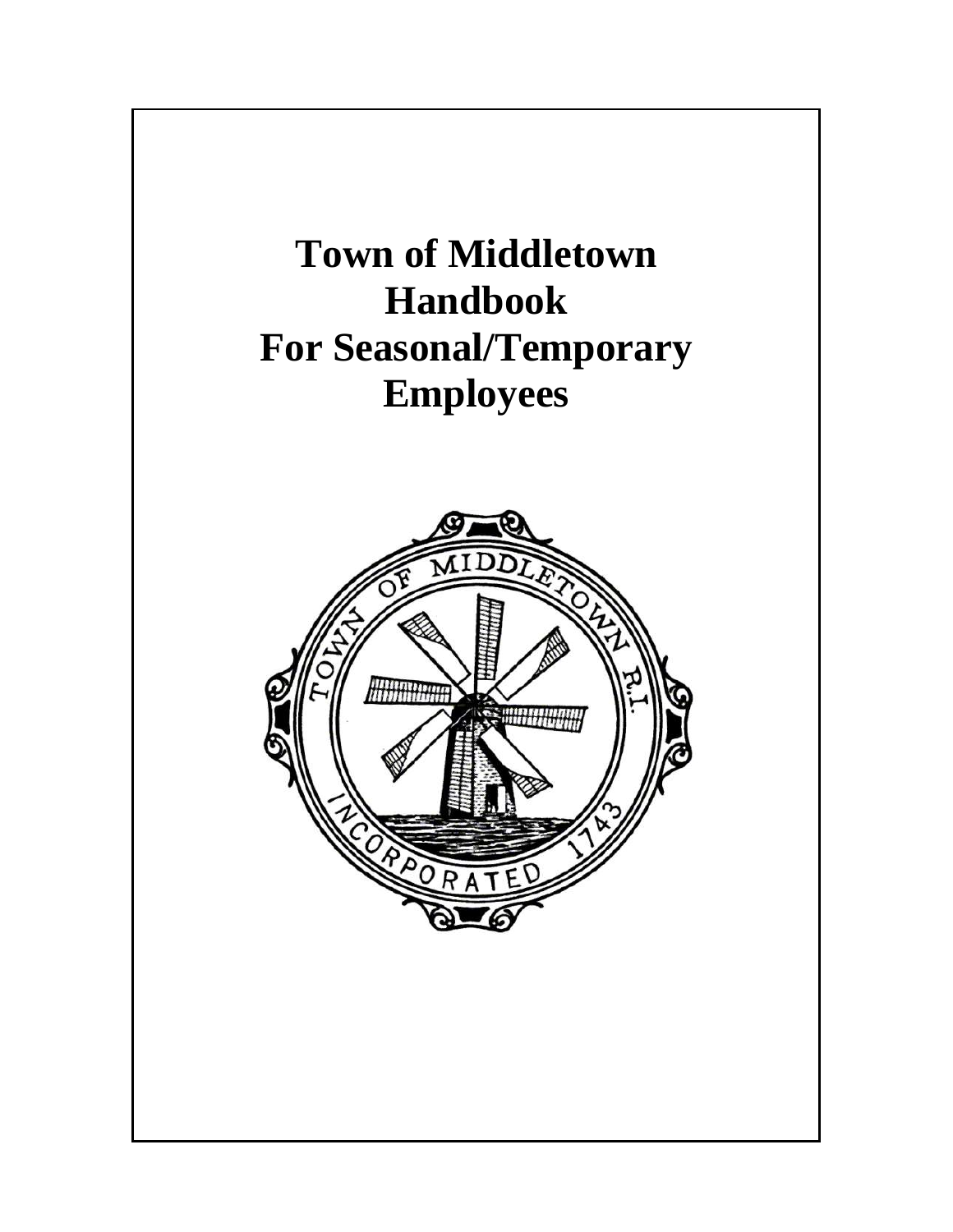# **TABLE OF CONTENTS**

| 1.1  |  |  |  |
|------|--|--|--|
| 1.2  |  |  |  |
| 1.3  |  |  |  |
| 1.4  |  |  |  |
| 1.5  |  |  |  |
| 1.6  |  |  |  |
| 1.7  |  |  |  |
| 1.8  |  |  |  |
|      |  |  |  |
| 2.1  |  |  |  |
| 2.2  |  |  |  |
| 2.3  |  |  |  |
| 2.4  |  |  |  |
| 2.5  |  |  |  |
| 2.6  |  |  |  |
| 2.7  |  |  |  |
| 2.8  |  |  |  |
| 2.9  |  |  |  |
| 2.10 |  |  |  |
| 2.11 |  |  |  |
| 2.12 |  |  |  |
| 2.13 |  |  |  |
| 2.14 |  |  |  |
| 2.15 |  |  |  |
| 2.16 |  |  |  |
| 2.17 |  |  |  |
| 2.18 |  |  |  |
| 2.19 |  |  |  |
|      |  |  |  |
| 3.1  |  |  |  |
| 3.2  |  |  |  |
| 3.3  |  |  |  |
| 3.4  |  |  |  |
| 3.5  |  |  |  |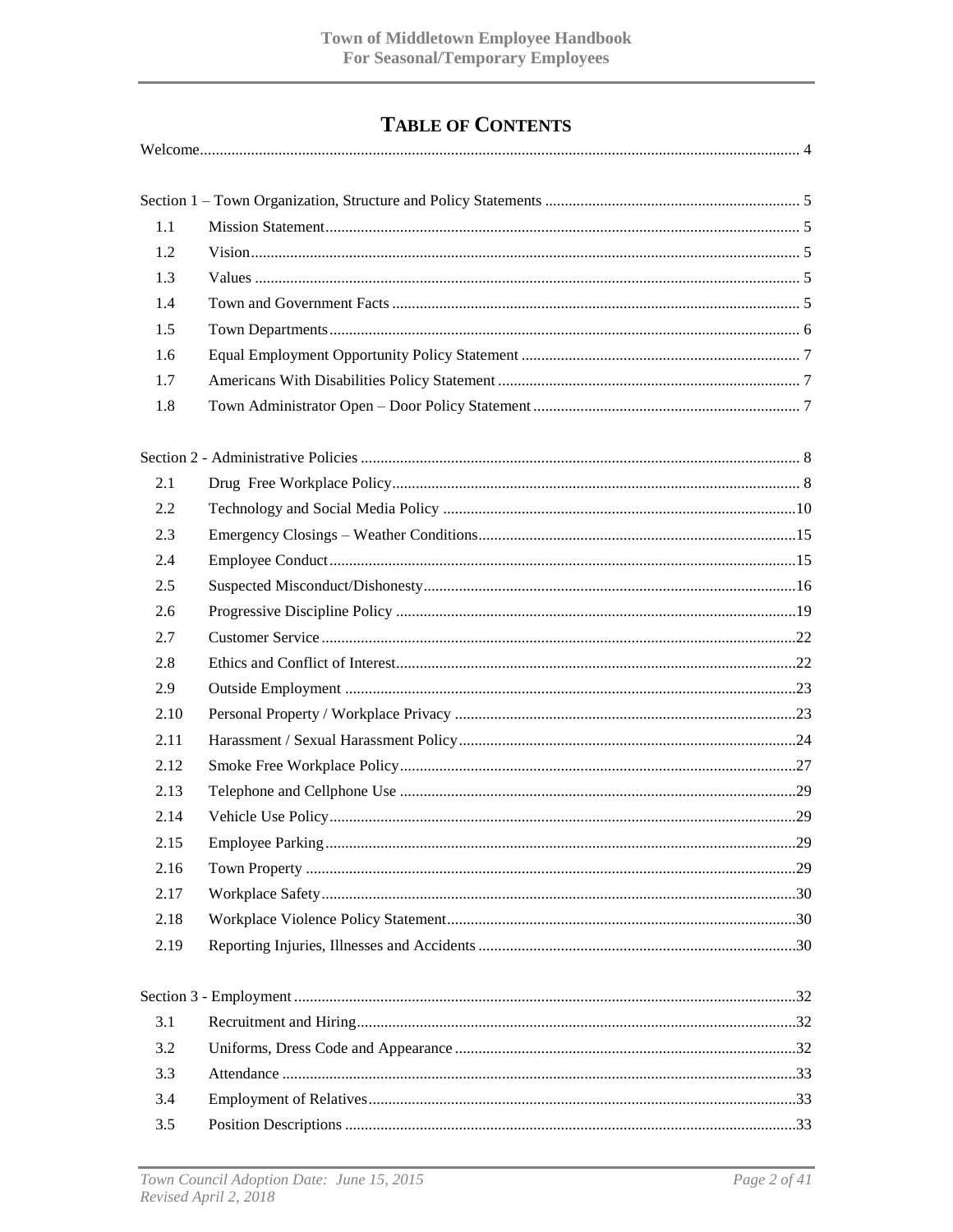| 3.6  |                                                                                     |
|------|-------------------------------------------------------------------------------------|
| 3.7  |                                                                                     |
| 3.8  |                                                                                     |
| 3.9  |                                                                                     |
| 3.10 |                                                                                     |
|      |                                                                                     |
|      |                                                                                     |
| 4.1  |                                                                                     |
| 4.2  |                                                                                     |
| 4.3  |                                                                                     |
|      |                                                                                     |
| 5.1  | Temporary Disability Insurance ("TDI") and Temporary Caregiver Insurance ("TCI") 37 |
| 5.2  |                                                                                     |
| 5.3  |                                                                                     |
|      |                                                                                     |
| 5.4  |                                                                                     |
|      |                                                                                     |
| 6.1  |                                                                                     |
| 6.2  |                                                                                     |
| 6.9  |                                                                                     |
| 6.10 |                                                                                     |
| 6.11 |                                                                                     |
|      |                                                                                     |
|      |                                                                                     |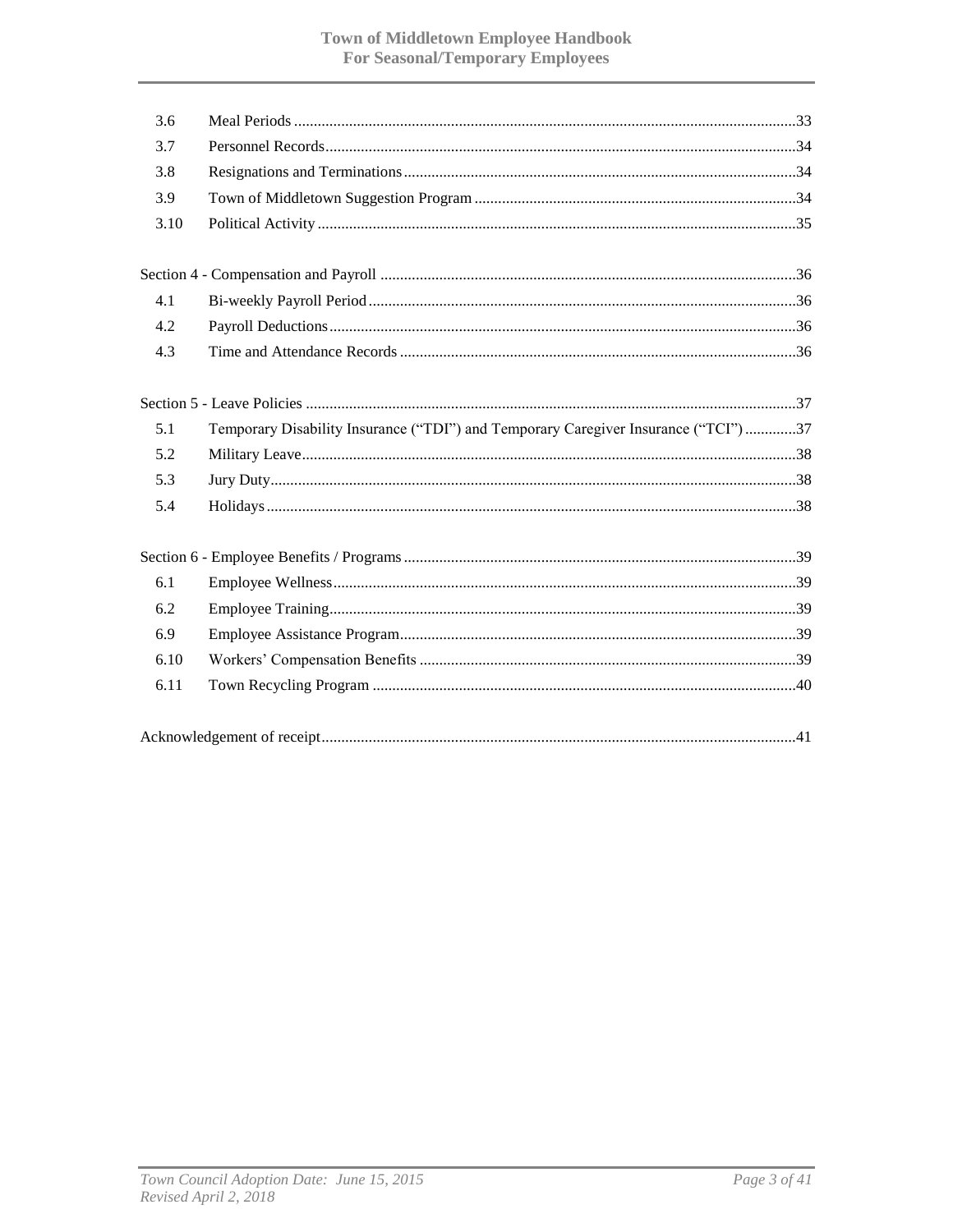# <span id="page-3-0"></span>**WELCOME**

Whether you have just joined the Town or have been with us for a while, we are confident that you will find our organization to be a dynamic and rewarding place in which to work. We consider the employees of the Town to be critical resources and we look forward to a productive and successful association.

This handbook has been especially prepared for you to serve as a guide for the employer / employee relationship. The topics covered in this handbook apply to seasonal/temporary employees of the Town of Middletown. It is important to keep several things in mind about this handbook.

- This handbook contains only general information and guidelines. It is not intended to be comprehensive or to address all of the possible applications of, or exceptions to, the general policies and procedures described. It is not intended to supercede department rules and regulations that may cover many of your terms and conditions of employment. If you have any questions, you should address them to Human Resources.
- Neither this handbook nor any other Town document, confers any contractual right, either expressed or implied, to remain in the Town's employ or guarantee any fixed terms and conditions of your employment. Your employment is on a voluntary, at-will basis and is not for a specific time, and may be terminated at any time by the Town or by you.
- The procedures, practices, policies, and benefits described here may be modified or discontinued from time to time. We will make every effort to inform all employees of any changes as they occur, but cannot guarantee immediate advance notice of changes.
- Some of the subjects described here are covered in detail in the Town's official policy and procedure documents. For more detailed information please contact Human Resources.

We are pleased to have you as a Town of Middletown employee and sincerely hope that our association will always be mutually beneficial.

Shawn J. Brown Town Administrator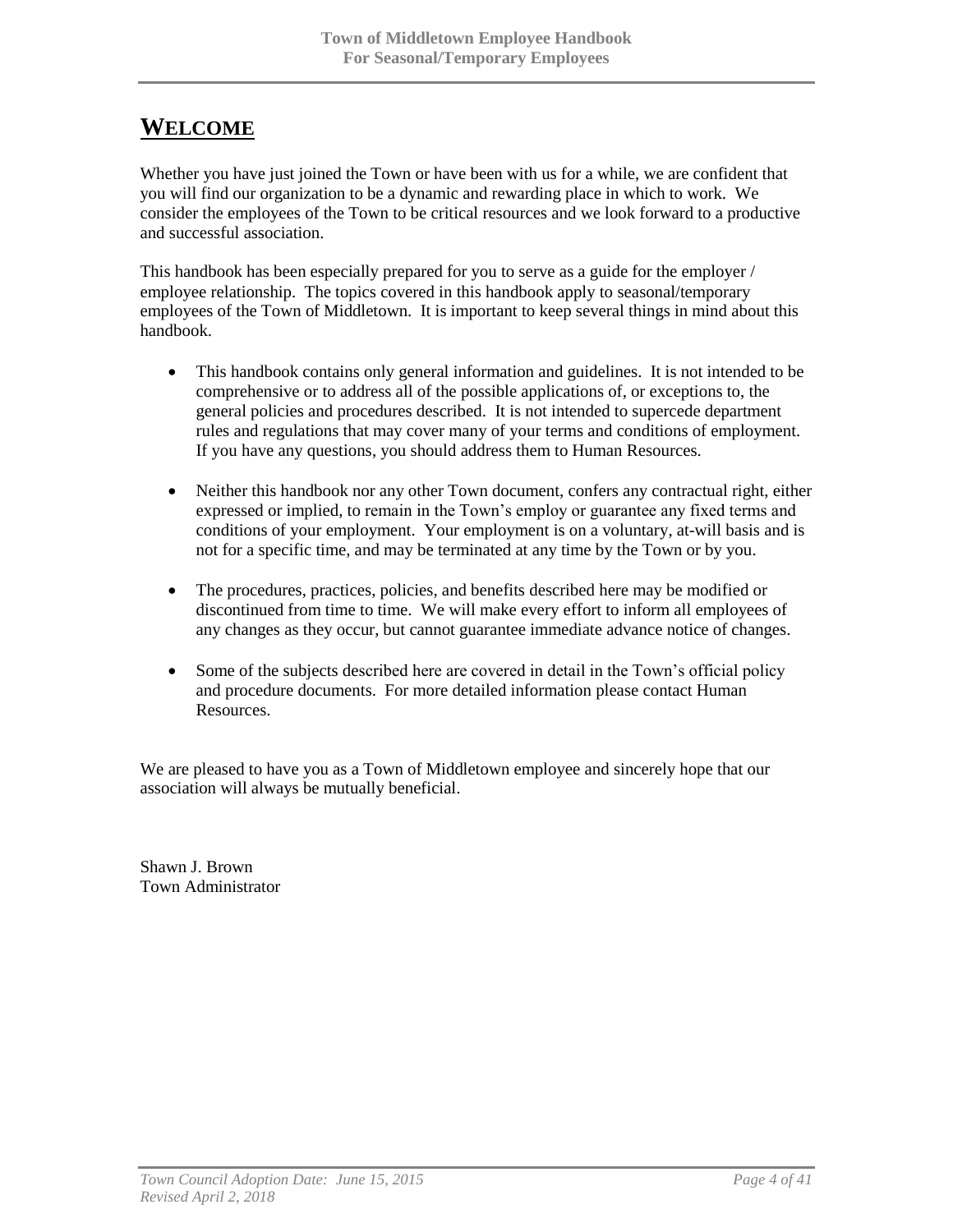# <span id="page-4-0"></span>**SECTION 1 – TOWN ORGANIZATION, STRUCTURE AND POLICY STATEMENTS**

### <span id="page-4-1"></span>**1.1 MISSION STATEMENT**

Our mission is to preserve the character and quality of life in the Town of Middletown. We strive to achieve our mission by improving the quality of services and supporting well-balanced growth in the most cost-effective and responsible manner possible. As we work towards our goals we will treat all members of our community, Town Government, volunteers and employees with respect and dignity.

# <span id="page-4-2"></span>**1.2 VISION**

We envision being a leader in providing innovative efficient municipal government operations deserving of public confidence, while demonstrating a strong commitment to preserving our cultural traditions and pristine resources, and respecting our diverse community. Our administration is committed to the health, safety, and welfare of the public we serve and to ensuring the quality of life for future generations. We will ensure that town government is responsive and accessible, and that all sectors of the population are welcomed and encouraged to participate in town governance. We see a future committed to continuing to build valuable partnerships, and collaborating with other communities, state agencies, and private organizations in order to meet challenges. We endeavor to plan for and take advantage of opportunities that will improve our community now and in the future.

### <span id="page-4-3"></span>**1.3 VALUES**

The Town of Middletown values:

- Honesty, integrity and accountability in our work and treatment of all members within the community
- Commitment to employee development, excellence, and recognition
- Innovation, creativity and expanding the use of technology in the delivery of our services where
- it improves efficiency and effectiveness to the benefit of the community
- Collaboration, communication, and encouragement of community participation
- Conservancy of the environment and quality of life now and for future generations
- Demonstrate exemplary standards of professional and ethical conduct
- Safeguard and maintain responsible fiscal management practices
- Commitment to employee and community health, wellness and fitness
- Diversity in our employees and our community

# <span id="page-4-4"></span>**1.4 TOWN AND GOVERNMENT FACTS**

The Town of Middletown was established in 1639 and incorporated as a Town in 1743. The Town is governed by a seven member Town Council and an appointed Town Administrator. Local elections are held every two years in even years for all Town Council members. The Town adopted a Home Rule Charter on November 5, 1968, under which all powers of the Town are vested in the elected Town Council. The Town Council may enact local legislation subject only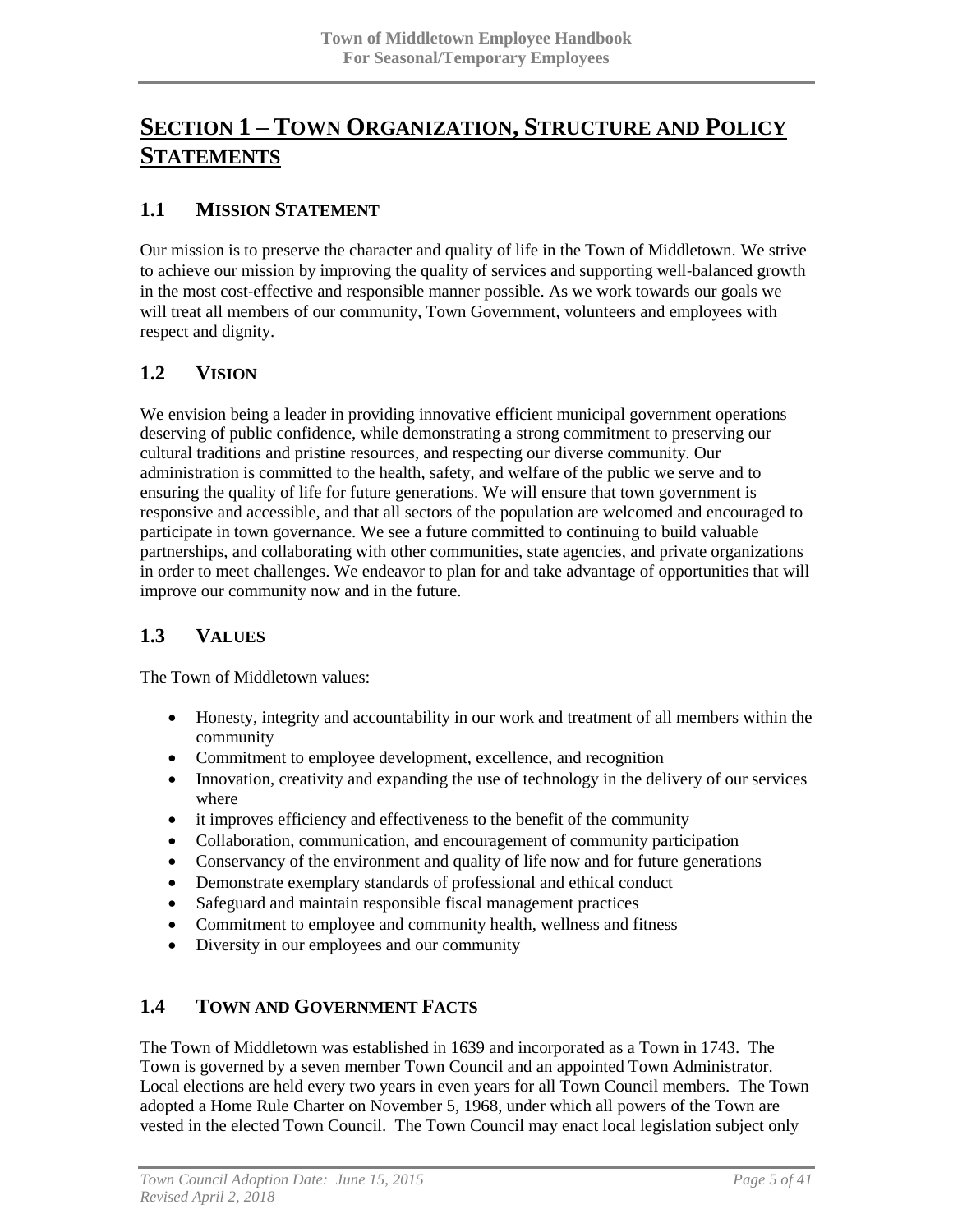to the limitations imposed by the Charter, the State Constitution and the General Laws. Under the Charter, the Town Council determines policy, enacts law and appoints the Town Administrator. The Town of Middletown currently has a population of approximately 18,000 residents.

More general and historical information on the Town of Middletown can be found at the Middletown Historical Society website [www.middletownhistory.org](http://www.middletownhistory.org/) and on the Newport County Chamber of Commerce website [www.newportchamber.com](http://www.newportchamber.com/) under Communities / Middletown.

### <span id="page-5-0"></span>**1.5 TOWN DEPARTMENTS**

The Town of Middletown is organized into the following departments serving under the Town Administrator:

| Department<br>Assessment/Collections              | Department Head<br>George Durgin, Assessor/Collections                              |
|---------------------------------------------------|-------------------------------------------------------------------------------------|
| Building/Zoning                                   | John Kane, Jr., Building Official                                                   |
| <b>Finance/Human Resources</b>                    | Marc Tanguay, Finance Director<br>Cecilia Dursi, Human Resources Manager            |
| Fire<br>Planning                                  | Peter Faerber Jr., Fire Chief<br>Ronald Wolanski, Planning/Economic Dev. Dir.       |
| Police                                            | Anthony Pesare, Police Chief                                                        |
| <b>Public Works</b>                               | Tom O'Loughlin, Public Works Director<br>Will Cronin, Facilities/Operations Manager |
| <b>Senior Center</b><br>Technology                | Arleen Kaull, Senior Center Director<br>Matthew Wainwright, IT Director             |
| Town Clerk/Canvassing<br>/Probate/Municipal Court | Wendy Marshall, Town Clerk                                                          |
| Town Engineer                                     | Warren Hall, Town Engineer                                                          |
|                                                   |                                                                                     |

Middletown Town Hall hours of operation are 8:00 am – 4:00 pm M-F year-round. Please visit the Town of Middletown website at [www.middletownri.com](http://www.middletownri.com/) for specific information on departmental operations, the Town Council, School Committee, and all Town Boards and Commissions.

The Middletown School Department is directed by a five member School Committee, elected by the Town of Middletown, which determines and controls all policies affecting the administration, maintenance, and operation of the public schools. The School Committee appoints a superintendent of schools as its chief administrative agent. This Handbook does not apply to School Department employees.

The Middletown Public Library is supported by the Town in many ways as if it were a Department of the Town. Pursuant to State law, however, it is managed and operated by an independent Board of Trustees who appoint an Executive Director to serve as the Chief Executive Officer of the Library. Employees of the Library are not employees of the Town government, so this Handbook does not apply to them.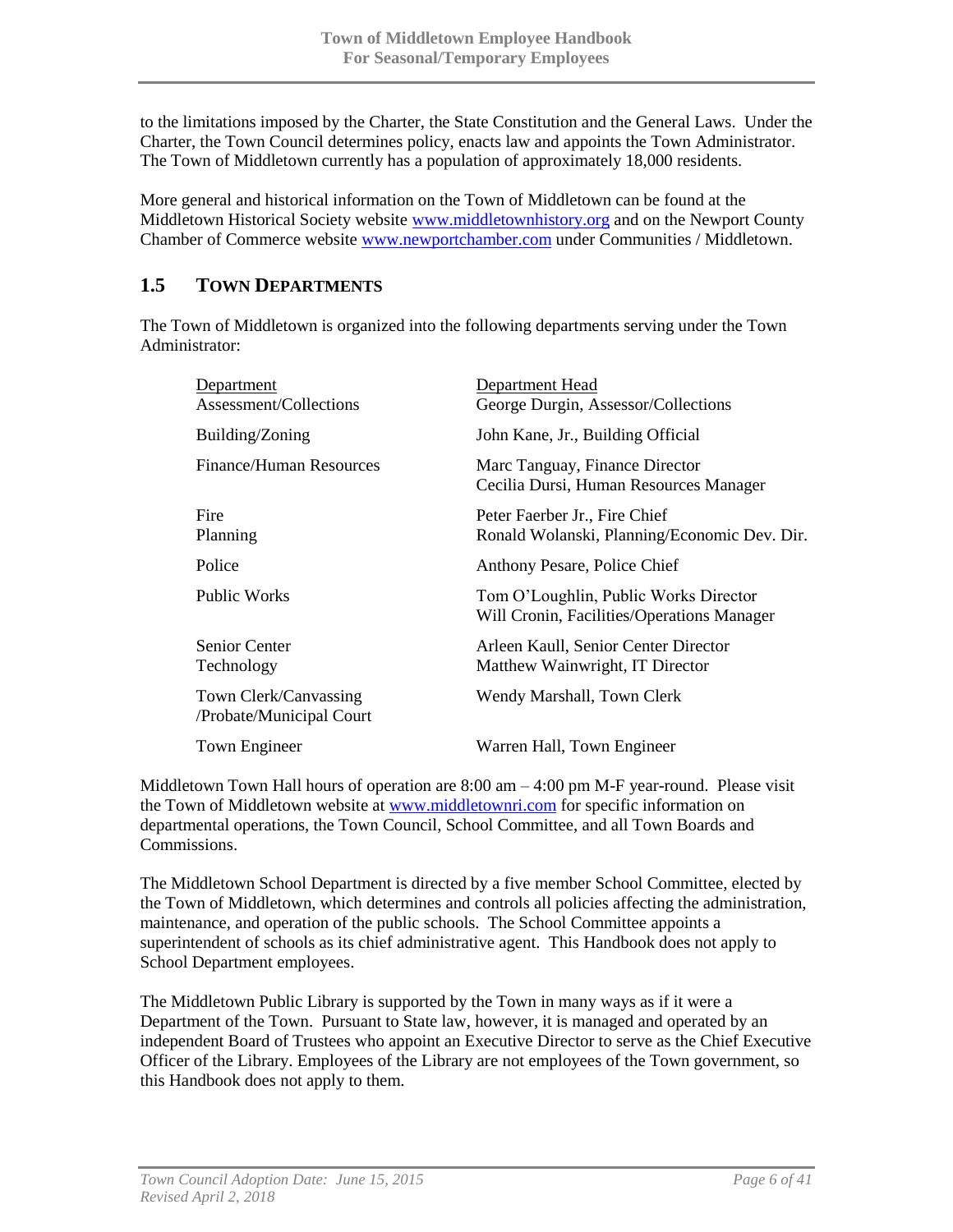# <span id="page-6-0"></span>**1.6 EQUAL EMPLOYMENT OPPORTUNITY POLICY STATEMENT**

The Town of Middletown is committed to equal employment opportunities for all. Equal Employment Opportunity has been, and continues to be, a fundamental principle of the government of the Town of Middletown. Employment and promotion are based upon personal capabilities and qualifications, without regard to race, color, religion, gender, age, national origin, disability, sexual orientation, gender identity or expression, or any other protected characteristic as established by law. This policy applies to all terms and conditions of employment including policies and procedures relating to recruitment and selection, hiring, compensation, working conditions, benefits, and termination from employment. Appropriate disciplinary action may be taken against any employee willfully violating this policy. Questions or concerns regarding this policy should be directed to the Human Resources Department. Any concern will be investigated promptly. Any employee who has a basis for believing in good faith that a violation has occurred must report it to the Human Resources Department.

### <span id="page-6-1"></span>**1.7 AMERICANS WITH DISABILITIES POLICY STATEMENT**

The Town of Middletown is committed to complying with all applicable provisions of the Americans With Disabilities Act ("ADA"). It is the Town's policy not to discriminate against any qualified employee or applicant with regard to any terms or conditions of employment because of such individual's disability or perceived disability so long as the employee can perform the essential functions of the job. Consistent with this policy of nondiscrimination, the Town will provide reasonable accommodations to a qualified individual with a disability, as defined by the ADA, who has made the Town aware of his or her disability, provided that such accommodation does not constitute an undue hardship to the Town. Employees with a disability who believe they need a reasonable accommodation to perform the essential functions of their job should contact their department head and the Human Resources Department.

### <span id="page-6-2"></span>**1.8 TOWN ADMINISTRATOR OPEN – DOOR POLICY STATEMENT**

The Town of Middletown has an Open Door Policy for all employees. This means that every supervisor's and manager's door is open to every employee, subject to specific departmental rules and regulations, in order to encourage open communication, feedback, and discussion about any matter of importance to an employee. Although the Town recognizes that most problems can and should be solved in discussion with your immediate supervisor, it is possible that this approach may be inappropriate, in which case you are free to bring your issues and concerns in certain circumstances directly to the Town Administrator.

By listening to you, the Town is better able to improve, address complaints, and to foster employee understanding of Town practices, processes and decisions. While there may not be an easy answer or solution to every concern, you will find that supervisors, managers, Human Resources and the Town Administrator are willing to listen and to help bring about a solution or a clarification whenever possible.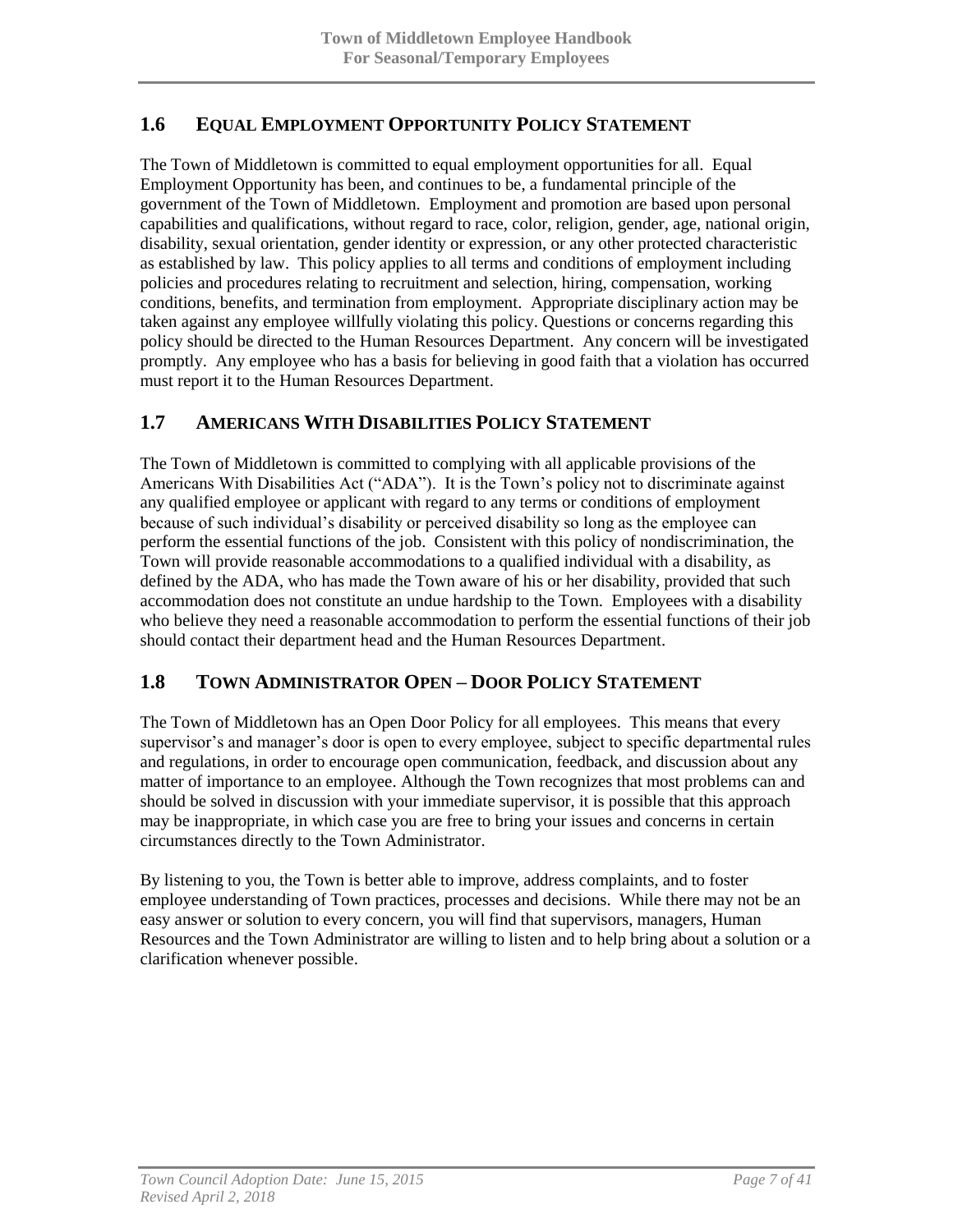# <span id="page-7-0"></span>**SECTION 2 - ADMINISTRATIVE POLICIES**

### <span id="page-7-1"></span>**2.1 DRUG FREE WORKPLACE POLICY**

The Town of Middletown, as an employer, is responsible for maintaining safe, efficient, working conditions for its employees by providing a drug-free workplace, in compliance with the federal Drug Free Workplace Act of 1989. The Town of Middletown is firmly committed to promoting high standards of health, safety, and efficient service; thus our goal is to maintain a work environment free from the effects of drug abuse.

Municipal employees shall not engage in the unlawful manufacture, distribution, sale, possession, dispensing or use of controlled substances (drugs) while on the job or on any municipal work site.

In recognition of substance dependency as a treatable health condition, the Town is equally committed to providing the opportunity for employees with substance abuse problems to obtain professional help from the Town's Employee Assistance Program (EAP).

#### Definitions

- 1. Conviction: A finding of guilt (including a plea of nolo contender) or imposition of sentence, or both, by any judicial body charged with the responsibility to determine violations of the Federal or State criminal drug statutes.
- 2. Criminal Drug Statute: A Federal or non-Federal criminal statute involving the manufacture, distribution, dispensing, use or possession of any controlled substance.
- 3. Illegal Drug: Any drug which is not legally obtainable, or which is legally obtainable but has not been legally obtained. The term includes prescription drugs not legally obtained and not being used for prescribed purposes.
- 4. Legal Drug: Includes prescribed drugs and over-the-counter drugs that have been legally obtained and are being used for the purpose for which they were prescribed or manufactured.
- 5. Under the Influence: For the purpose of this policy, this means that the employee is noticeably affected by a drug.
- 6. Workplace: Includes non-municipally owned property which is used in the conduct of municipal business, including property used temporarily for business related purposes, such as lodging sites rented for seminars, training, or other municipal activities.

The following conditions shall be applicable to all employees of the Town of Middletown:

- 1. Employees shall be required, as a condition of their employment, to abide by the terms and conditions of this Drug-Free Workplace Policy.
- 2. An employee shall notify his/her Supervisor of any criminal drug statute conviction for a violation occurring in the workplace no later than five (5) days after such conviction. Failure to do so will result in discipline, up to and including dismissal.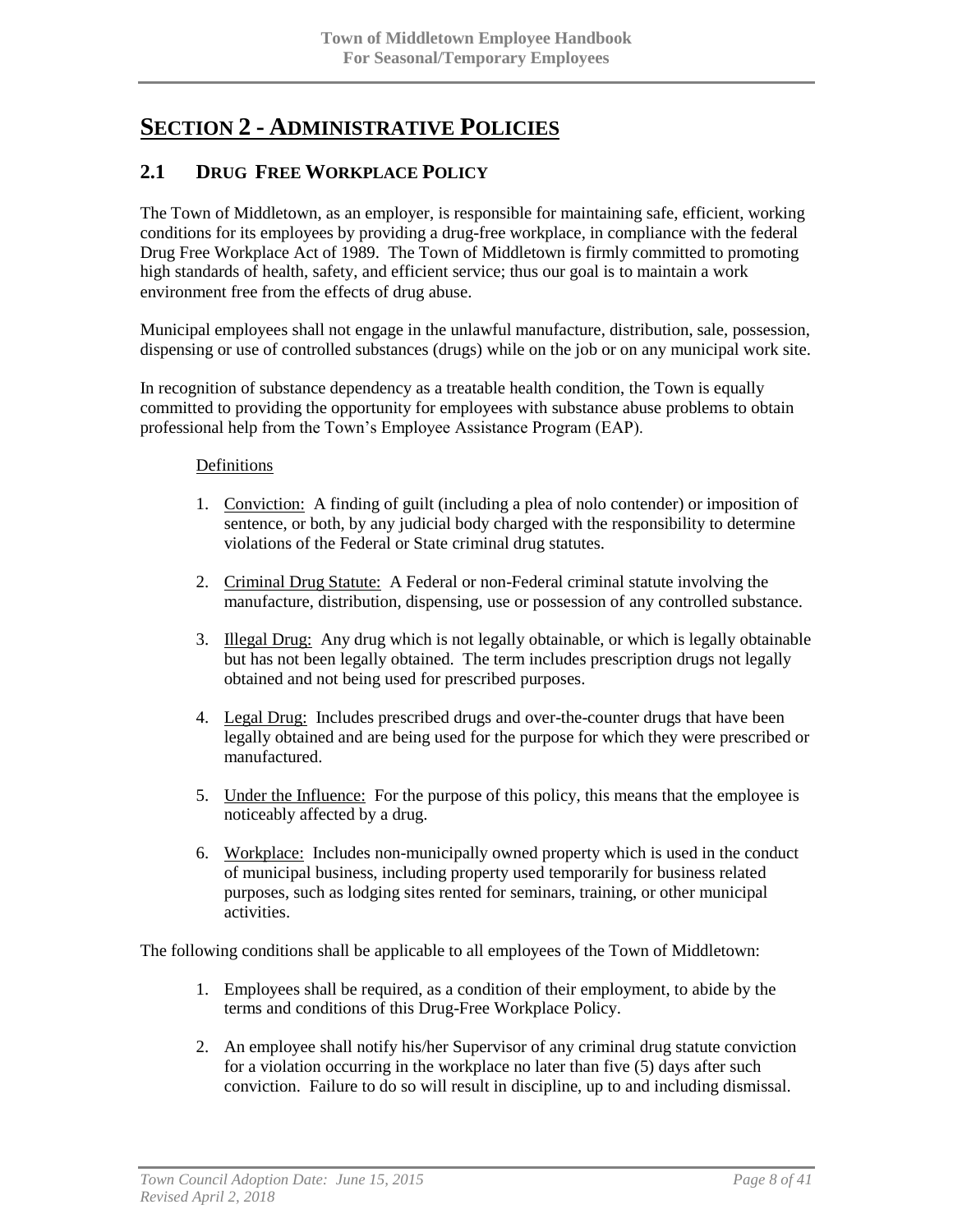- 3. If a convicted employee works in a federally funded program, the involved federal grant agency shall be notified of the conviction within ten (10) days of the Town receiving notice of the conviction.
- 4. An employee convicted under any criminal drug statute for a violation occurring in the workplace, while on or off duty, or on duty away from the workplace, shall be immediately dismissed for the first offense.
- 5. In the absence of compelling mitigating circumstances, an employee convicted under any criminal drug statute for a violation not occurring in the workplace and while not on duty shall be subject to immediate dismissal for the first offense [if convicted of a felony. If the conviction is not a felony, discipline up to and including dismissal may be imposed, including for the first offense.
- 6. Appropriate disciplinary and/or corrective action is to be taken within thirty- (30) days after the employer receives notice of a conviction. This, however, is not to be construed to limit the authority of the employer to take such corrective action thereafter.
- 7. An employee not convicted under any criminal drug statute, but who engages in the illegal manufacture, distribution, dispensation, possession or use of controlled substances in any municipal workplace while on or off duty, or on duty away from the workplace, shall be subject to dismissal for the first occurrence. An employee engaging in such actions while off duty and away from the workplace may be subject to discipline, up to and including dismissal, including for the first offense.
- 8. Any employee on municipal premises who appears to be under the influence of or who possesses illegal or non-medically authorized drugs, or who has used such drugs on municipal premises, may be temporarily relieved from duty pending further investigation.
- 9. Sometimes the use of legal drugs can endanger the safety of the employee or others. Employees, who feel or have been informed that the use of such a drug may present a safety risk, are to report such drug use to their immediate supervisor, who may reassign work on a temporary or permanent basis.
- 10. Employees must observe other work rules and regulations established by their departments regarding the use, possession or presence of drugs involving their employment.
- 11. Employees who have substance abuse problems are encouraged to participate in the Town's Employee Assistance Program (EAP) or a rehabilitation program.
- 12. Each employee of the Town of Middletown shall make a good faith effort to maintain a drug-free workplace and uphold and promote this policy.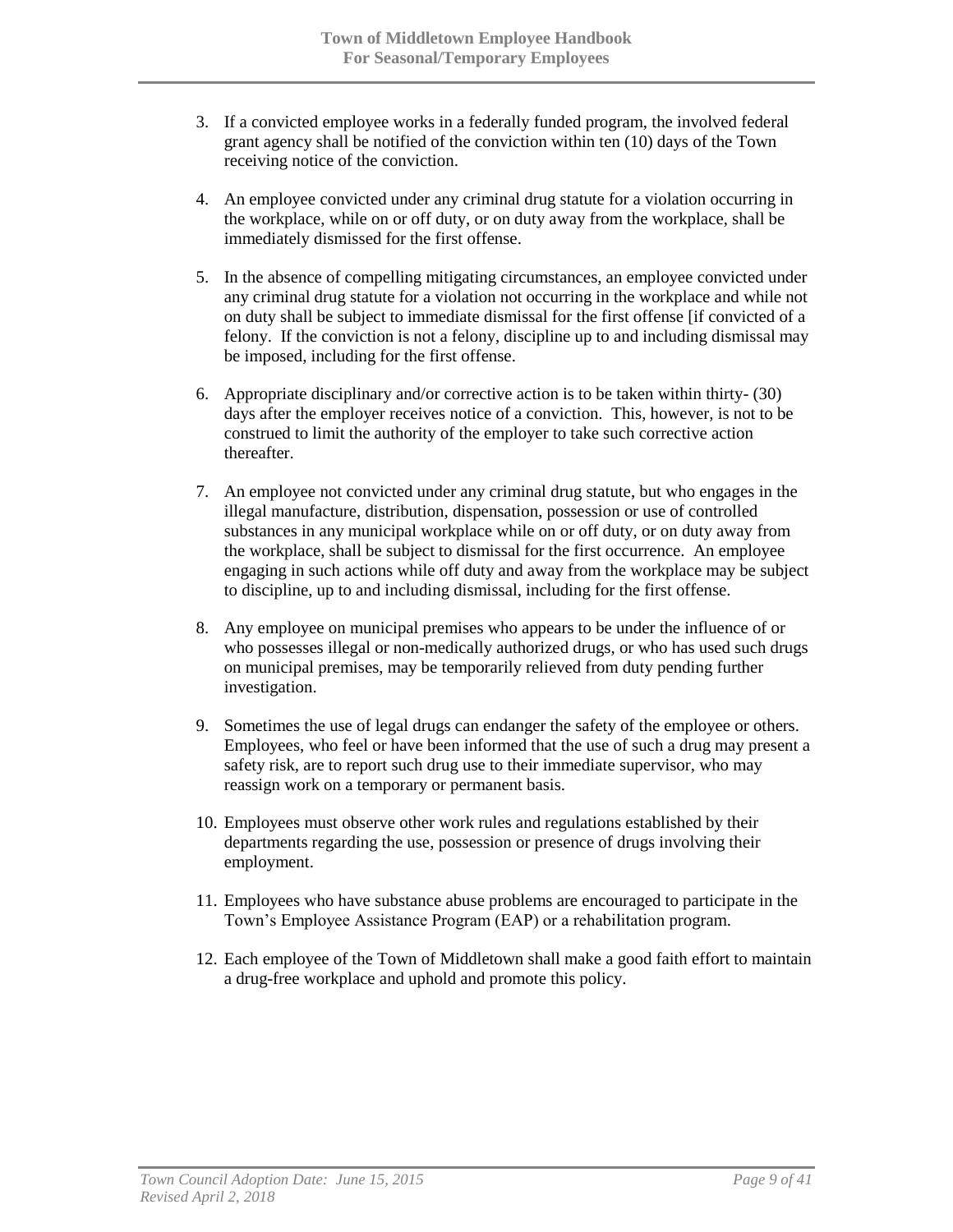# <span id="page-9-0"></span>**2.2 TECHNOLOGY AND SOCIAL MEDIA POLICY**

The purpose of the Town's Technology Policy is to communicate Information Technology security standards concerning the use, protection, and preservation of computer information systems, networks and data processed or stored on any of the Town of Middletown computing devices. This policy applies to all full-time, part-time, seasonal, and temporary employees, volunteers, interns, vendors, and contractors to the Town of Middletown (users).

The Town computing devices, software, Internet, Intranet and E-mail access are intended to increase the productivity of users in their official duties. All personnel who access or make decisions affecting the Town of Middletown's computer based information assets plays a role in protecting these assets. Users are expected to use these resources in a manner consistent with Town policies, applicable law, and job responsibilities. Users will be held accountable for protecting the Town's computer-based information. Inappropriate or illegal use or failure to comply with this policy or with the Town's security standards may result in disciplinary action up to and including termination.

The Town's computing devices and information systems are intended for business use in performing the duties of a user's job. Users should utilize electronic resources in a manner that reflects positively on themselves and the Town of Middletown. Users granted User ID's and access to the Town's computing assets are responsible for any and all transactions, inquiries, emails, and activities performed with their User ID's. Users shall secure their User ID's to prevent unauthorized use. No User subject to this policy will use the User ID of another user without express permission of the user assigned to the User ID. Personal use of the Town's computers is permitted on a limited basis, during non-working/break time.

Users are given access to the Town's computer network to assist them in performing their jobs. Except for confidentialities created by law (such as attorney-client communications), a user should not have any expectation of privacy in anything created, stored, sent, or received on the Town's computer network. Computer files and electronic communications via the Internet or electronic mail are subject to the State of Rhode Island Open Records Act and the Town reserves the express right to monitor, in any way, the activities of a user while engaging in any electronic communications and to review any material created, stored, sent or received using Town computing assets. Town employees who have been authorized by the Town to perform work from home are responsible for ensuring that all work products are saved to the appropriate place on the Town's network.

#### Login ID's

Users shall have an Information Services assigned login ID and an associated login password. Login ID's should be cancelled immediately by notifying Information Services in writing when access is no longer required by the User.

#### Passwords

It is the responsibility of the User to protect and secure the Town network. Giving passwords to other Users or any other individual for any system or remote access will be subject to the appropriate disciplinary action.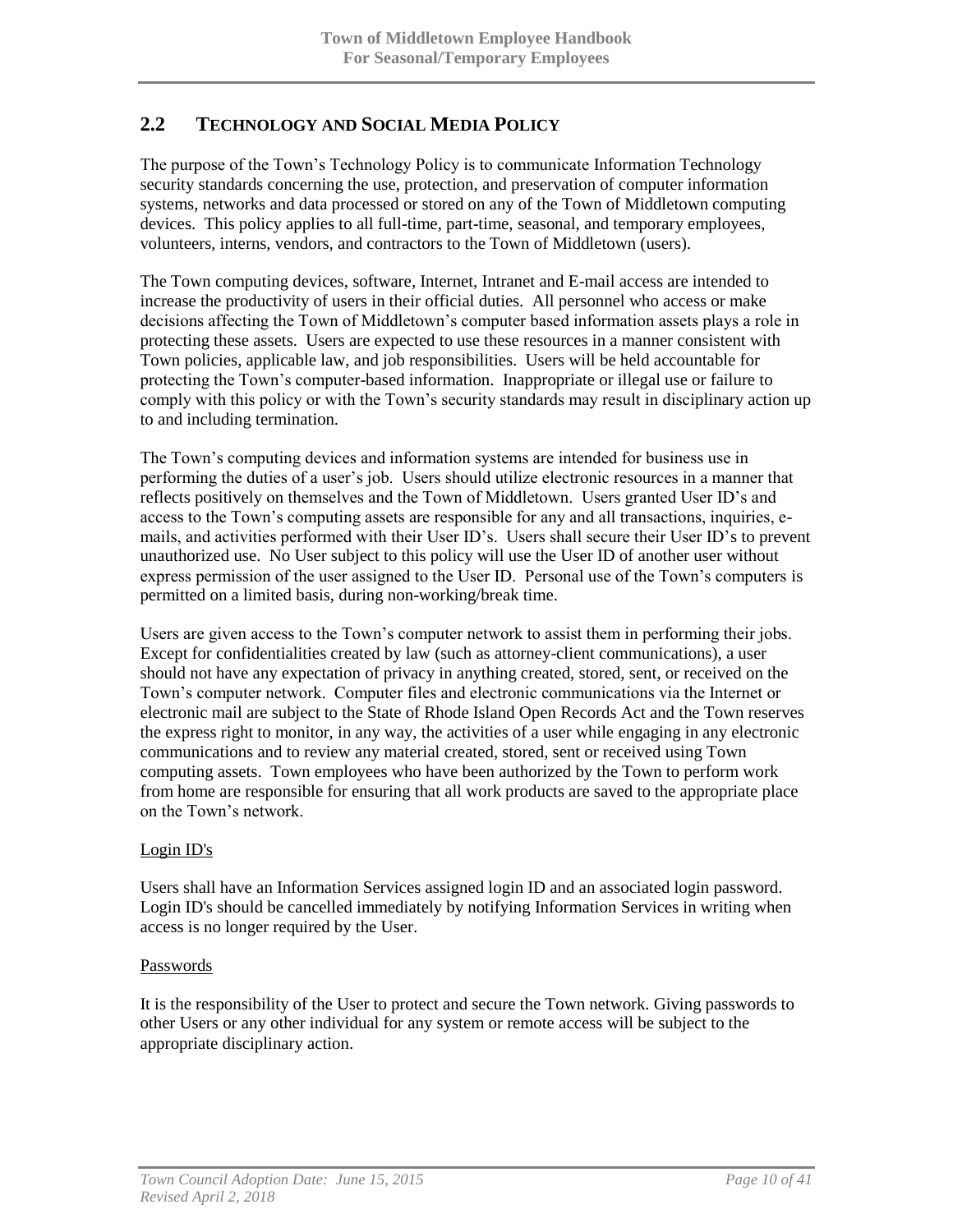#### E-mail

All messages distributed via the Town of Middletown E-mail System are the property of the Town of Middletown Government. There should not be an expectation of privacy in messages that are created, stored, sent, or received by the Town's E-mail System. E-mails may be monitored without prior notification, as the Town of Middletown Government deems necessary.

#### *Caution:*

*Special consideration should be given before communicating confidential and/or sensitive information such as performance reviews, disciplinary and/or correction actions, attorney-client privileged information, personnel information, and health or medical information via electronic communications.*

#### Generally Acceptable Uses:

A User who exercises the privilege of using the Internet or e-mail will:

- Use Internet and e-mail technologies to conduct Town business.
- Ensure that all communications are professional, truthful, appropriate, and lawful.
- Use language and subject matter that reflects business purposes and is in compliance with Town policies and procedures and all state and federal laws.
- Ensure that the activity does not interfere with the User's productivity.
- Be responsible for the content of all communications sent over the Internet. All communications should show the User's name.
- Be responsible for all computer transactions made with the User's User ID and password.
- Verify and ensure the accuracy of any information obtained from Internet resources prior to using such information for a business purpose.
- Engage in limited personal use only with prior approval from the User's Department Head or designee. If approved, such personal use shall be incidental, occasional, of short duration, on the employee's break time and not result in expense to the Town or violate a prohibition under the policy standards, this policy or other Town policies.

#### Generally Prohibited Uses:

Any User who exercises the privilege of using the Internet or e-mail is accountable for his/her actions and communications related to electronic transactions or messages and will not:

 Engage in communicating (creating, sending, copying, or forwarding) any obscene, harassing, threatening, discriminatory, or fraudulent messages, e-mail, chain messages, chain e-mail, or any other message or e-mail, which violates Town policy.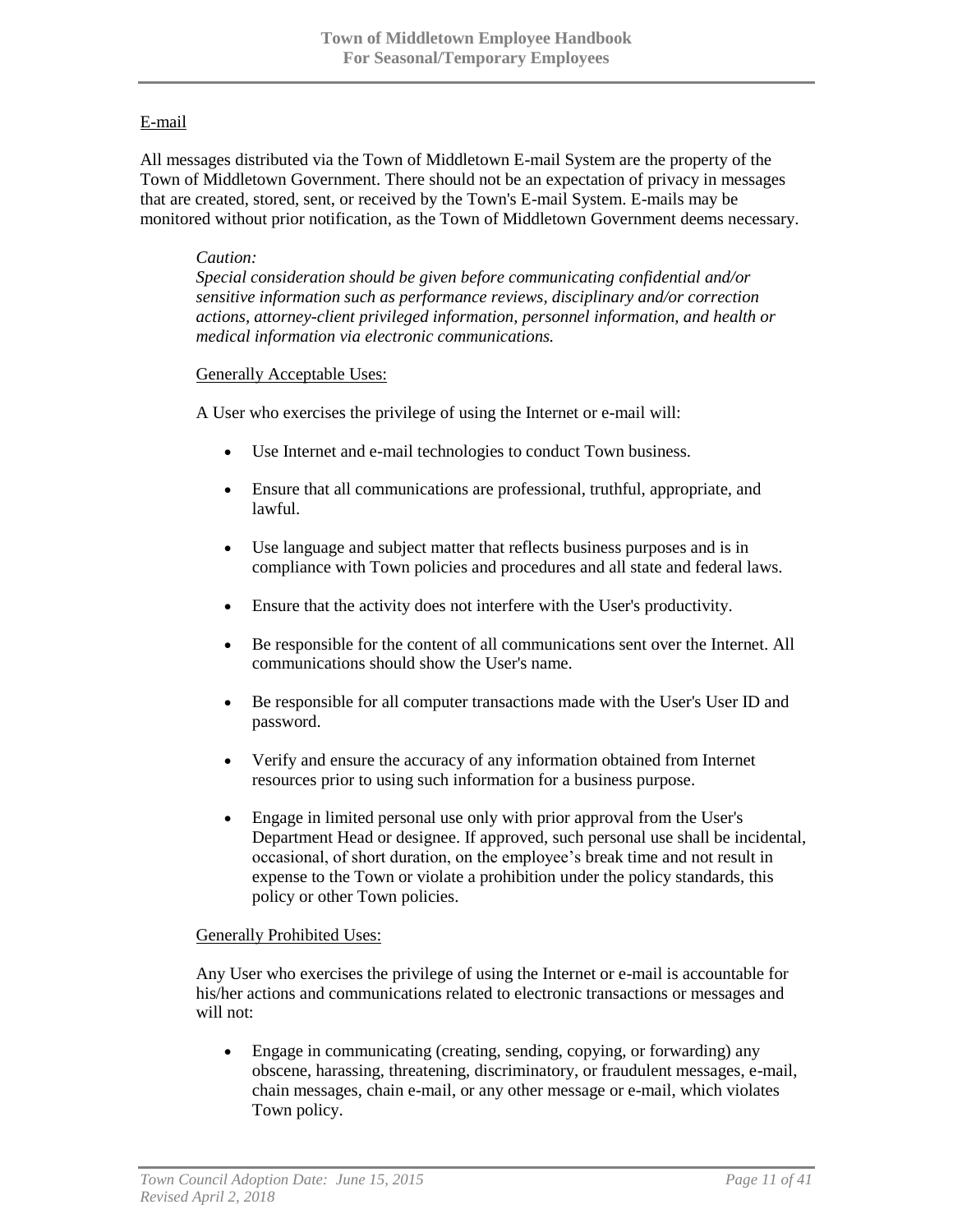- Access, view or download any non-business related information from any web site, chat room, newsgroup, messaging, e-mail or any other electronic location of an adult nature (obscene, sexual, or pornographic) unless pursuant to Town business (i.e. law enforcement).
- Transmit any messages anonymously or using an assumed name; attempt to obscure the origin of a message or misrepresent User's job title or position with the Town.
- Send or forward emails containing libelous, defamatory, racist, sexist or obscene remarks. If you receive an email of this nature, you should delete it and notify your manager/supervisor, if appropriate.
- Send chain mail.
- Forge or attempt to forge email messages, or disguise or attempt to disguise your identity when sending mail.
- Send Spam messages, viruses, or worms.

#### Remote Access

Remote access to the town-wide network can only be authorized by the Information Services Department.

#### Direct Network Access

Users and on-site contractors should use equipment approved by the Town of Middletown Information Services Department to attach to the Town of Middletown Government network. The Town of Middletown Information Services Department should be notified immediately of lost or stolen client machines or network interface cards (NIC).

#### Wireless Access

All access points or wireless clients to be installed on the Town of Middletown network must be approved by the Information Services Department and should be installed by staff of the Information Services Department. The Information Services Department should be notified immediately of lost or stolen client machines or network interface cards (NIC). These devices must be immediately unregistered from all access points.

#### Network Designs/Firewalls

All site network designs must be reviewed and approved by the Town of Middletown Information Services Department prior to implementation. All site network designs involving external access, such as a vendor, should be reviewed and approved by the Town of Middletown Information Services Department.

#### Hardware and Software

The physical control and security of hardware and software assets assigned to a department are the responsibility of the Department Head. Computer equipment and computer software must be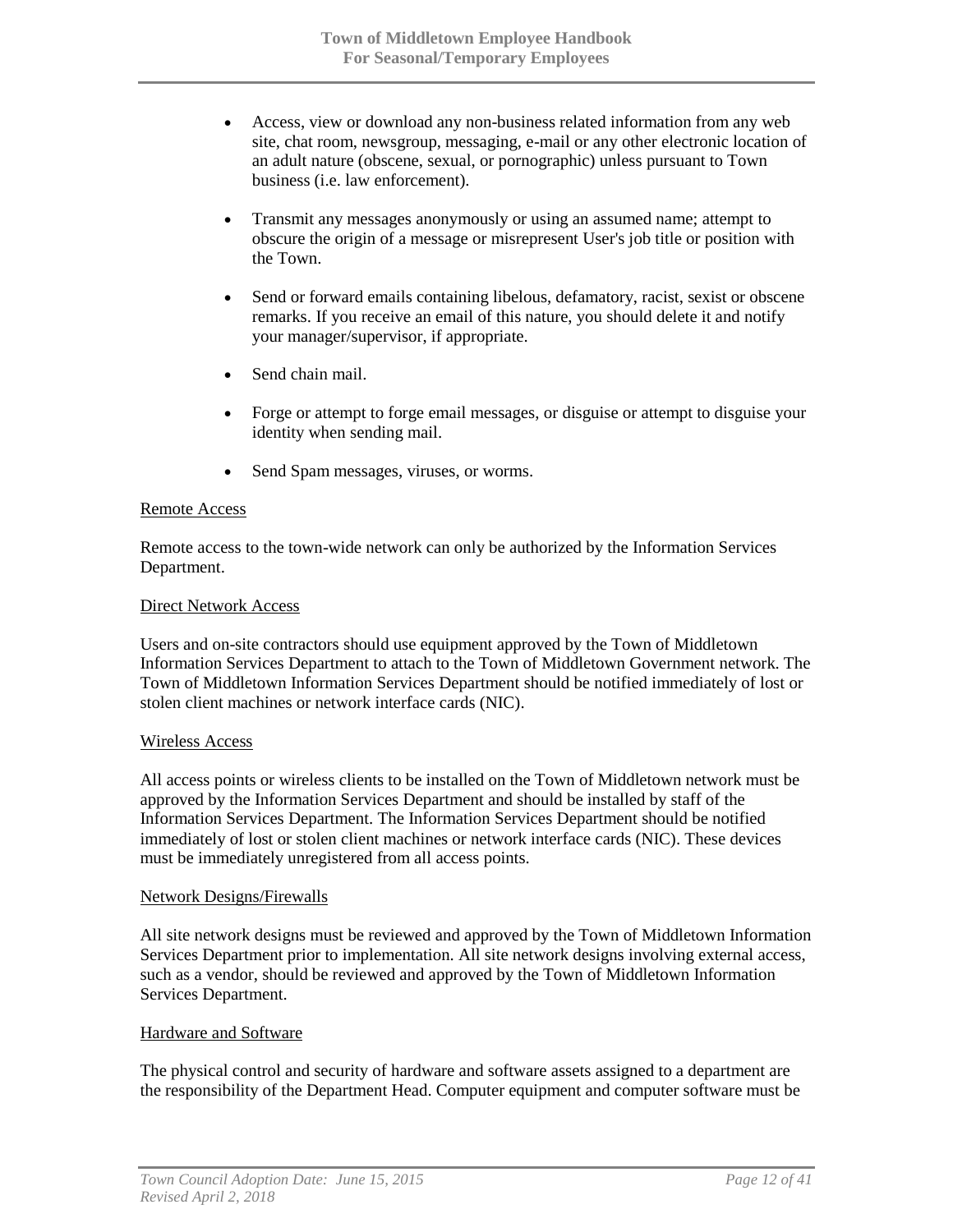approved by a designated Town of Middletown Information Services representative prior to purchase. This includes:

- Desktop computers
- Laptops
- Personal Digital Assistants (PDAs)
- Communications Equipment
- Personal Computing Software
- Non-purchased Software
- Operating Systems
- Application Systems
- Network Devices

#### Vendor Equipment

All vendor supported machines that are attached to the Town of Middletown data communications network must have current anti-virus software loaded.

#### Disposal of Assets Containing Town Data

When computer equipment or storage media containing town data becomes obsolete, all data should be erased from all electronic media before disposal. This erasure should be accomplished by such means as physical destruction or low-level media formatting by approved erasure software. Department heads should seek the assistance of the Information Technology department prior to disposing of any electronic devices that may contain sensitive data.

#### Social Media

The Town of Middletown provides the following guidelines for the personal usage of social media to ensure that employees use appropriate discretion in relation to the use of references to the Town of Middletown and related Town Departments so as to not discredit the Town, its Departments or its employees.

Employees should strive to ensure their social media posts are respectful, fair and courteous to fellow co-workers and the public and avoid inappropriate postings that may include discriminatory remarks, harassment, threats of violence or similar inappropriate and unlawful conduct. Postings that violate the Town of Middletown's policies, such as anti-discrimination and anti-harassment policies, will not be tolerated and may subject you to disciplinary action up to and including termination.

Barring state law or binding employment contracts to the contrary, the Town of Middletown employees shall abide by the following guidelines when using social media:

- a. Employees are prohibited from accessing social media sites, such as but not limited to Twitter, Facebook, Flickr, Myspace, Linkedin, and YouTube, during work hours. If an employee chooses to use social media sites during non-work hours, the employee must abide by this policy and any other relevant Town of Middletown policies (i.e., anti-harassment, etc.).
- b. Employees may not post anything on the Internet in the name of the Town of Middletown or any Town Department or in a manner that could reasonably be attributed to Town of Middletown or any Town Department without prior written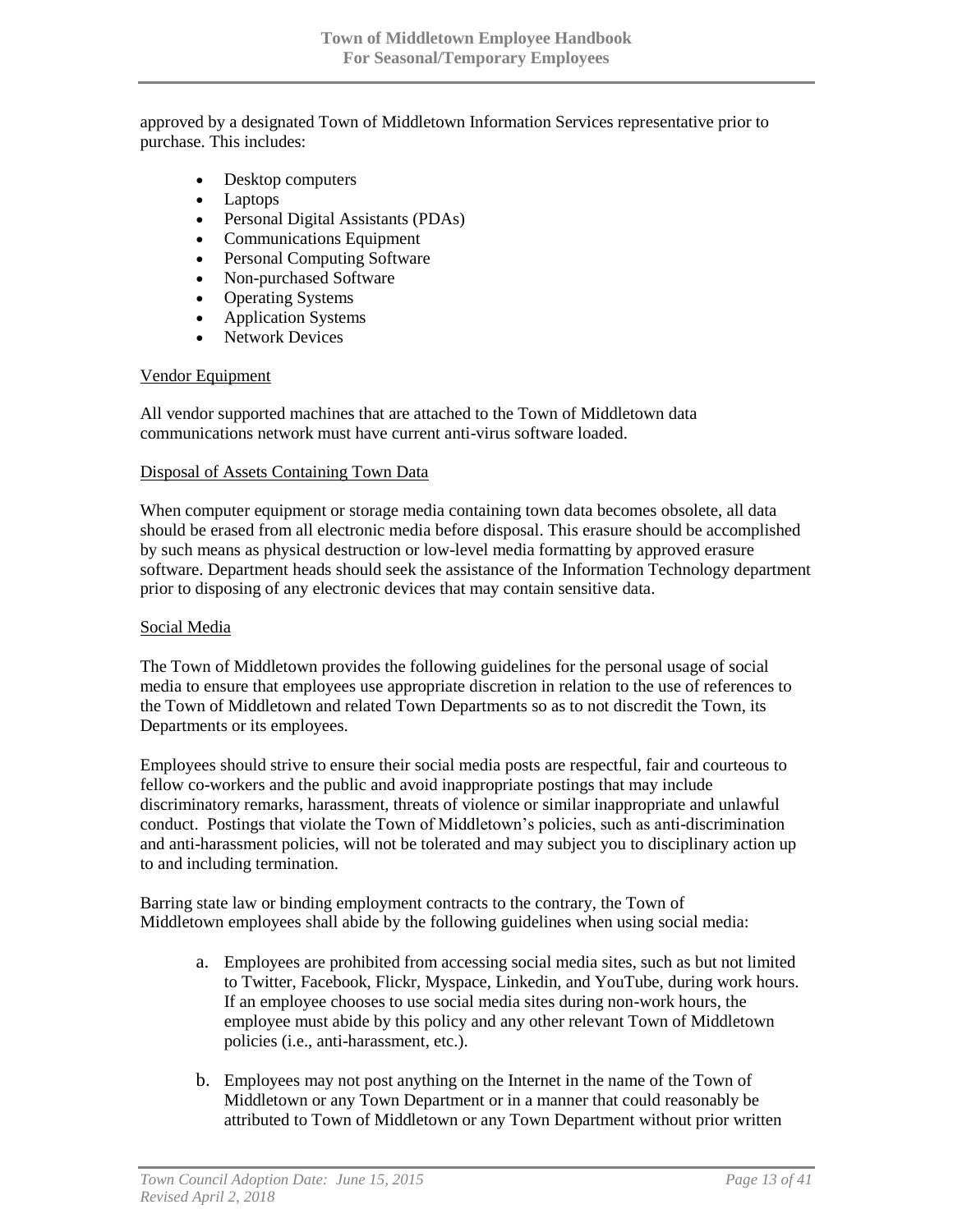authorization from the employee's supervisor. Any comments directly or indirectly relating to the Town of Middletown or Town Department must include the following disclaimer: "The postings on this site are my own and do not represent the Town of Middletown's positions, strategies or opinions."

- c. As public employees, Town employees are cautioned that speech on or off duty, made pursuant to their official duties - that is, that owes its existence to the employee's professional duties and responsibilities - is not protected speech under the First Amendment. Employees should assume that their speech and related activity on social media sites will be a reflection on the Town of Middletown as a whole.
- d. Maintain the confidentiality of the Town of Middletown's trade secrets and confidential information, such as internal reports, policies, processes, know-how, technology and internal business-related confidential communications.
- e. When using social media, Town of Middletown employees should be mindful that their speech becomes part of the worldwide electronic domain. Therefore, adherence to the Town of Middletown's policies and procedures is required in the personal use of social media. In particular, employees are cautioned not to post the following:
	- 1. Speech containing obscene or sexually explicit language, images, or acts and statements or other forms of speech that ridicule, malign, disparage, or otherwise bias against any race, any religion, or any protected class of individuals.
	- 2. Speech involving themselves or other Town of Middletown personnel reflecting behavior that would reasonably be considered reckless or malicious.
- f. Engaging in speech noted herein may provide grounds for undermining or impeaching an employee's testimony in civil or criminal proceedings. Defense counsel in civil or criminal cases search for material posted by employee's on websites with the hope of finding incriminating statements that can be used in a legal proceeding. When an employee's postings indicate bias or other incriminating information, they become of great value to lawyers seeking to impeach an employee's testimony and may be detrimental to the outcome of a case.
- g. Employees should be aware that they may be subject to civil litigation for purposefully:
	- 1. Publishing or posting willfully false information that harms the reputation of another person, group, or organization (defamation);
	- 2. Using someone else's name, likeness, or other personal attributes without that person's permission for an exploitative purpose; or
	- 3. Publishing the creative work of another, trademarks, or certain confidential business information without the permission of the owner.
- h. Employees should be aware that privacy settings and social media sites are constantly in flux, and they should never assume that personal information posted on such sites is protected.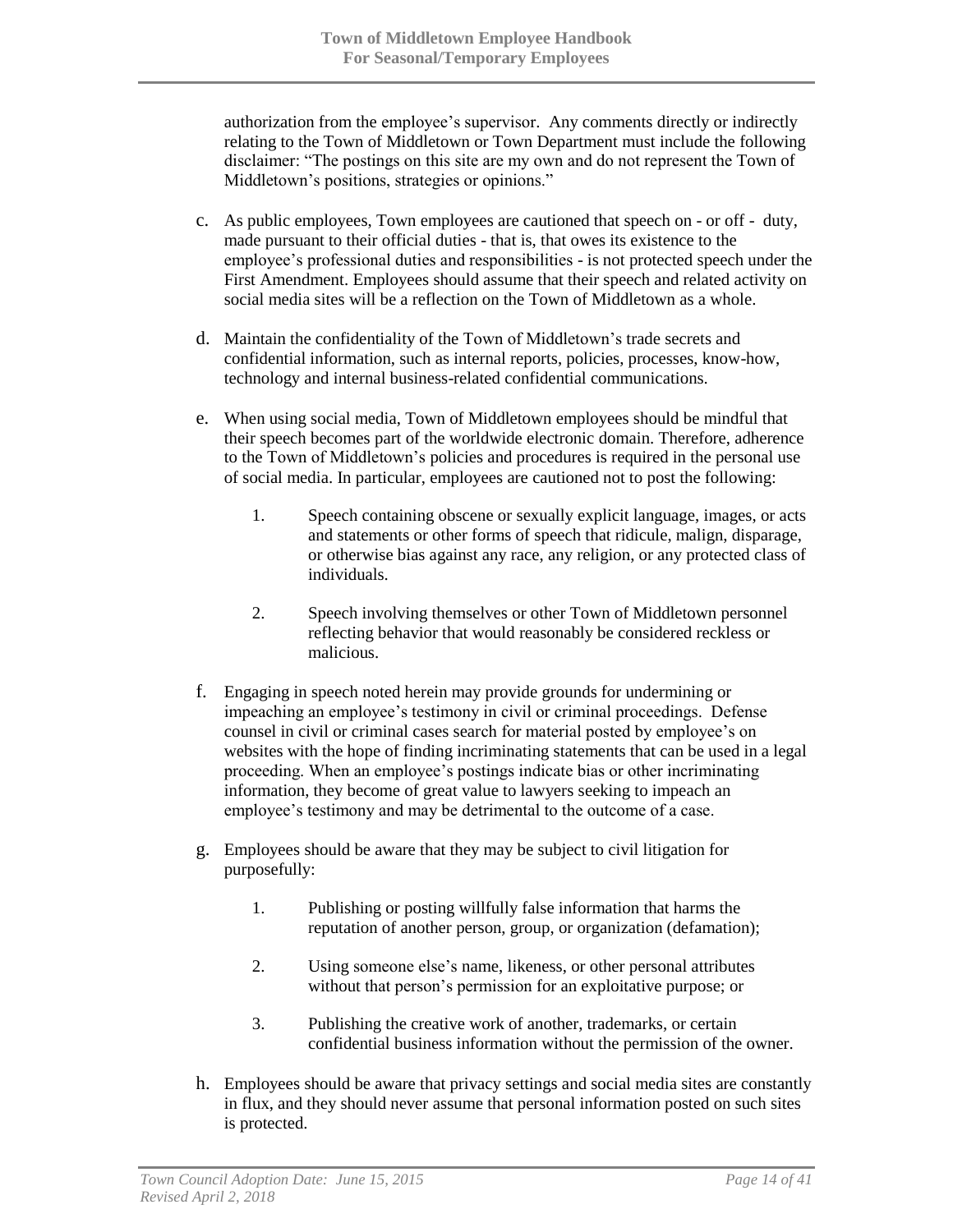i. Employees should expect that any information created, transmitted, downloaded, exchanged, or discussed in a public online forum may be accessed by the Town of Middletown at any time without prior notice.

Any employee becoming aware of or having knowledge of a posting and/or website that is in violation of the provisions of this policy shall notify a supervisor immediately for further review.

Employees should be aware of the issues that may arise from the misuse of social media. The use of social media should be managed according to the guidelines presented in this policy. Employees must be made aware of the fact that, regardless of privacy settings, pictures, videos, and text they post online could be made available to individuals for whom it was not intended. As previously stated, social media site content is now frequently used by attorneys to impugn a person's reputation or show bias.

#### **Sanctions**

Violation of this Policy or the Information Technology Security Standards will lead to discipline, which may include restriction or revocation of access, as well as other disciplinary action up to and including termination. Users should also be aware that violation of this Policy or the Security Standards in some circumstances could lead to the imposition of criminal sanctions.

### <span id="page-14-0"></span>**2.3 EMERGENCY CLOSINGS – WEATHER CONDITIONS**

It is the Town's policy to continue operations despite inclement weather unless the conditions threaten to make employee transportation to or from work impossible or especially dangerous. Supervisors will be responsible for notifying all employees who report directly to them if the office will be closed. The Town Administrator or his/her designee is the only Town official who has the authority to close Town offices and facilities due to emergencies. In the event the Town offices and facilities are closed due to an emergency condition, a general announcement will be made to local media, if possible, including television and/or radio stations (WADK-1540 AM/wadk.com or WPRO–630 AM/wpro.com) and will also be posted on the Town Intranet, Town website and communicated via CODE RED, the Town-wide emergency notification system.

It is the employee's responsibility to report to work as scheduled at all times including during inclement weather conditions. In the event inclement weather conditions prevent an employee from reporting to work, the employee is required to notify their supervisor. Seasonal employees will not be compensated for time not worked.

# <span id="page-14-1"></span>**2.4 EMPLOYEE CONDUCT**

Employees are expected to report to work as scheduled and to carry out their duties and responsibilities to the best of their abilities. Employees must at all times conduct themselves in a courteous, civil and professional manner. Conduct that may be characterized as uncivil, abrasive, hostile or obstructive impedes the Town's business. Employees shall always conduct themselves in the best interests of the Town, its employees and its citizens, whether the employee is on or off duty.

In furtherance of these policies,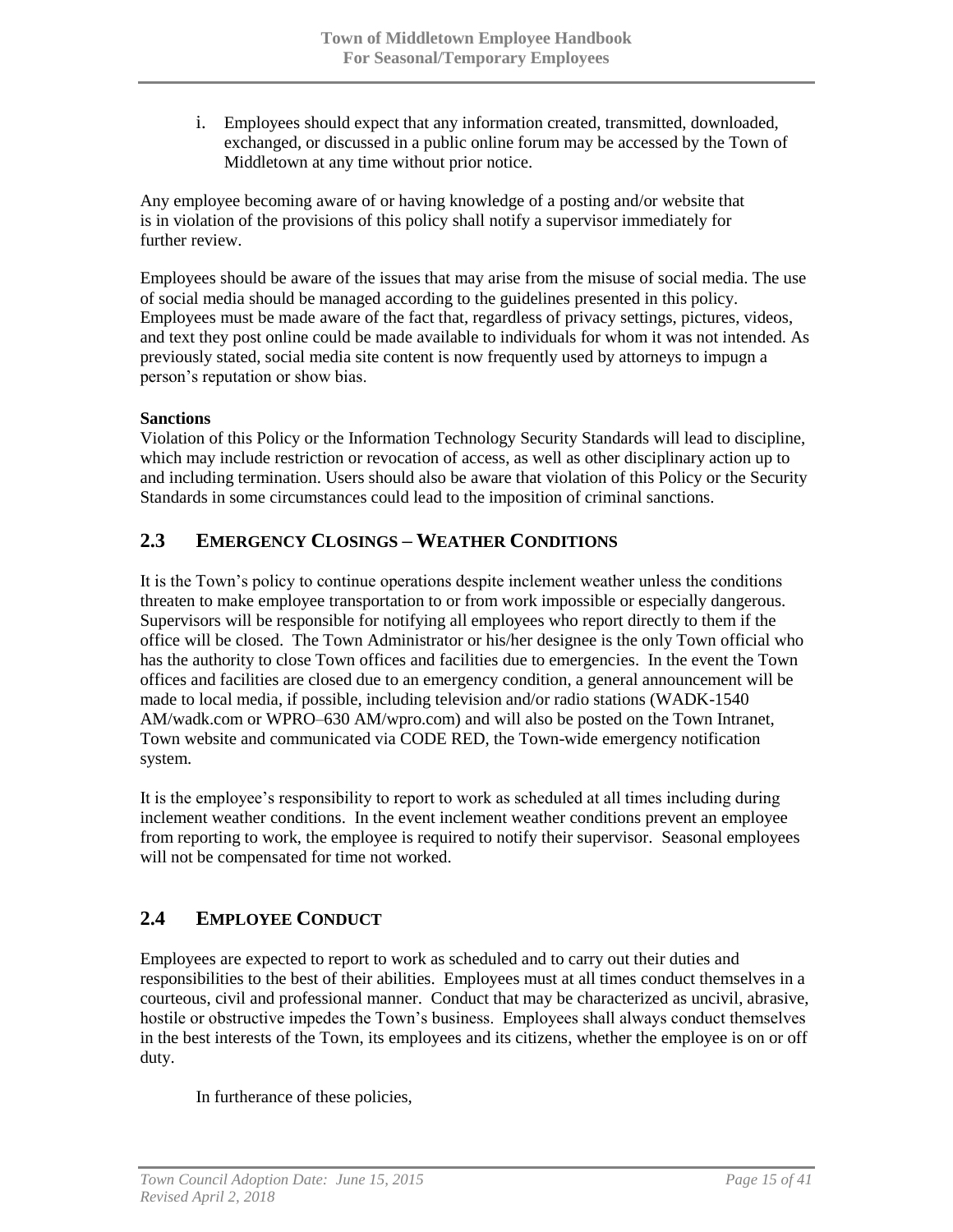- 1. All employees are expected to conduct themselves according to the highest standards of courtesy and professionalism and owe each other, their supervisors and the citizens of the Town respect, diligence and protection against unjust and improper criticism or attacks.
- 2. Any employee whose conduct or performance is found to constitute misconduct, incompetence or otherwise to be in violation of Town policies, rules or procedures will be subject to disciplinary action. Disciplinary action may range from a verbal warning to termination, based on the nature of the violation and/or the employee's record with the Town.

In recognition of the foregoing, if any employee believes in good faith that a person's conduct or behavior is contrary to the objectives stated in these standards, he/she shall call attention to the behavior to the offending party and request that the offending behavior be stopped immediately and file a report with his/her supervisor.

### <span id="page-15-0"></span>**2.5 SUSPECTED MISCONDUCT/DISHONESTY**

Like all organizations, the Town of Middletown is faced with risks from wrongdoing, misconduct, dishonesty, and fraud. The Town must be prepared to manage these risks and their potential impact in a professional way.

The impact of misconduct and dishonesty may include the following:

- The actual financial loss incurred
- Damage to the reputation of our organization and our employees
- Negative publicity
- The cost of investigation
- Loss of employees
- Loss of customers
- Damaged relationships with our contractors and suppliers
- Litigation
- Damaged employee morale

Our goal is to establish and maintain an environment of fairness, ethics, and honesty for our employees, our residents, our vendors, and anyone else with whom we have a relationship. To maintain such an environment requires the active assistance of every employee and manager every day.

The Town is committed to the deterrence, detection, and correction of misconduct and dishonesty. The discovery, reporting, and documentation of such acts provides a sound foundation for the protection of innocent parties, the taking of disciplinary action against offenders up to and including dismissal where appropriate, the referral to law enforcement agencies when warranted by the facts, and the recovery of assets.

For purposes of this policy, misconduct and dishonesty include but are not limited to the following:

Acts that violate the Town of Middletown's Charter and ordinances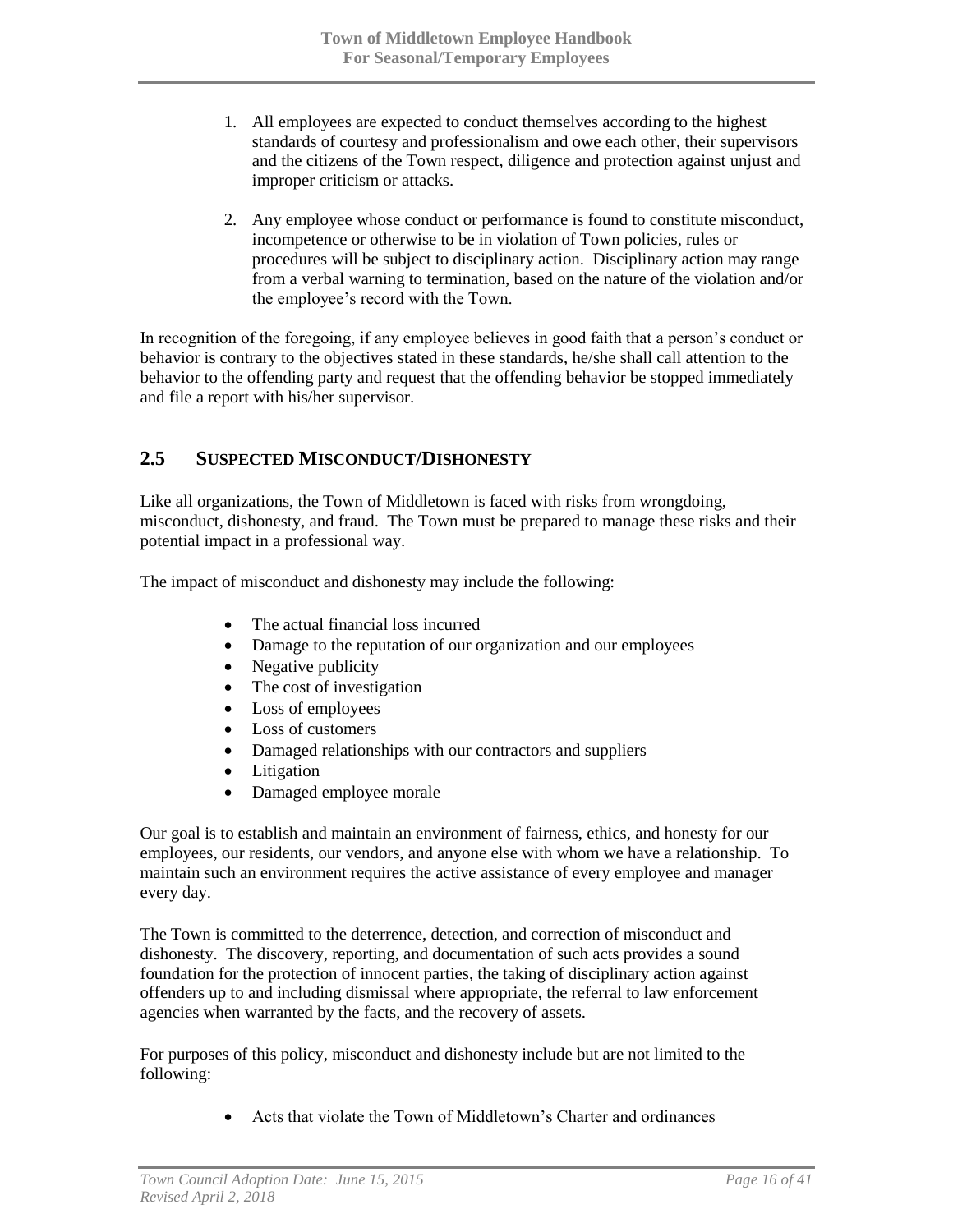- Theft or other misappropriation of assets, including assets of the Town, our residents, vendors or others with whom we have a business relationship
- Misstatements and other irregularities in Town records, including the intentional misstatement of the results of the operations
- Wrongdoing
- Forgery or other alteration of documents
- Fraud and other unlawful acts
- Any similar acts

The Town of Middletown specifically prohibits these and any other illegal activities in the actions of its employees, managers, executives, and others responsible for carrying out the Town's activities.

#### Reporting

It is the responsibility of every employee, supervisor, manager, and executive to report in a timely manner any suspected misconduct or dishonesty to his or her supervisor. Supervisors, when made aware of such potential acts by subordinates, must immediately report such acts to their direct supervisor. Any reprisal against any employee or other reporting individual because that individual, in good faith, reported a violation is strictly forbidden.

Due to the important yet sensitive nature of the suspected violations, effective professional follow-up is critical. Supervisors, while appropriately concerned about "getting to the bottom" of such issues, should not under any circumstances perform any investigative or other follow up steps on their own. Concerned but uninformed supervisors represent one of the greatest threats to proper incident handling. All relevant matters, including suspected but unproved matters should be referred immediately to those with follow-up responsibility.

#### Additional Responsibilities of Supervisors

All employees have a responsibility to report suspected violations. However, employees with supervisory and review responsibilities at any level have additional deterrence and detection duties. Specifically, personnel with supervisory or review authority have three additional responsibilities:

- First, supervisors must become aware of what can go wrong in their area of authority.
- Second, supervisors must put into place and maintain effective monitoring, review, and control procedures that will prevent acts of wrongdoing.
- Third, supervisors must put into place and maintain effective monitoring, review, and control procedures that will detect acts of wrongdoing promptly should prevention efforts fail.

Authority to carry out these three additional responsibilities is often delegated to subordinates. However, accountability for their effectiveness cannot be delegated and will remain with supervisors.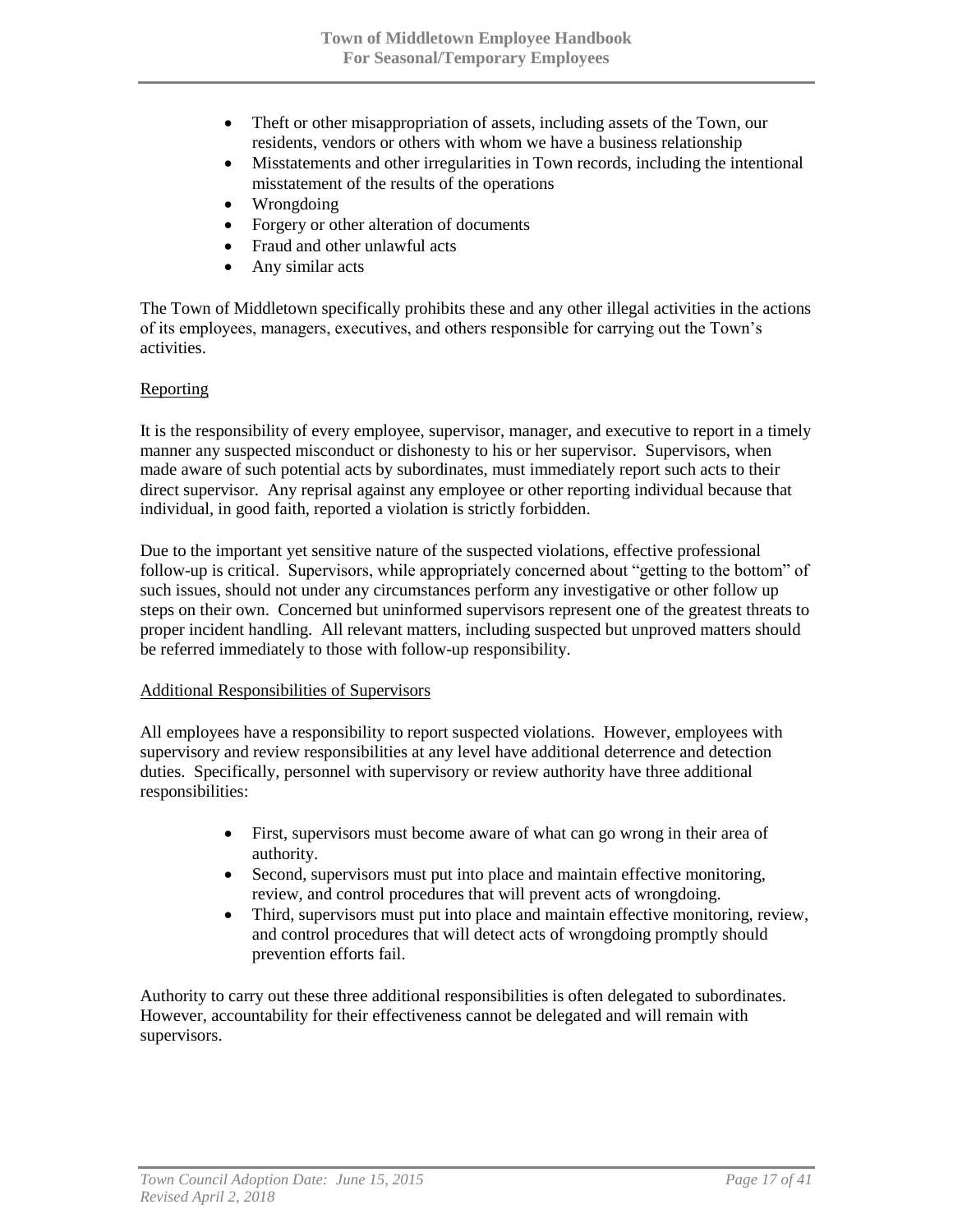#### Responsibility and Authority for Follow-Up and Investigation

The Town Administrator has the primary responsibility for all investigations involving the Town of Middletown municipal operations.

Properly designated members of the investigative team will have

- Free and unrestricted access to all Town records and premises, whether owned or rented.
- To the extent permitted by law, the authority to examine, copy and/or remove all or any portion of the contents of the files, desks, cabinets, and other storage facilities (whether in electronic or other form) without the prior knowledge or consent of any individual who might use or have custody of any such items or facilities when it is within the scope of the investigation or related follow-up procedures.

All investigations of alleged wrongdoing will be conducted in accordance with applicable laws and Town procedures.

#### Reported Incident Follow-Up Procedure

Care must be taken in the follow-up of suspected misconduct and dishonesty to avoid acting on incorrect or unsupported accusations, to avoid alerting suspected individuals that follow-up and investigation is underway, and to avoid making statements, which could adversely affect the Town, an employee, or other parties.

Accordingly, the general procedures for follow-up and investigation of reported incidents are as follows:

- 1. Employees and others must immediately report all factual details as indicated above.
- 2. The Town Administrator, or his/her designee, has the responsibility for follow-up and, if appropriate, investigation of all reported incidents.
- 3. All records related to the reported incident will be retained wherever they reside.
- 4. The Town Administrator, or designated investigative officer, may obtain legal advice at any time throughout the course of an investigation or other follow-up activity on any matter related to the report, investigation steps, proposed disciplinary action or any anticipated litigation.
- 5. Neither the existence nor the results of investigations or other follow-up activity will be disclosed or discussed with anyone other than those persons who have a legitimate need to know in order to perform their duties and responsibilities effectively.
- 6. All inquiries from an attorney or any other contacts from outside of the Town, including those from law enforcement agencies or from the employee under investigation, should be referred to the Town Administrator.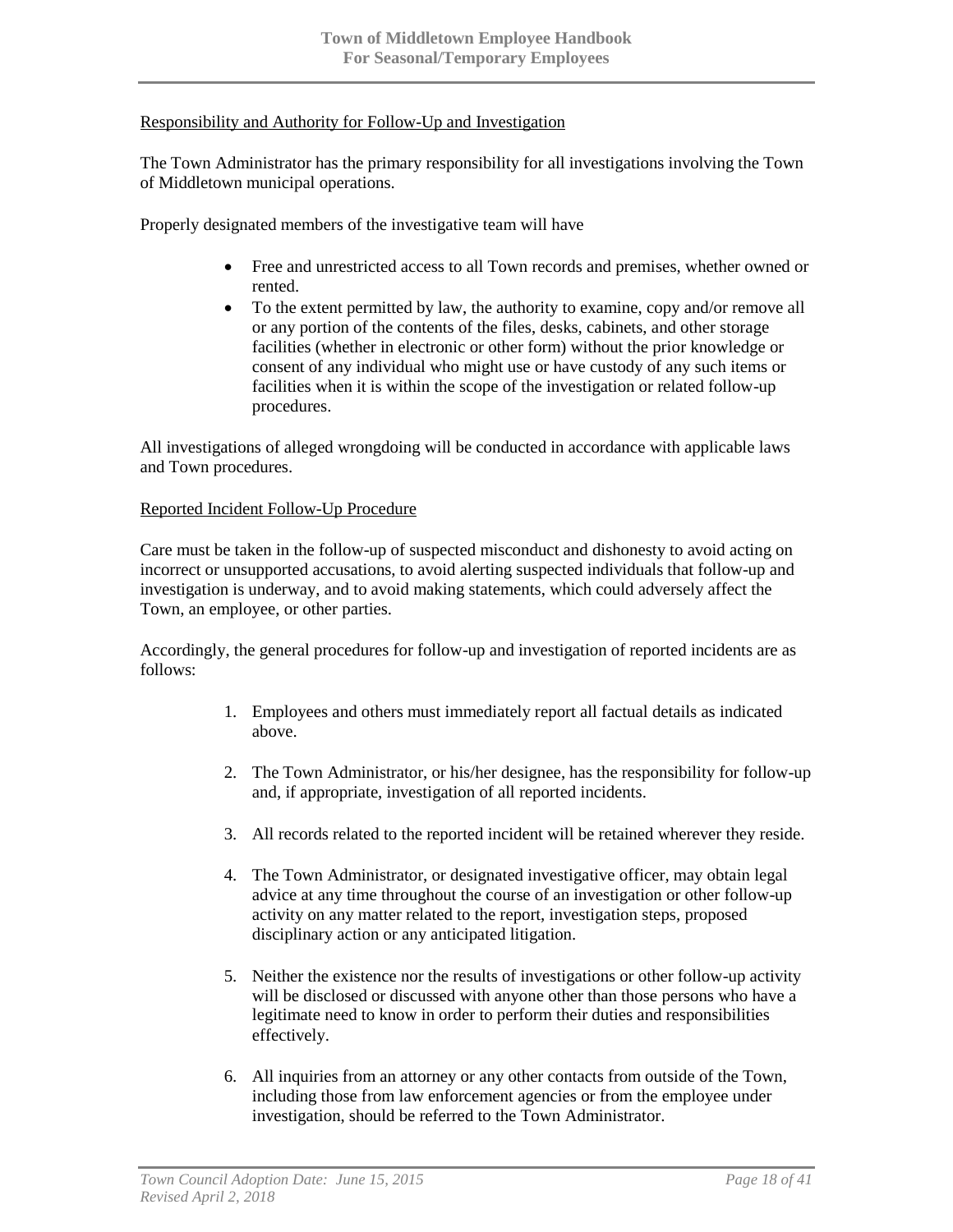7. Investigative or other follow-up activity will be carried out without regard to the suspected individual's position, level, or relationship with the organization.

All questions or other clarifications of this policy and its related responsibilities should be addressed to the Town Administrator, who shall be responsible for the administration, revision, interpretation, and application of this policy.

### <span id="page-18-0"></span>**2.6 PROGRESSIVE DISCIPLINE POLICY**

The Progressive Discipline Policy of the Town establishes standards of employee conduct and outlines potential consequences for non-compliance with these standards, in order to ensure an equitable approach to resolving problems that may arise in the workplace. The policy encourages positive employee/employer relations by providing for the fair treatment of all employees while ensuring that all employees are aware of their obligations and the consequences of disregarding those obligations. The Town is committed to ensuring that employee misconduct is handled in an appropriate manner.

The purposes of disciplinary action are, in most cases, to give an employee the opportunity to correct poor behavior or job performance, or else to remove from the workforce an employee who has either failed to respond to prior corrective action or else committed an offense justifying immediate termination of employment.

The Town of Middletown generally recognizes two categories of discipline that may be imposed to address violations of employee standards of conduct or performance: (1) progressive corrective action and (2) immediate termination. Other disciplinary action, including but not limited to demotion or mandatory referral to counseling, may be taken in appropriate cases.

#### Progressive Corrective Action

Progressive Corrective Action is the responsibility of the Department Head, or designee. Depending on the nature, seriousness, severity and other circumstances, any of the following steps may be taken in response to a first offense, and steps may be skipped. In routine cases, however, the following steps may be expected to be implemented:

Step 1 Oral Counseling – Counseling is used in situations where the department head feels that discussion, instruction/training will resolve the employee's performance or behavior problem. It ensures that the employee knows what performance is expected and how it is to be accomplished. Oral Counseling Sessions should be documented by the department head or designee.

Step 2 Verbal Warning – Verbal warning is generally used when a problem persists after the supervisor has brought it to the employee's attention through oral counseling. The department head or designee outlines the circumstances leading to the discipline and verbally warns the employee that should another offense occur, the employee will be given more serious discipline which might include termination of employment. The verbal warning should be documented by the department head or designee, copied to the employee for signature, and forwarded to the Human Resource Department for inclusion in the personnel file. A copy will be provided to the appropriate bargaining agent, if any.

Step 3 First Written Warning – Should an incident arise that is considered serious enough to warrant immediate delivery of a written warning letter, or should previous discipline justify, the department head or designee shall meet with the employee and present a letter outlining the circumstances of the problem behavior. The employee will be advised that should another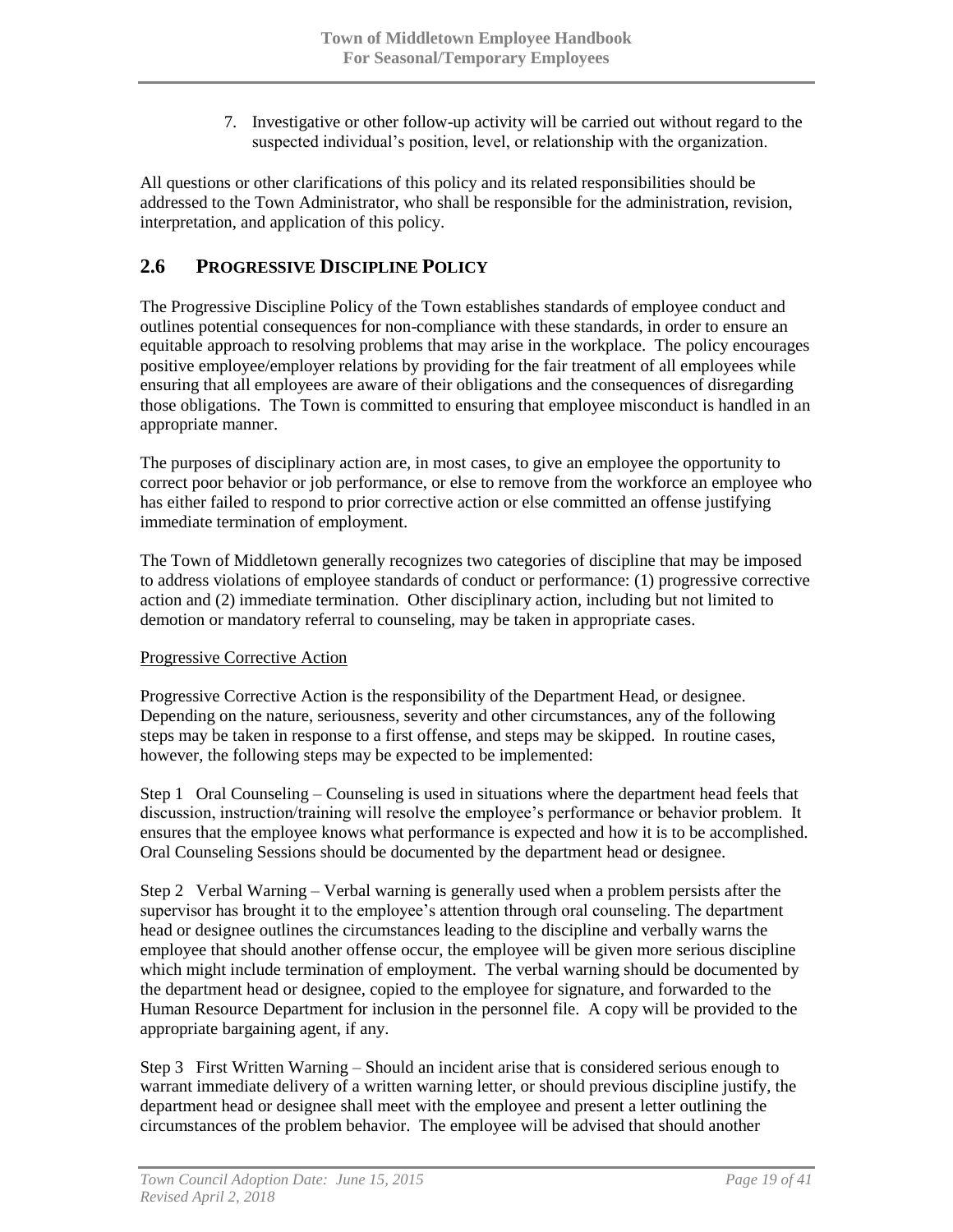offence occur the employee will be subject to further disciplinary action up to and including dismissal. A copy of the letter will be copied to the employee for signature, and forwarded to the Human Resources Department for inclusion in the employee's personnel file. A copy will be provided to the appropriate bargaining agent, if any.

Step 4 Final Written Warning / Suspension Without Pay – In cases of severe, continuing or recurring misbehavior or poor performance, the department head or designee presents a final written warning outlining the circumstances. The employee will be advised that should any further misconduct or poor performance occur, the employee will be subject to immediate dismissal. A copy of the Final Written Warning will be copied to the employee for signature, and forwarded to the Human Resources Department for inclusion in the employees personnel file. A copy will be provided to the appropriate bargaining agent, if any.

A suspension may be imposed at this stage in the progressive discipline process. There are three kinds of suspension:

- 1. Investigative Suspension a period during which an employee is relieved of job duties because of alleged serious misconduct, and it is necessary to conduct a full investigation to determine the facts of the case. The employee will be paid for the period of investigative suspension, unless he/she requests extension of the suspension, in which case extension will be granted only by agreement without pay. This form of suspension may occur whenever the Town deems it appropriate in investigating any suspected or known infraction, whether at the final warning phase or not.
- 2. Disciplinary Suspension a period given as discipline along with a final written warning. Disciplinary suspension is imposed without pay, after written notice to the employee and an opportunity for the employee to be heard.
- 3. Crisis Suspension Given at the discretion of the department head when action must be taken immediately. May lead to a disciplinary suspension and/or termination. Crisis suspension is with pay.

#### Termination of Employment

On recommendation made by the department head, in writing, to the Town Administrator for dismissal of the employee or on the Town Administrator's determination that a hearing should be held on the subject, the Town Administrator will provide the employee with written notice of the charges and the date, time and place when the employee may be heard on the charges, also advising that the department head has recommended termination of employment. The Town Administrator will conduct the hearing, and will make the final decision regarding the termination.

Suspension without pay and/or termination may be the first and only step taken in the discipline process, if the offense is severe enough to warrant it.

#### Conduct Typically Resulting in Discipline and/or Termination

Depending on the nature, seriousness and severity of the violation, the following are, without limitation, examples of the kind of conduct that could result in Progressive Corrective Action:

• Excessive absenteeism or tardiness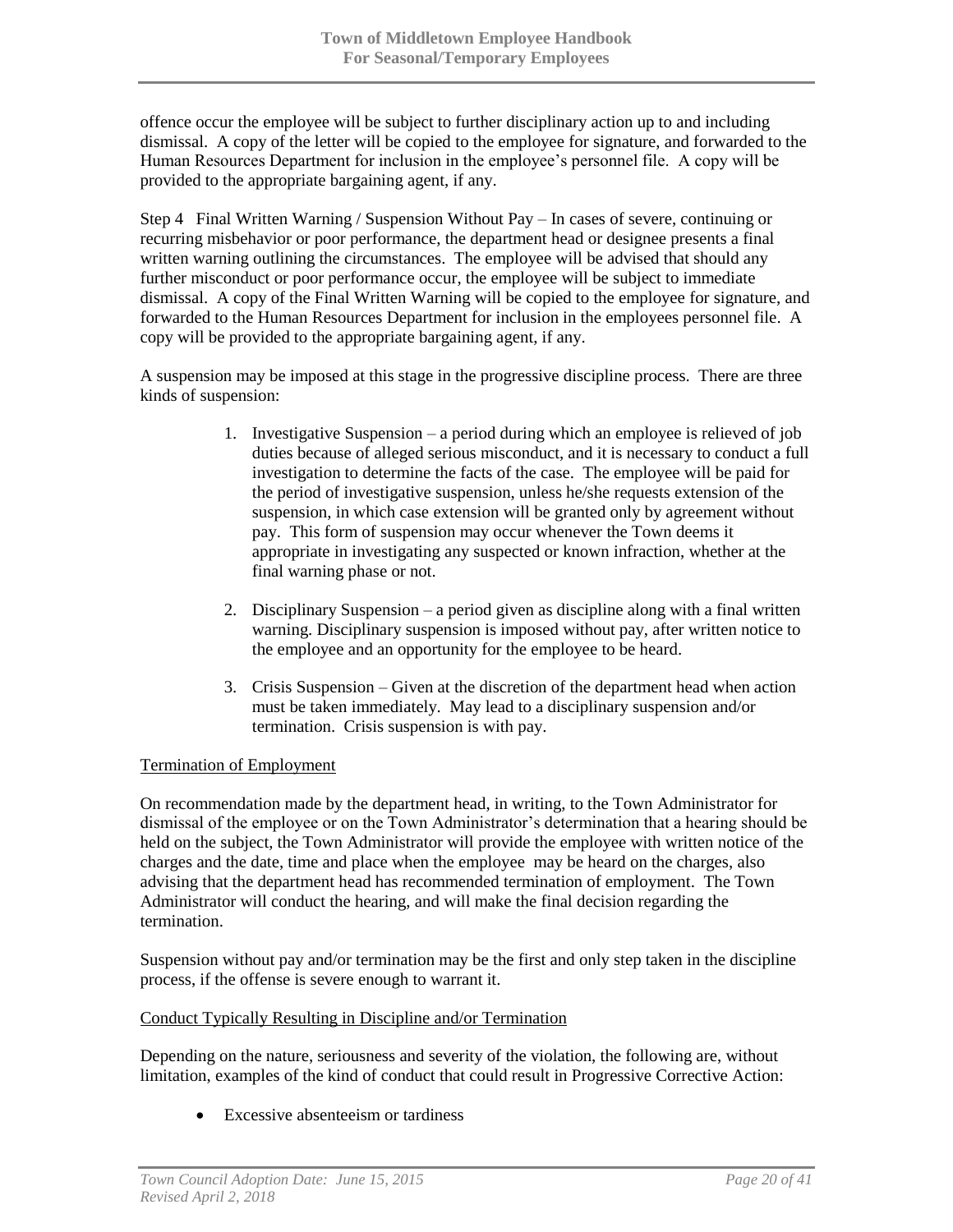- Poor attitude or cooperation
- Loafing, loitering or other abuses of work time
- Incompetence or poor work performance
- Failure to comply with dress and/or grooming standards
- Solicitation and/or distribution of non-work related materials

The following are, without limitation, examples of conduct that could result in Immediate Termination of employment:

- Theft
- Fighting at work
- Insubordination
- Dishonesty or fraud
- Disorderly conduct
- Neglect of duty
- Violation of safety rules and/or policies
- Falsification of employment records or documents
- Threatening, obscene or abusive language and/or conduct
- Damaging or destroying Town of Middletown property or the property of others
- Failure to return to work following an approved absence from work
- Possession of weapons on Town property, except for authorized police personnel
- Possession, consumption, distributing, and/or selling alcohol or illegal drugs on Town property, except unopened containers of alcohol may be in personal vehicles.
- Reporting to work under the influence of alcohol or drugs
- Endangering the safety and/or health of oneself or others through unsafe acts or omissions
- Unauthorized removal of any property, documents or records of the Town or others
- Unlawful harassment or discrimination against another employee
- Refusal to cooperate fully in a workplace investigation
- Retaliating against another employee for making a complaint or for providing information during a workplace investigation
- Multiple and/or excessive rules violations or other misconduct
- Commission of a felony
- Divulging confidential information without authorization
- Absence from work for over two days without notice to the employer

At any time during the progressive discipline process, the Town may refer the employee to the Town's Employee Assistance Program for confidential counseling. At each step of the progressive discipline process, the Town's authorized representative meets with the employee and a representative (if requested) privately, unless circumstances call for immediate action. The opportunity for representation of the employee during investigative meetings and/or follow-up meetings is provided. The Town's goal is to clearly identify the problem so that the employee understands it, and allow the employee the opportunity to explain. The Town will conduct an investigation into the facts and circumstances and may recess the meeting if additional investigation is required after hearing the employee. The Town's representative will explain the expected behavior and the consequences to the employee if the problem is not resolved. All progressive disciplinary steps are to be thoroughly documented.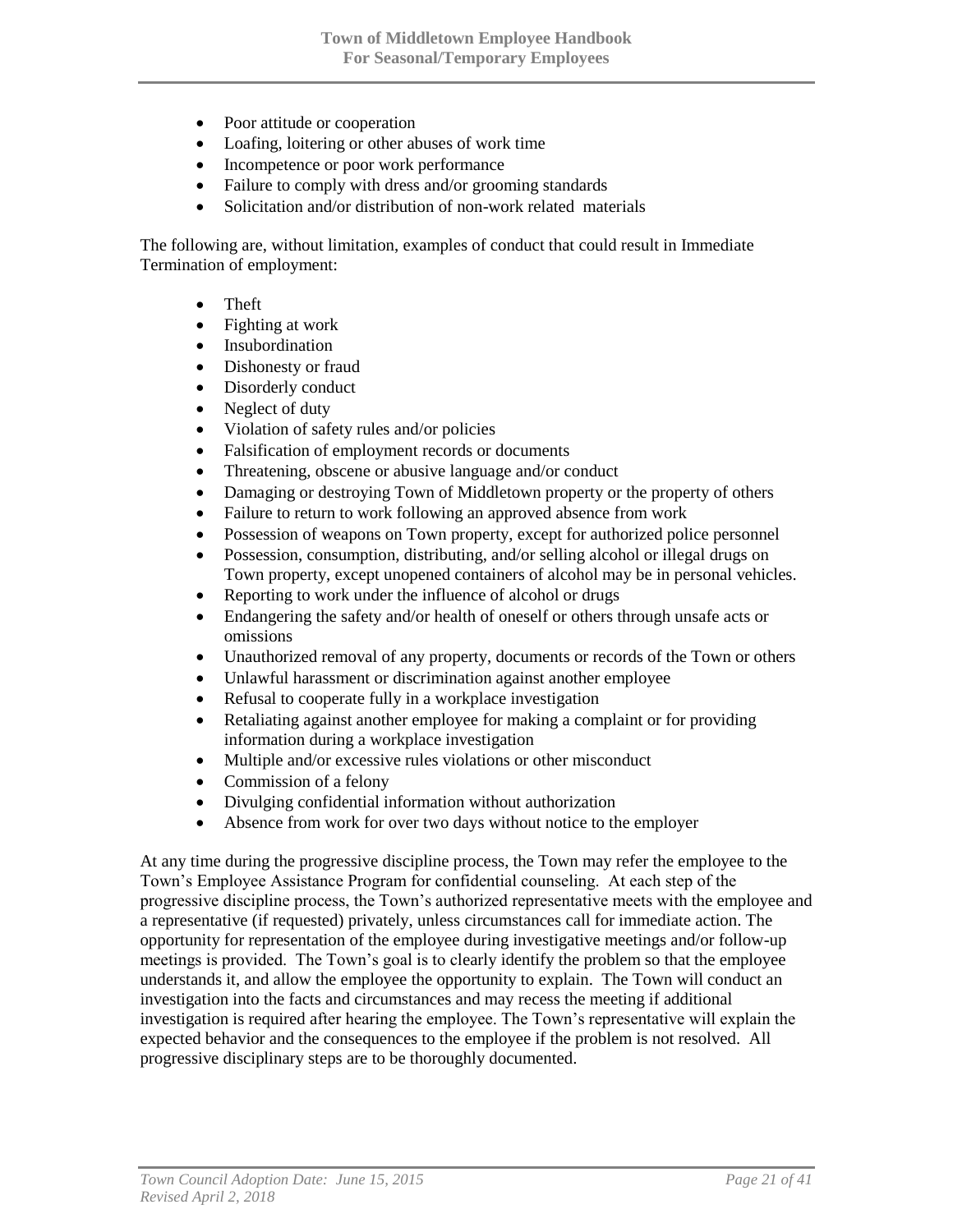An employee may follow the Grievance Procedure and Appeal Process with the Personnel Review Board, as outlined in Chapter 37.060 – 37.062 of the Middletown Town Code, if the employee feels aggrieved as a result of a Progressive Disciplinary action.

# <span id="page-21-0"></span>**2.7 CUSTOMER SERVICE**

The Town of Middletown is committed to excellence in Customer Service. Through our continued efforts to improve the delivery of superior quality services to the community, the Town strives to be responsive, proactive and in touch with the changing needs and expectations of the Middletown community. By setting a high standard of professional and ethical conduct, the Town promotes an environment of open and honest government that takes pride in responding to the needs of our customers.

### <span id="page-21-1"></span>**2.8 ETHICS AND CONFLICT OF INTEREST**

The Town of Middletown operates under the State of Rhode Island Code of Ethics, which sets forth standards of conduct for all public officials and employees. If you are unclear as to whether an action may constitute unethical behavior or cause a conflict of interest, it is recommended that you first speak with your supervisor and then contact the Rhode Island Ethics Commission at 401-222-3790 or [www.ethics.ri.gov.](http://www.ethics.ri.gov/) The Ethics Commission educates and advises public officials and employees about the standards of conduct set out in the Code of Ethics. Another resource available to public officials and employees who may need information regarding ethics guidelines is the Ethics and Conflicts of Interest Guide For Municipal Officials, available at the RI League of Cities and Towns website, www.rileague.org.

It is the policy of the Town of Middletown that each employee conducts his/her business affairs with such standards of integrity that no conflict of interest exists or can be reasonably implied or construed. All employees should comply with the ethical standards of the Town as set forth in this Handbook. If a situation feels awkward, then the employee should ask:

- Is my action legal and ethical?
- Does my action comply with Town policy?
- Is my action appropriate in the situation?
- Would my action not be an embarrassment to the Town, if known?
- Does my action agree with my personal and/or professional ethics or behavior?
- Would I be able to successfully defend my actions in the media?

#### **An employee should be able to answer "yes" to all of these questions before taking action or compromising themselves in the situation.**

Unethical business conduct, actions or even the appearance of unethical behavior is unacceptable under any condition. The reputation of the Town depends on each employee applying common sense in situations where specific rules of conduct are insufficient to provide clear direction. A strong sense of personal ethics, which should extend beyond compliance with applicable laws, is necessary to guide the behavior of all employees.

A conflict of interest can arise in dealings with anyone with whom the Town transacts business: taxpayers, contractors, vendors, banks, insurance companies, and anyone we contact and make agreements with. Employees should not be transacting business with any of the groups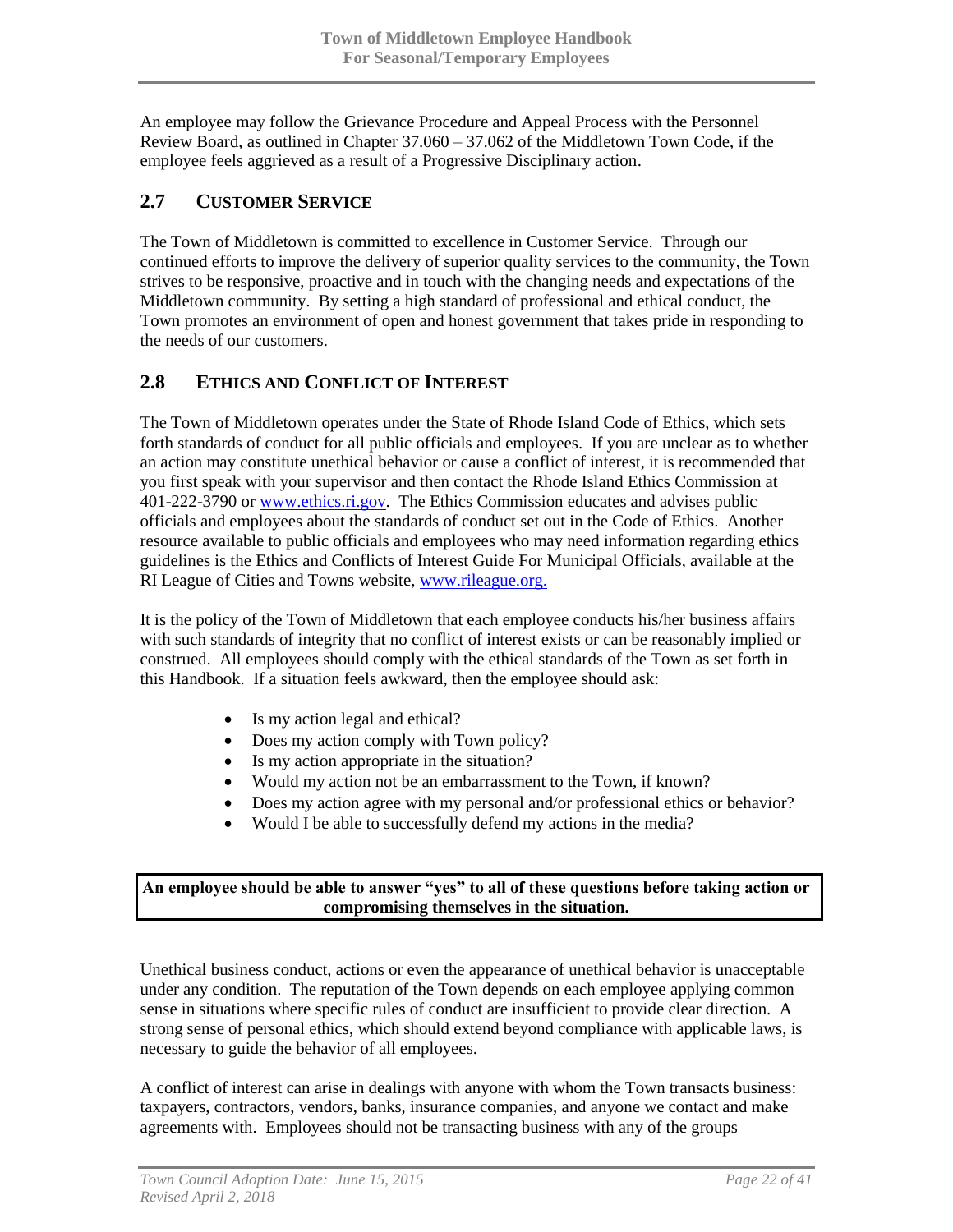mentioned above for personal gain. Employees should not borrow money or accept advances or other personal payments or gifts or entertainment from any entity that has transactions with the Town. Employees should not enter into any transaction, acquire any interest, or take any action, which, in his/her own judgment is contrary to the interest of the Town or is incompatible with loyalty and obligation inherent to his/her employment. Employees should not directly or indirectly solicit any gift or accept or receive any gift, whether it be money, services, loan, travel, entertainment, hospitality, promise, or any other form, under the following circumstances: 1) it could be reasonably inferred or expected that the gift was intended to influence them in the performance of their official duties; or 2) the gift was intended to serve as a reward for any official action on their part. Specific information regarding ethics and conflict of interest in public contracting in the Town of Middletown, along with information on criminal penalties and sanctions that may be imposed for violating the ethical standards set forth, can be found in Chapter 33A of the Town Code.

Failure of an employee to conduct himself/herself ethically and/or without conflict of interest will result in disciplinary action up to and including termination of employment.

### <span id="page-22-0"></span>**2.9 OUTSIDE EMPLOYMENT**

Employees are prohibited from participating in outside work activity if such activity negatively affects the time or quality of their work, causes a conflict of interest between such outside work and their employment with the Town or otherwise casts discredit upon Town government. In general, outside work activities are not allowed when they:

- Prevent the employee from fully performing work for which he or she is employed at the Town, including overtime assignments;
- Involve organizations that are doing or seek to do business with the Town, including actual or potential vendors or customers; or
- Violate provisions of law or the Town's policies or rules.
- Implicate moral, ethical or conflicts issues that otherwise could cast discredit on the Town government.

If an employee is engaged or is expected to become engaged in outside work activities which may or may not be in conflict with this policy, the employee should request written permission from his/her department head to engage in such outside activity. The granting of permission to engage in outside work activities may be withdrawn if such activity begins to conflict with this policy. The employee may also request an advisory opinion from the Ethics Commission.

### <span id="page-22-1"></span>**2.10 PERSONAL PROPERTY / WORKPLACE PRIVACY**

Employees should have no expectation that their workplace and/or materials contained within their workplace are private and not subject to disclosure. From time to time, supervisors and other authorized persons may have a legitimate business need to enter an employee's workplace including, but not limited to, offices, Town vehicles, computers, cabinets, and desks (including personal property brought to the workplace, which is used in the course of day-to-day business) to search for documents, files and other work related items. In addition, in cases of suspected employee misconduct or criminal activity, the Town may search the workplace for evidence of such misconduct and will cooperate with law enforcement officials in any criminal investigation.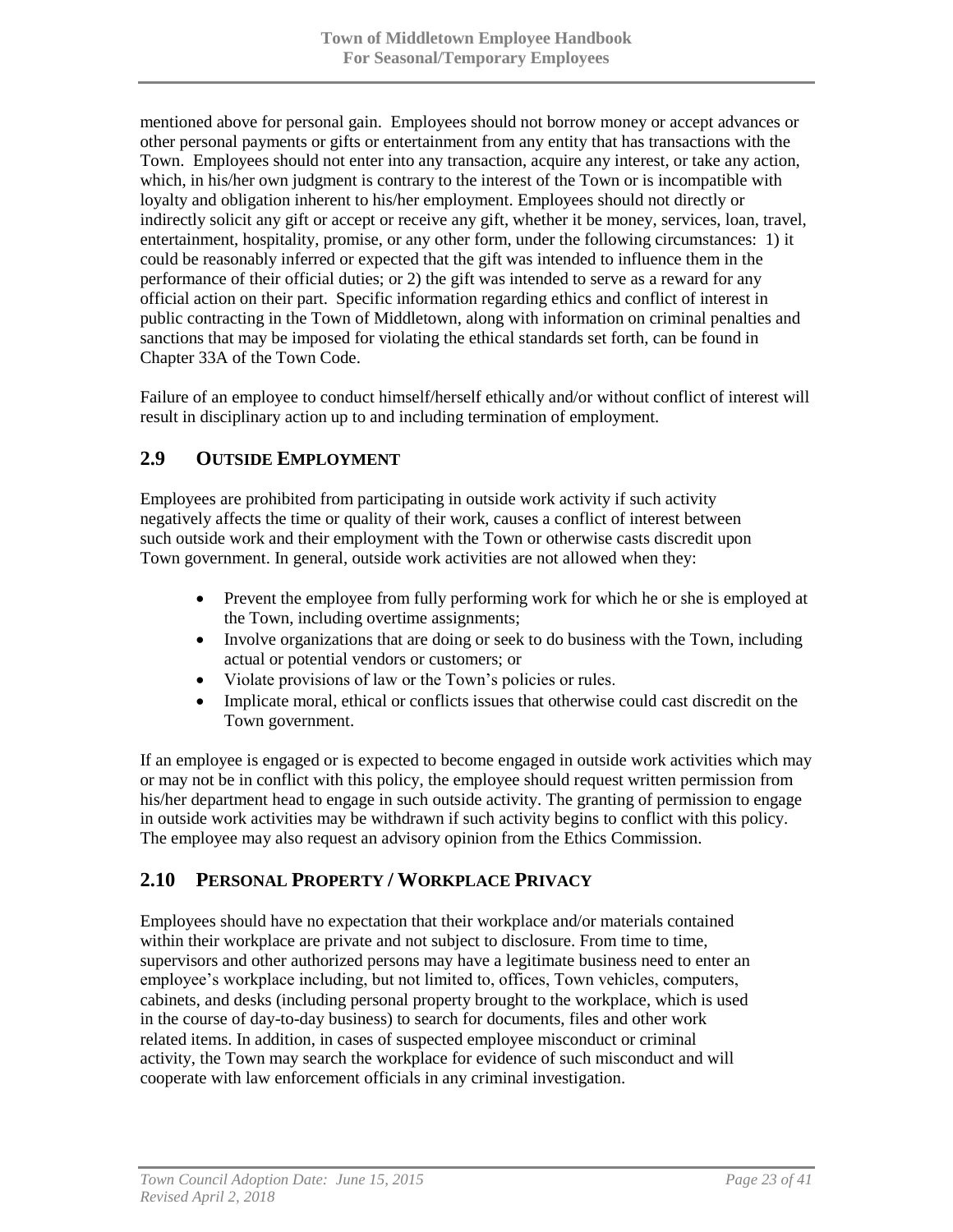### <span id="page-23-0"></span>**2.11 HARASSMENT / SEXUAL HARASSMENT POLICY**

The Town of Middletown is committed to maintaining a work environment that is free of inappropriate or disrespectful conduct, where bigotry and intolerance, including unlawful discrimination on the basis of gender, sexual orientation, gender identity and expression, race, color, ethnicity, religious beliefs, disability, or age, have no place, and where any form of employee-to-employee coercion or harassment that insults the dignity of others and interferes with their freedom to work is unacceptable. Harassment of any kind may subvert the mission of the Town and threaten the careers, experience, and well-being of employees, and therefore it is prohibited.

#### **Definitions**

(A) Harassment:

The Town of Middletown defines harassment as unwelcome verbal or physical conduct which on the basis of gender, sexual orientation, gender identity or expression, race, religion, national origin, age or physical ability has the purpose or effect, from the point of view of a reasonable person, either of:

- 1. Unreasonably interfering with an individual's work performance, or employment opportunity, or
- 2. Creating an intimidating, hostile, or offensive work environment.

Harassment can take many forms and can include slurs, comments, jokes, innuendoes, pictures, cartoons, pranks or other verbal or physical conduct, which is based upon a person's protected status. (i.e. race, religion, creed, color, national origin, gender, sexual orientation, gender identity or expression, age, or disability).

(B) Sexual Harassment:

Sexual harassment is a type of harassment and occurs when the verbal and physical conduct described above is sexual in nature or is gender-based, that is, directed at a person because of their gender. Sexual harassment does not refer to casual conversation or compliments of a socially acceptable nature.

Sexual harassment is a form of unlawful gender discrimination and means unwelcome sexual advances, requests for sexual favors, and other verbal or physical conduct of a sexual nature when:

- 1. Submission to the conduct is either explicitly or implicitly a term or condition of employment.
- 2. Submission to or rejection of the conduct is used as a basis for an employment decision affecting such individual.
- 3. The conduct unreasonably interferes with the individual's job performance or creates a work environment that is intimidating, hostile, or offensive.

Examples of sexual harassment include, but are not limited to the following, when such acts or behavior come within one of the above definitions: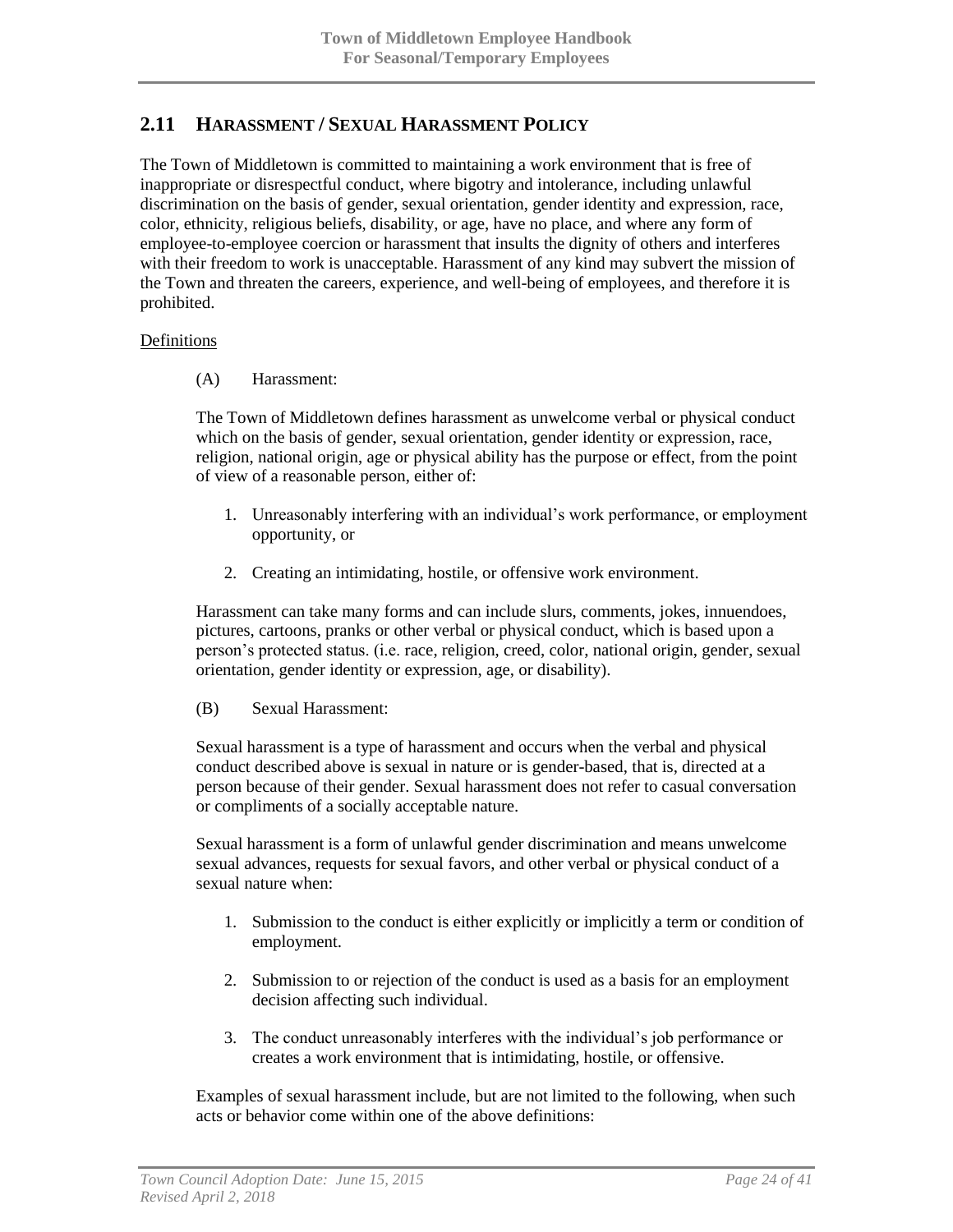- 1. Unwelcome verbal behavior such as comments, suggestions, jokes, or derogatory remarks based on gender
- 2. Physical behavior such as pats, squeezes, repeatedly brushing against someone's body, or impeding or blocking normal work or movement
- 3. Posting of sexually suggestive or derogatory pictures, cartoons, or drawings, even at one's work station;
- 4. Unwanted sexual advances, pressure for sexual favors and/or basing employment decisions (such as an employee's performance evaluation, work assignments, advancement) upon the employee's acquiescence to sexually harassing behavior in the workplace.
- (C) Workplace Misconduct:

Workplace misconduct, which does not meet the definition of harassment as described above, is inappropriate or offensive conduct and is unwelcome, unsolicited and disrespectful of the individual. Workplace misconduct is prohibited by the Town of Middletown. Examples of workplace misconduct would be joking, teasing, spreading rumors, yelling, cursing, threatening, or conduct which has not become pervasive or egregious enough to meet the legal definition of harassment or sexual harassment.

Harassment, particularly sexual harassment, can be difficult to define. Misconceptions abound. For this reason, the Town of Middletown strongly urges employees to use the harassment reporting policy to report all incidents of suspected harassment, sexual harassment or other inappropriate behavior as soon as possible. This policy is intended to assist the Town in addressing not only illegal harassment, but also any conduct that is otherwise offensive and inappropriate and to support the Town of Middletown's commitment to maintain a respectful and productive workplace for all employees.

#### Complaint Reporting

The Town of Middletown is committed to diligently enforcing its harassment/sexual harassment policy by promptly and impartially investigating all complaints. When any form of harassment is discovered, the Town shall take appropriate disciplinary action, up to and including termination. The complaint procedure is designed to handle complaints in a fair, discreet and timely manner to:

- 1. Decide if the behavior alleged in the complaint took place and constitutes harassment, which violates federal and/or state law and Town policy or constitutes harassment in the form of inappropriate or offensive behavior, which violates Town policy.
- 2. Stop the offending behavior.
- 3. Restore the complainant's working environment.
- 4. Take steps to prevent retaliation and repetition of the harassment.
- 5. Educate, sanction, or discipline the harasser consistent with the seriousness of the offense.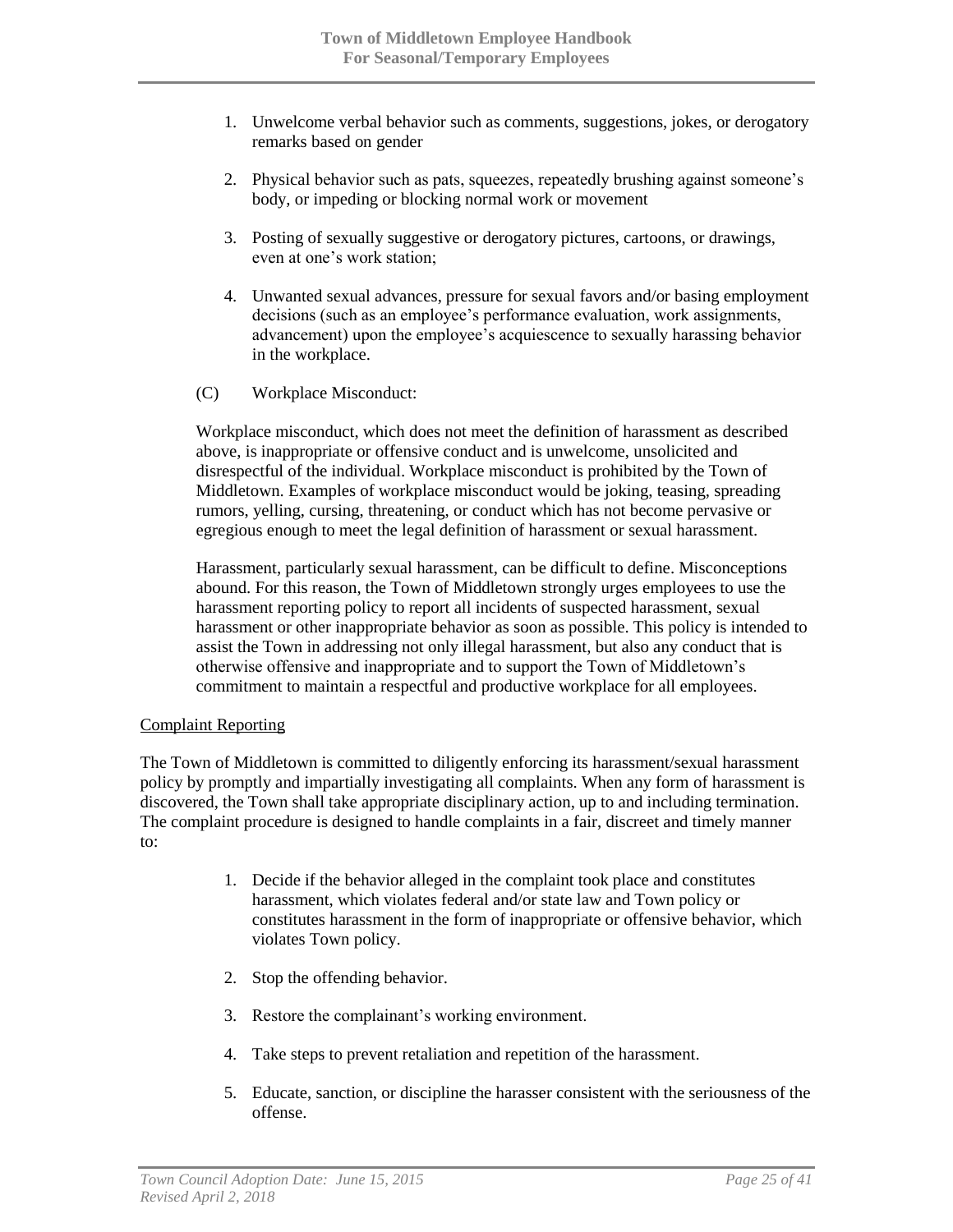#### Investigation Procedures

The following procedures are to be used for reporting and investigating harassment complaints:

1. Any employee who feels victimized by harassment or who witnesses harassment should report verbally or in writing to the employee's supervisor immediately. If the employee's immediate supervisor is the source of the alleged harassment, or is so closely associated with the source of the harassment that the employee does not feel comfortable reporting to that person, the employee may report the complaint to the department head, or department head designee, to the Chief of Police, or to the Human Resources Director.

| Chief Of Police – | Middletown Police Department<br>123 Valley Road<br>Middletown, RI 02842<br>401-846-1144              |
|-------------------|------------------------------------------------------------------------------------------------------|
| Human Resources - | Human Resources Department – Town Hall<br>350 East Main Road<br>Middletown, RI 02842<br>401-846-5781 |

- 2. Any supervisor or department head that learns of or receives a complaint of harassment is obligated to report it to the Town Administrator.
- 3. If the complaint alleges harassment, the Town will conduct a prompt investigation.
- 4. Normally, the Department Head will be assigned to conduct the investigation. The investigation may be assigned to legal counsel, a qualified independent investigator, another member of management or a combination of these.
- 5. The investigation may include, but is not limited to, obtaining all factual evidence, conducting interviews and obtaining witness statements, determining whether a reasonable basis exists for the allegations of harassment/sexual harassment, determining if there has been a violation of federal or state law and/or Town policy, and affording the accused the opportunity to respond verbally or in writing to the allegations.
- 6. Every effort shall be made to conduct the investigation promptly so as to respect the rights of all individuals involved and the investigation will be done in as confidential a manner as is practicable.
- 7. Upon completion of the investigation and based upon the findings of the investigation and the conclusions of the written report, if any, the Department Head and/or Town Administrator will promptly relay the results of the investigation to the accused and the complainant.
- 8. If the Town finds that harassment has occurred, the Town will take appropriate corrective disciplinary action, which may include but is not limited to, verbal and/or written warnings, probation, suspension, demotion and/or termination.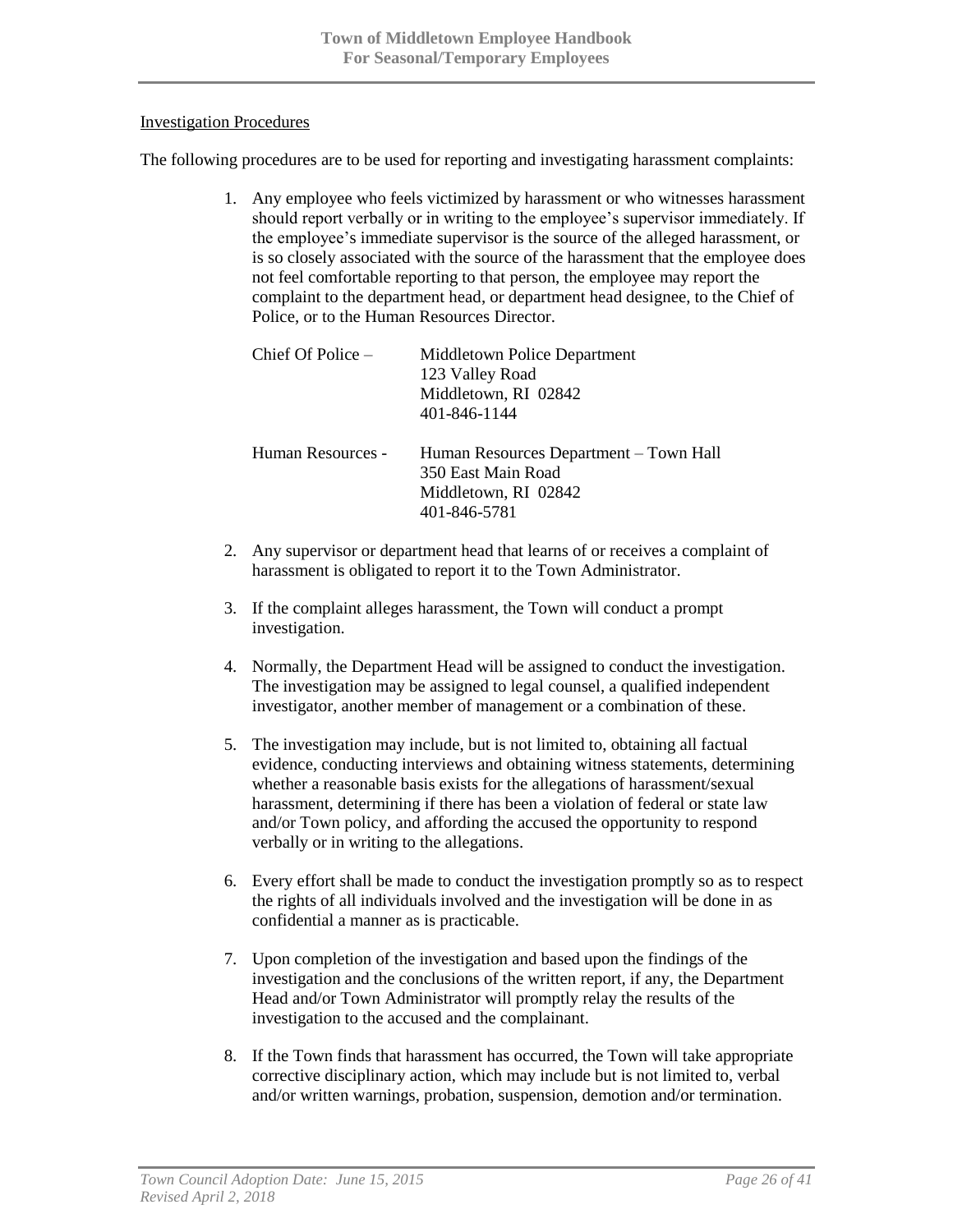- 9. If the Town does not find that harassment/sexual harassment occurred or that the alleged incident(s) did not constitute harassment/sexual harassment, the matter shall be referred back to the Department Head for further appropriate action, if any. For example, if workplace misconduct may have occurred but not harassment/sexual harassment, the Department Head may act upon the findings.
- 10. An employee found to have reported harassment/sexual harassment in bad faith or intentionally or willfully falsely reported harassment/sexual harassment will be subject to disciplinary action up to and including termination.
- 11. All employees must cooperate in an investigation of harassment/sexual harassment. Any employee who fails to do so will be subject to disciplinary action up to and including termination.

#### Retaliation is Prohibited

It is unlawful to retaliate against an employee for filing a complaint of sexual harassment or harassment for other unlawful causes. It is unlawful to retaliate against an employee for cooperating in an investigation of a complaint of sexual harassment or harassment for other unlawful causes. Any form of retaliation against employees for making bona fide complaints of harassment or cooperating in an investigation is strictly prohibited, and will result in disciplinary action up to and including termination.

#### External Agencies

The Town is committed to taking prompt action whenever a complaint of harassment arises. Where harassment is found to have occurred, prompt remedial action is provided under this policy. Therefore, employees are expected to process any claims pursuant to this Policy, and a purpose of this Policy is to make recourse to outside agencies unnecessary. However, should you feel it necessary to contact an outside agency, contact information for State and federal employment discrimination enforcement agencies are:

Rhode Island Commission for Human Rights 180 Westminster Street, 3rd Floor Providence, RI 02903

Equal Employment Opportunity Commission Boston Area Office John F. Kennedy Federal Bldg., Room 475 Boston, MA 02203

# <span id="page-26-0"></span>**2.12 SMOKE FREE WORKPLACE POLICY**

The Town of Middletown is a Smoke Free Workplace in accordance with the Rhode Island "Workplace Smoking Pollution Control Act" and is committed to providing a clean, healthy, productive, and safe environment for all employees, citizens and visitors.

Smoking is prohibited inside all Town municipal buildings, including entrances, exits, lobbies, stairways, elevators and restrooms. Smoking is also prohibited inside all Town municipal parking and maintenance garages, and all municipal vehicles owned and leased by the Town of Middletown.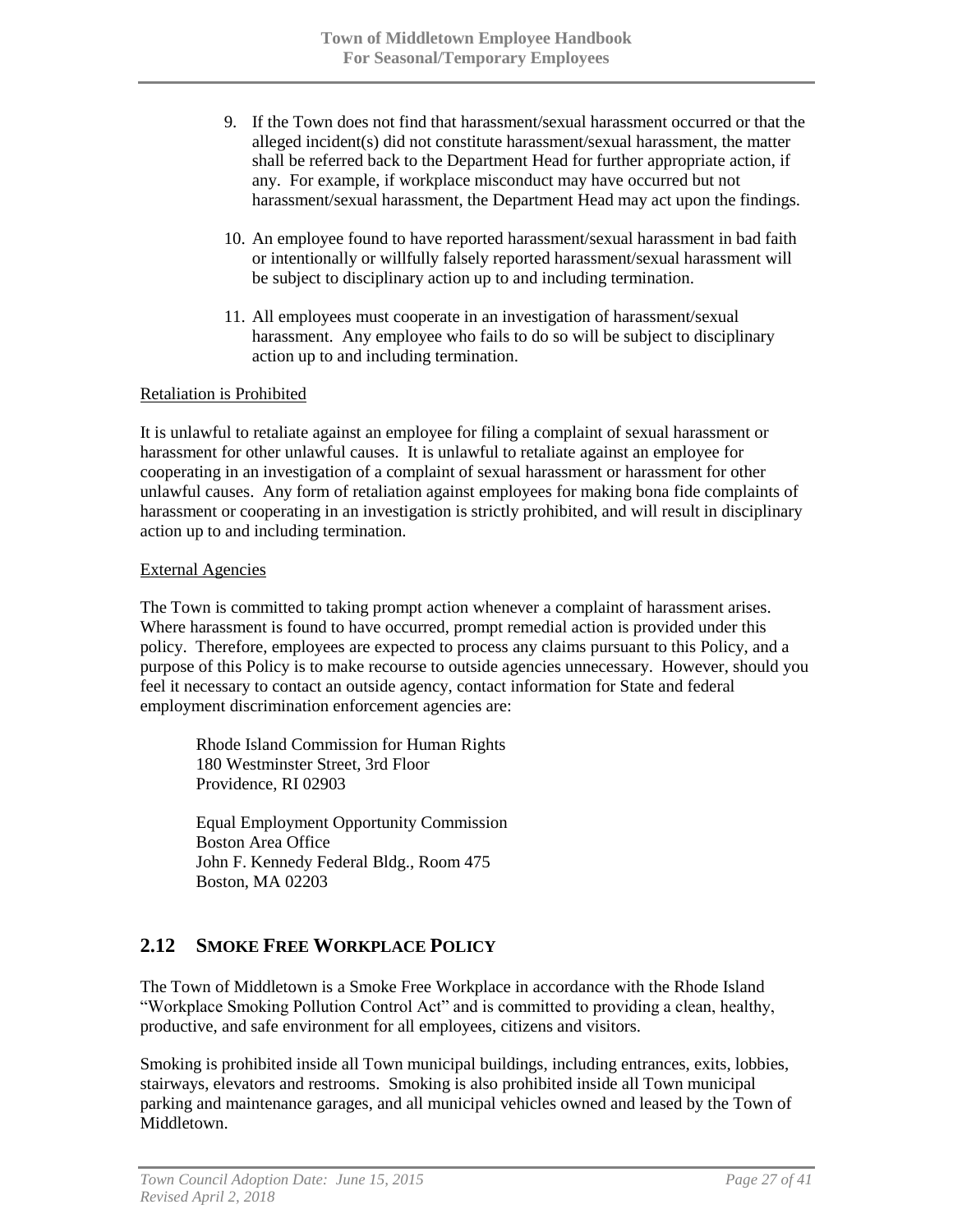Smoking will only be permitted in outdoor areas on Town property outside of Town municipal buildings as follows:

- Outdoor areas must be physically separated from the enclosed workplace to prevent the migration of smoke into the workplace.
- Outdoor areas must be at least fifty (50) feet from any exit and entrance doorways to Town municipal buildings.

"No Smoking" signs must be clearly posted at all entrances to Town municipal buildings and on bulletin boards, bathrooms, stairwells and other prominent places. No ashtrays are permitted in any indoor area.

"No Smoking" stickers are to be affixed to the inside center of the front windshield above the rear-view mirror, or in plain view to the driver and passengers if this location is not appropriate, on all Town owned and leased vehicles. Compliance with these guidelines is strictly enforced.

Department Heads are responsible for ensuring that all department members are adhering to this Policy. The Town Fire Marshal will inspect for compliance during routine inspections of the Town. Compliance with the Town of Middletown Municipal Smoke-Free Workplace Policy is mandatory and will be enforced for all Town municipal employees and visitors, with no exceptions. Employees who violate this policy will be subject to disciplinary action.

Any employee disputes involving smoking should be handled through the Town's procedure for resolving work-related problems, and the Town will take the appropriate steps to resolve the issue. If the problem persists, any person who wants to register a complaint citing a violation of this Policy and the "Public Health and Workplace Safety Act" can also submit a written and signed letter of complaint to:

> Rhode Island Department of Health Office of Environmental Health Risk Assessment 3 Capitol Hill – Room 201 Providence, RI 02908-5097 Phone (401) 222-3424

The RI Department of Health enforcement staff will take appropriate action to resolve the problem.

The Town of Middletown shall not discharge, refuse to hire or in any manner retaliate against an employee, applicant for employment, resident or visitor because they exercise any rights afforded by this Policy, or report or attempt to prosecute a violation of this Policy. Any questions regarding the Town of Middletown Municipal Smoke Free Workplace Policy should be directed to your supervisor or the Human Resources Department.

An employee who violates the Act or Regulations shall reimburse the Town of Middletown, who would be liable for civil penalty as follows:

- 1. A penalty of two hundred fifty dollars (\$250) for the first violation;
- 2. A penalty of five hundred dollars (\$500) for the second violation;
- 3. A penalty of one thousand dollars (\$1,000) for the third and subsequent violations; which shall be assessed and recovered in a civil action brought by the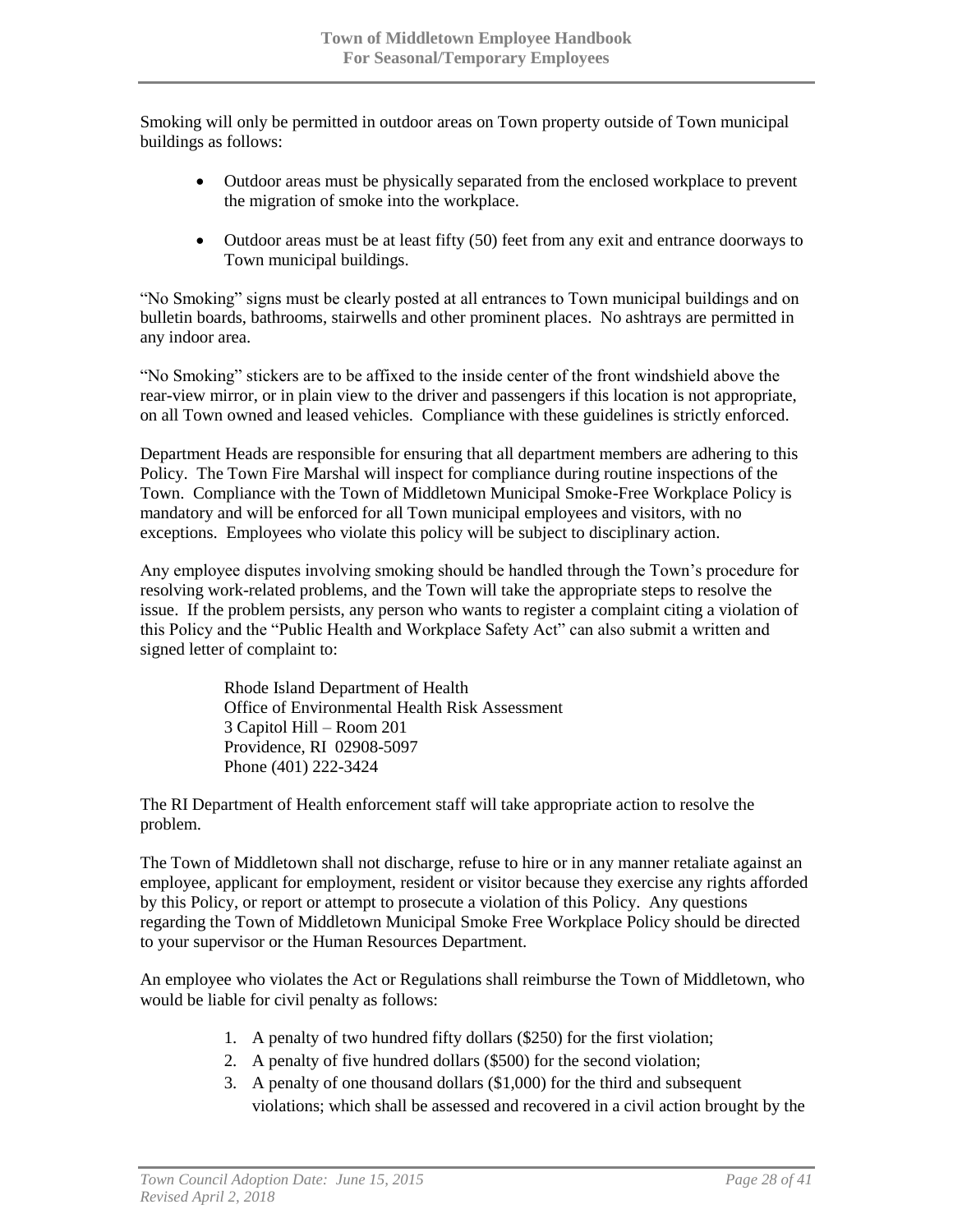town solicitor, having jurisdiction over the licensed holder, in the Town Municipal Court or any Court of competent jurisdiction.

In any civil action alleging a violation of Section 23-20.10-14 of the Act or Section 5.0 of the Regulations, the Court may:

- 1. Award up to three (3) times the actual damages to a prevailing employee or prospective employee;
- 2. Award court costs to a prevailing employee or prospective employee;
- 3. Afford injunctive relief against any employer who commits or proposes to commit a violation of the Act or these Regulations.

Any fines owed under the Act or these Regulations shall be paid within thirty (30) days of judgment entered. Failure to pay within thirty (30) days will result in the doubling of the penalty.

# <span id="page-28-0"></span>**2.13 TELEPHONE AND CELLPHONE USE**

Town telephones are important to our everyday operation and are provided to facilitate official Town business. The use of Town telephones to receive or make personal calls is not permitted except for reasonable local incidental calls. Employees are required to reimburse the Town for the cost of any personal toll calls.

No personal cellphone use is allowed during working hours, unless it is used for an emergency phone call.

Individual departments may establish rules further limiting or monitoring the use of Town telephones.

# <span id="page-28-1"></span>**2.14 VEHICLE USE POLICY**

Town of Middletown employees authorized to operate Town-owned or Town-leased vehicles/equipment will be provided with a copy of the Town's Vehicle and Equipment Use Policy and will be required to sign a Vehicle Use Agreement.

### <span id="page-28-2"></span>**2.15 EMPLOYEE PARKING**

There is no designated employee parking. Beach employees should park in the North West side of the parking lot.

# <span id="page-28-3"></span>**2.16 TOWN PROPERTY**

The Town of Middletown provides Town property to certain employees for use in performing assigned duties, such as computers, laptops, cell phones, beepers, etc. Each employee is responsible for all Town property issued to him/her and is expected to exercise care to maintain Town property in its best possible working condition, to follow all safety guidelines when using Town property, and to ensure its proper utilization. Each employee must notify his/her supervisor immediately if assigned Town property appears to be damaged, defective or in need of repair to prevent deterioration of Town property and prevent possible injury to employees or others. Employees may be responsible to reimburse the Town for the cost to replace damaged property, depending on the circumstances.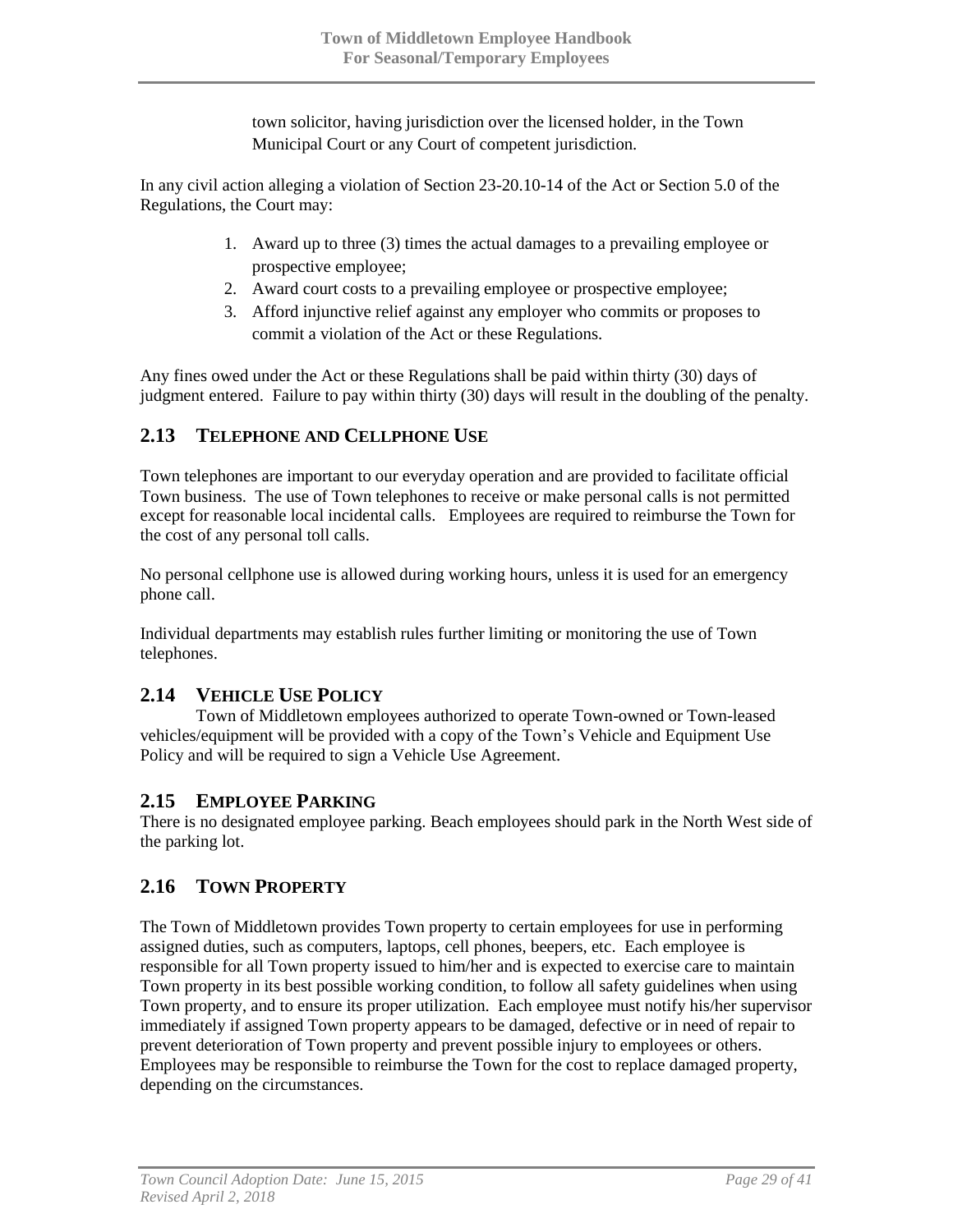Misuse of Town property may result in disciplinary action, including termination of employment. The Town reserves the right, at its discretion, to inspect any employee's Town property (including but not limited to computers, laptops and phones) to the extent necessary to ensure that it is being used as assigned and in compliance with Town policies and local, state and federal law.

Upon termination of employment, each employee must return all assigned Town property in good working condition to Human Resources within no more than five business days. If Town property is not returned within five business days after termination of employment, the Town will take appropriate action, including but not limited to requiring reimbursement for the cost of replacement of the property or reporting the unreturned Town property as stolen to local law enforcement.

# <span id="page-29-0"></span>**2.17 WORKPLACE SAFETY**

It is the policy of the Town of Middletown to ensure that all employees work under the safest possible conditions in each department. To this end, every reasonable effort will be made to provide and maintain a safe and healthy work environment, safe equipment, proper materials and to establish and require safe work practices at all times. The Town expects every employee to make job safety a part of their daily concern. As an employee of the Town of Middletown, it is your duty and responsibility to observe rules of conduct and safety, to properly use any and all safety equipment provided, and to stop and immediately report any unsafe activity to your immediate supervisor. The Town of Middletown Safety Committee meets regularly to review safety concerns of employees and to recommend health and safety initiatives and training for the Town.

Beach employees are prohibited from using musical devices or ear buds while they are on duty.

# <span id="page-29-1"></span>**2.18 WORKPLACE VIOLENCE POLICY STATEMENT**

The Town of Middletown does not tolerate any type of workplace violence committed by or against employees including physical and/or verbal threats. Employees are prohibited from making threats or engaging in violent activities. Possession of firearms or weapons of any sort on Town property or grounds by anyone other than sworn police officers authorized to possess firearms is absolutely prohibited. The Town maintains a no tolerance work place violence policy and violations of this policy constitute misconduct and may lead to disciplinary action including suspension or termination.

### <span id="page-29-2"></span>**2.19 REPORTING INJURIES, ILLNESSES AND ACCIDENTS**

Town employees must report all accidents, injuries or illnesses that occur while at work immediately to their supervisor or department head, no matter how slight they may appear. The proper forms and procedures for reporting job related injuries, illnesses and accidents are available on the Town's website. It is the responsibility of each department head to submit them to Human Resources (Employee Injuries) of the Finance Office (Property damage). It is the responsibility of the supervisor/department head to ensure that an incident report and /or First Report of Injury Report is completed and submitted to Human Resources within 24 hours, if possible, of a work-related accident, injury or illness.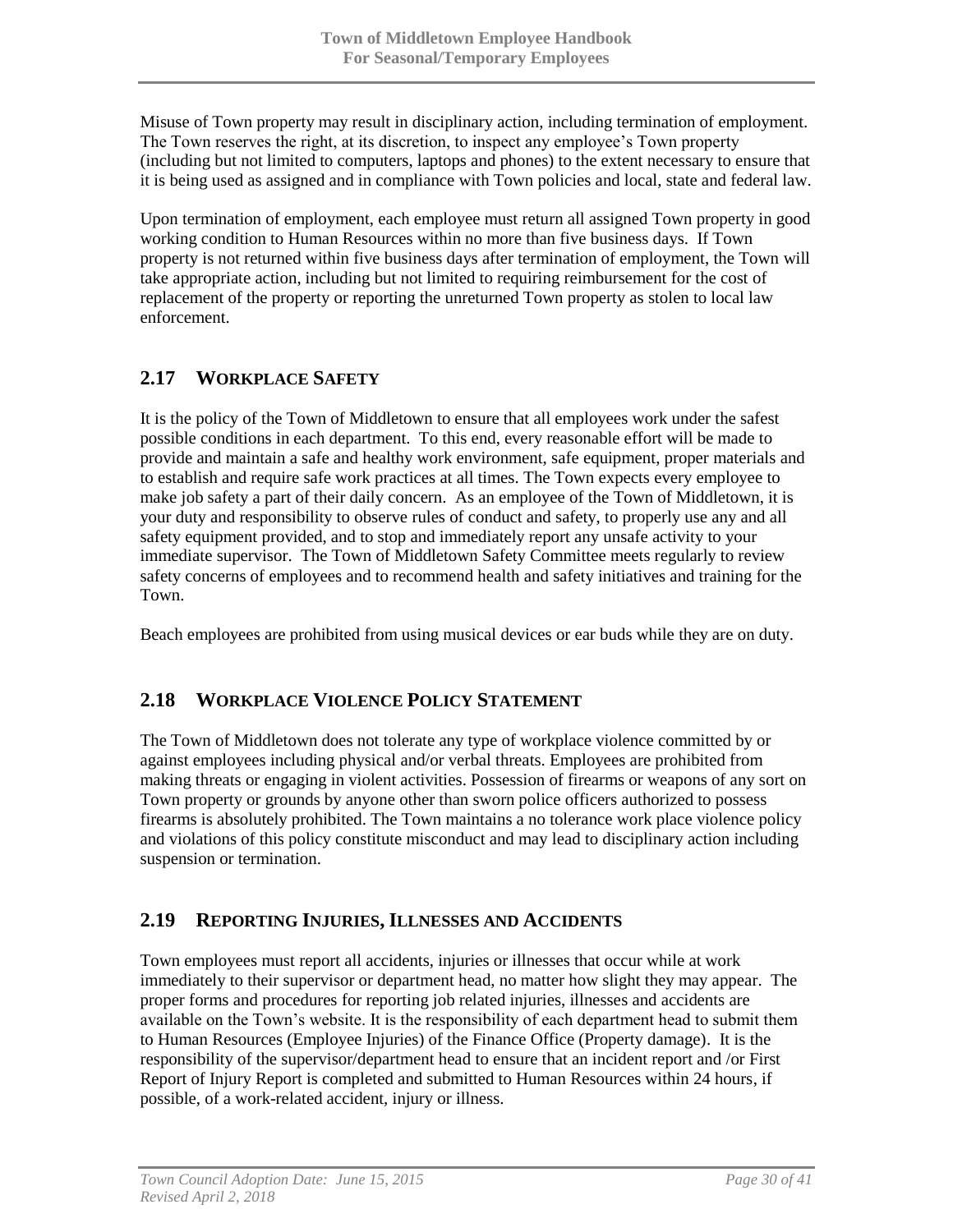In the event of a vehicular accident involving a Town owned or leased vehicle or while on Town business, employees should report all information immediately to their supervisor or department head. The department head is then responsible for completing the Trust Automobile Liability Claim Form and submitting it to the Finance Office along with the police report, within 24 hours, if possible, of an automobile accident.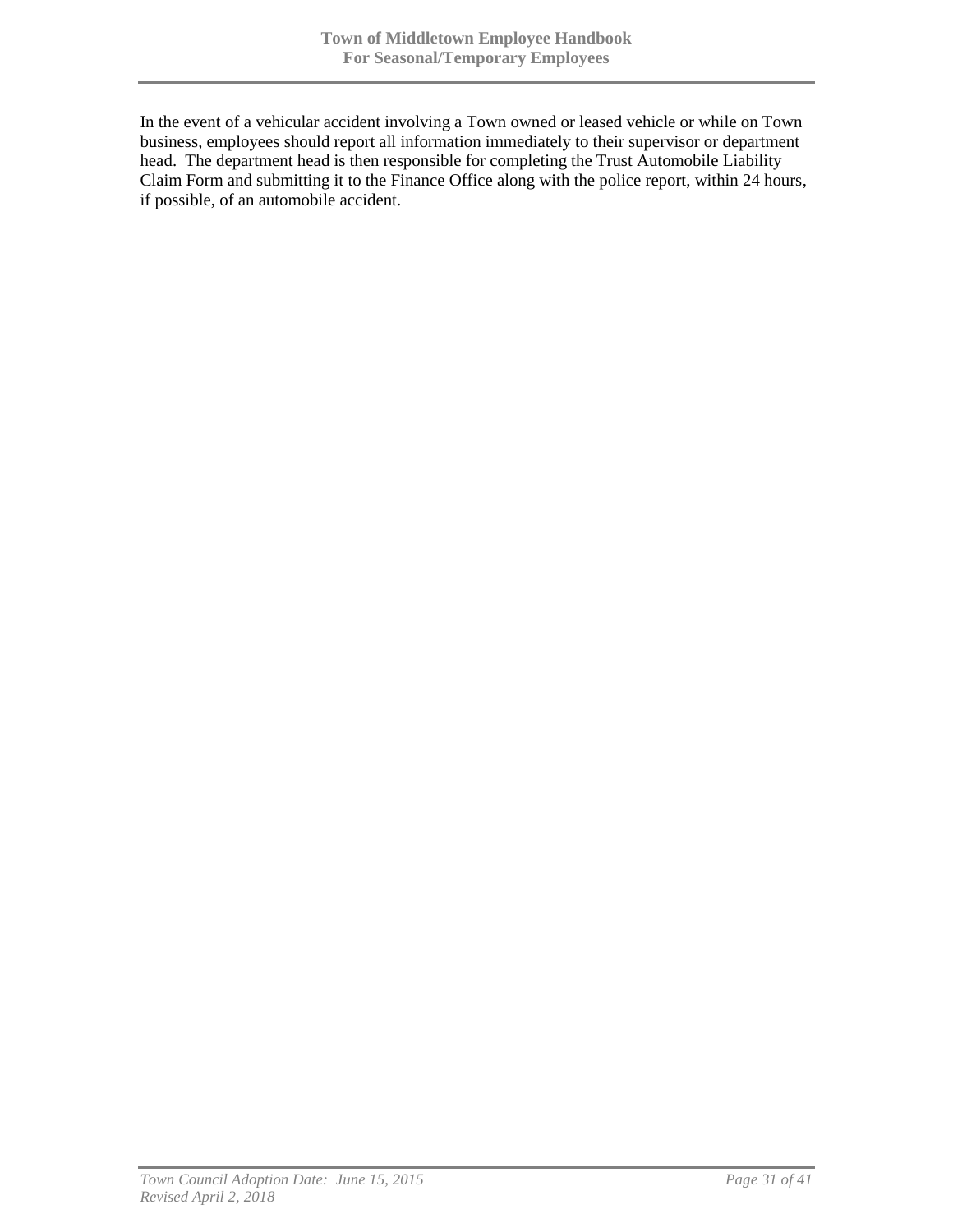# <span id="page-31-0"></span>**SECTION 3 - EMPLOYMENT**

### <span id="page-31-1"></span>**3.1 RECRUITMENT AND HIRING**

The Town of Middletown is an equal opportunity employer that strives to ensure fair, consistent, effective and efficient recruitment and selection practices when hiring the most suitable candidates. In accordance with Town Code Chapter 37, seasonal/temporary employees fall under the non-classified positions within the Town. Therefore, the recruitment, selection and hiring responsibility is under the direction of the Town Administrator or designee.

For more detailed information on Town of Middletown Employment Information and the Personnel Board and Classified System, please refer to the Town Code Chapter 37, Civil Service. <http://www.amlegal.com/library/ri/middletown.shtml>

# <span id="page-31-2"></span>**3.2 UNIFORMS, DRESS CODE AND APPEARANCE**

It is important for all employees to project a professional image of the Town of Middletown. In order to clearly outline what is expected in terms of dress and appearance from each employee, the Town identifies what is acceptable professional attire and what is not. This applies to all employees, with the exception of employees who are required to wear uniforms or other special attire, in which case they would have a separate dress code for uniformed attire.

The Town expects all employees to maintain a neat, well-groomed appearance at all times. Managers and supervisors are responsible for interpreting and enforcing dress and grooming standards in their areas of responsibility. This includes counseling employees whose appearance is inappropriate, and if the appearance is unduly distracting or the clothing is unsafe, the employee may be sent home to correct the problem. Repeated disregard for the dress code policy may result in disciplinary action up to and including termination of employment. Please refer to department rules and regulations for more specific information.

Beach employees shall be required to report to work in full uniform as follows, as amended from year to year. Employees who report to work without the required uniform will be sent home:

Management:

- Must wear a lanyard with a picture ID (with employee's name on it) at all times
- White Dry fit polo shirt with Town logo on the front and STAFF on the back in large print (Full-Time seasonal employees shall receive 3 shirts; Part-Time seasonal employees shall receive 2 shirts )
- Khaki pants/shorts

Supervisors:

- Must wear a lanyard with a picture ID (with employee's name on it) at all times
- Blue dry fit polo shirt with Town logo on the front and STAFF on the back in large print (Full-Time seasonal employees shall receive 3 shirts; Part-Time seasonal employees shall receive 2 shirts )
- Khaki pants/shorts

Non-Management / Non-Supervisors: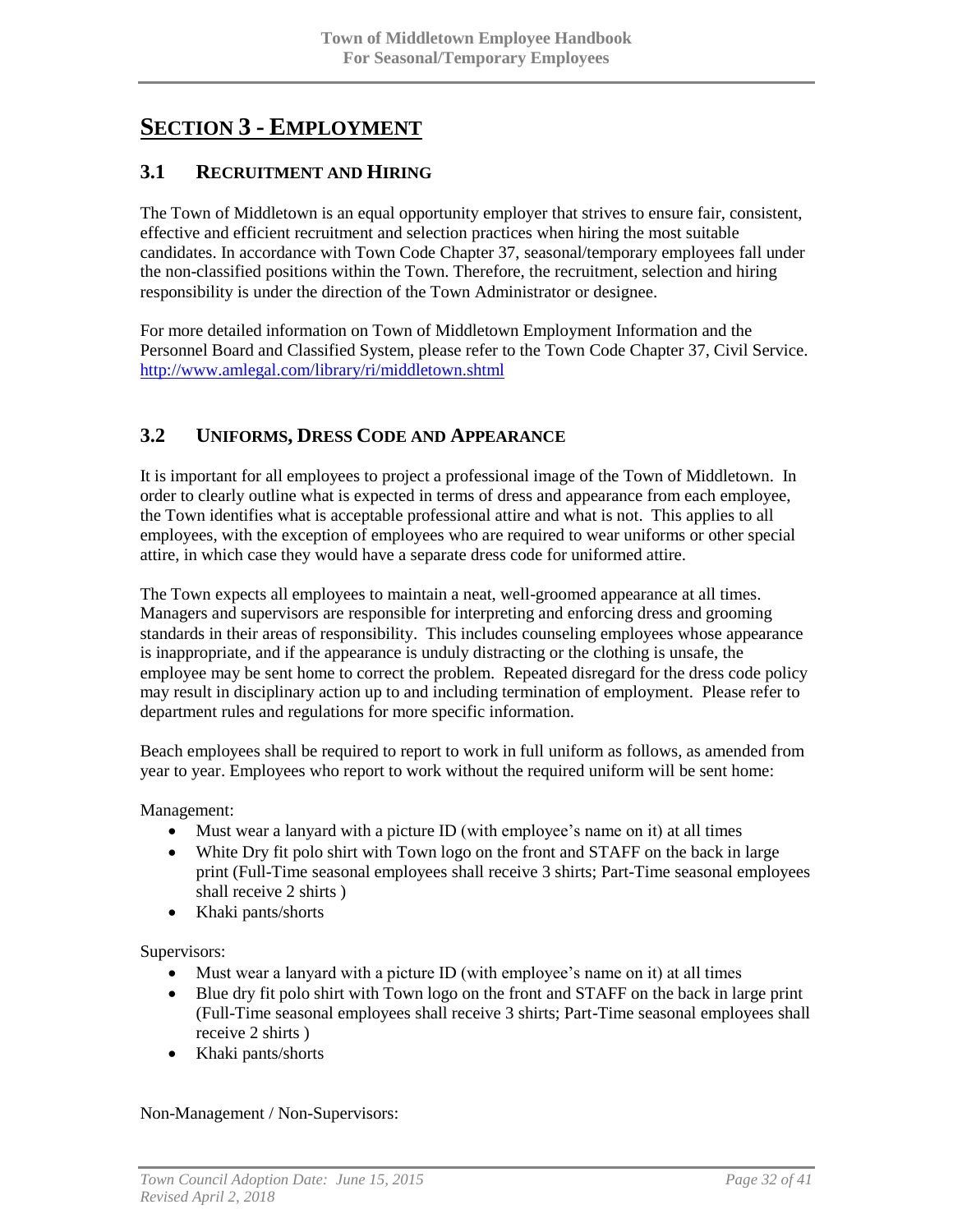- Must wear a lanyard with a picture ID (with employee's name on it) at all times
- Fluorescent green dry fit T-Shirt with Town logo on the front and STAFF on the back in large print (Full-Time seasonal employees shall receive 3 shirts; Part-Time seasonal employees shall receive 2 shirts )

Crew Members shall wear blue pants/shorts; all others shall wear khaki pants/shorts

Lifeguards:

- Uniform shall be red in color
- $\bullet$  Bathing suits (2)
- Sweat pants  $(1)$
- Three quarter pull over wind breaker (1)
- Dry fit T-Shirts  $(2)$
- Uniform shall be numbered for identification purpose

### <span id="page-32-0"></span>**3.3 ATTENDANCE**

The Town expects employees to report to work on a consistent basis and in a timely manner. Beach employees shall report to work 15 minutes prior to the beginning of their shift. In the event you are unable to report to work you are required to notify your supervisor as soon as is practicable, preferably at least one hour prior to the start of your workday. If you intend to be away from work for personal reasons you are required to obtain advanced approval from your supervisor. The Town reserves the right to require from employees who exhibit a pattern of absenteeism or in the Town's judgment abuse leave time, to provide appropriate documentation verifying the need to be absent from work. Abuse of leave time constitutes misconduct and will lead to disciplinary action.

# <span id="page-32-1"></span>**3.4 EMPLOYMENT OF RELATIVES**

The Town maintains a policy restricting the employment of any individual who is related to a supervisor in the same town division. In the event a Town employee is eligible for a transfer or promotion into a division in which a relative is employed such transfer or promotion will be considered on a case-by-case basis to avoid creating any potential conflicting situation in regard to any aspect of the employment relationship.

### <span id="page-32-2"></span>**3.5 POSITION DESCRIPTIONS**

The Town has prepared position descriptions that list the essential duties and responsibilities, necessary knowledge, skills and abilities, minimum requirements, physical demands and equipment used for each Town position. A copy of your position description may be obtained from the Department of Human Resources. A position description is not intended to be an all encompassing list of all of your duties and responsibilities and may be amended from time to time by the Town. Employees should become familiar with the job requirements as outlined in their position descriptions.

# <span id="page-32-3"></span>**3.6 MEAL PERIODS**

It is the policy of the Town of Middletown to grant time off without pay during the workday for a meal period. This meal period will vary from department to department based on operational and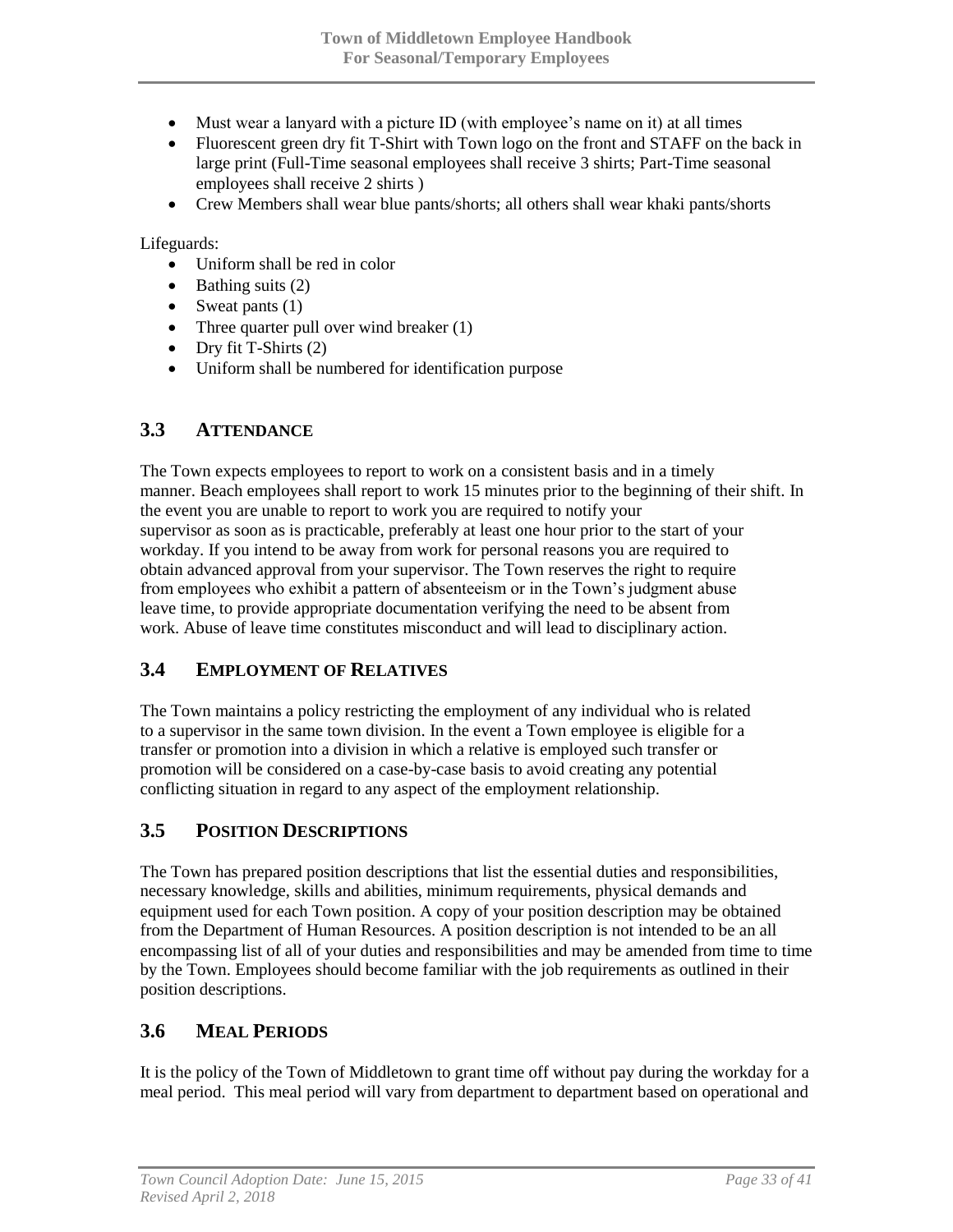job scheduling requirements. Employees should review the meal period policies with their supervisor

# <span id="page-33-0"></span>**3.7 PERSONNEL RECORDS**

The Town generally treats personal employee information as confidential and respects the need for protecting each employee's privacy by enforcing secure information handling procedures on the part of all personnel whose job duties involve gathering, retaining, using, or releasing personal information about the organization's employees. Records maintained in a personnel file are generally considered public records under Rhode Island law. However, some documents contained in personnel files or otherwise maintained by the Town, will not usually be made public, including medical, benefit, personal financial and educational records, and any other records made confidential by law. It is the Town's practice to delete social security numbers from records provided pursuant to a public records request.

The Town collects and retains personal information it needs to conduct business and to effectively administer its employment and benefit programs. The Town needs personal and jobrelated information about employees that is accurate, complete, and relevant for its intended purpose. An employee should promptly report to his or her department payroll clerk and to Human Resources any change in information that affects employment or benefits such as: marital status, newborn/adopted children, change of address, change in telephone number, change in tax exemptions, insurance and retirement beneficiaries.

Internal access to personnel files is limited to supervisory personnel, and to others who have a legitimate need to know. All other internal requests may be made as requests for public records. In accordance with and to the extent permitted by Rhode Island General Law Chapter 38-2, Access to Public Records, and Chapter 28-6.4 Inspection of Personnel Files, employees may request to inspect and obtain a copy of their personnel files. The Town will respond to such requests within a reasonable period of time and in accordance with state law.

# <span id="page-33-1"></span>**3.8 RESIGNATIONS AND TERMINATIONS**

A voluntary separation from Town employment is generally considered a resignation and is initiated by the employee. It is expected that an employee submit his or her resignation in writing to their supervisor or department head as far in advance as possible, with a minimum of at least two weeks notice prior to their last day of work required, as is customary.

Absence from work for over two days without notice to the Town will be considered a voluntary resignation.

All employees will receive their final paycheck on the pay date immediately following their last day of work.

# <span id="page-33-2"></span>**3.9 TOWN OF MIDDLETOWN SUGGESTION PROGRAM**

The purpose of the Town Suggestion Program is to recognize and encourage citizens and employees to develop innovative ideas which will enhance the efficiency, and effectiveness of Middletown Town government through reduced or eliminated expenditures, conserved energy, generation of revenues, increased productivity, better customer service, enhanced public safety, and/or improved quality of government operations and to reward their talents. The goal of the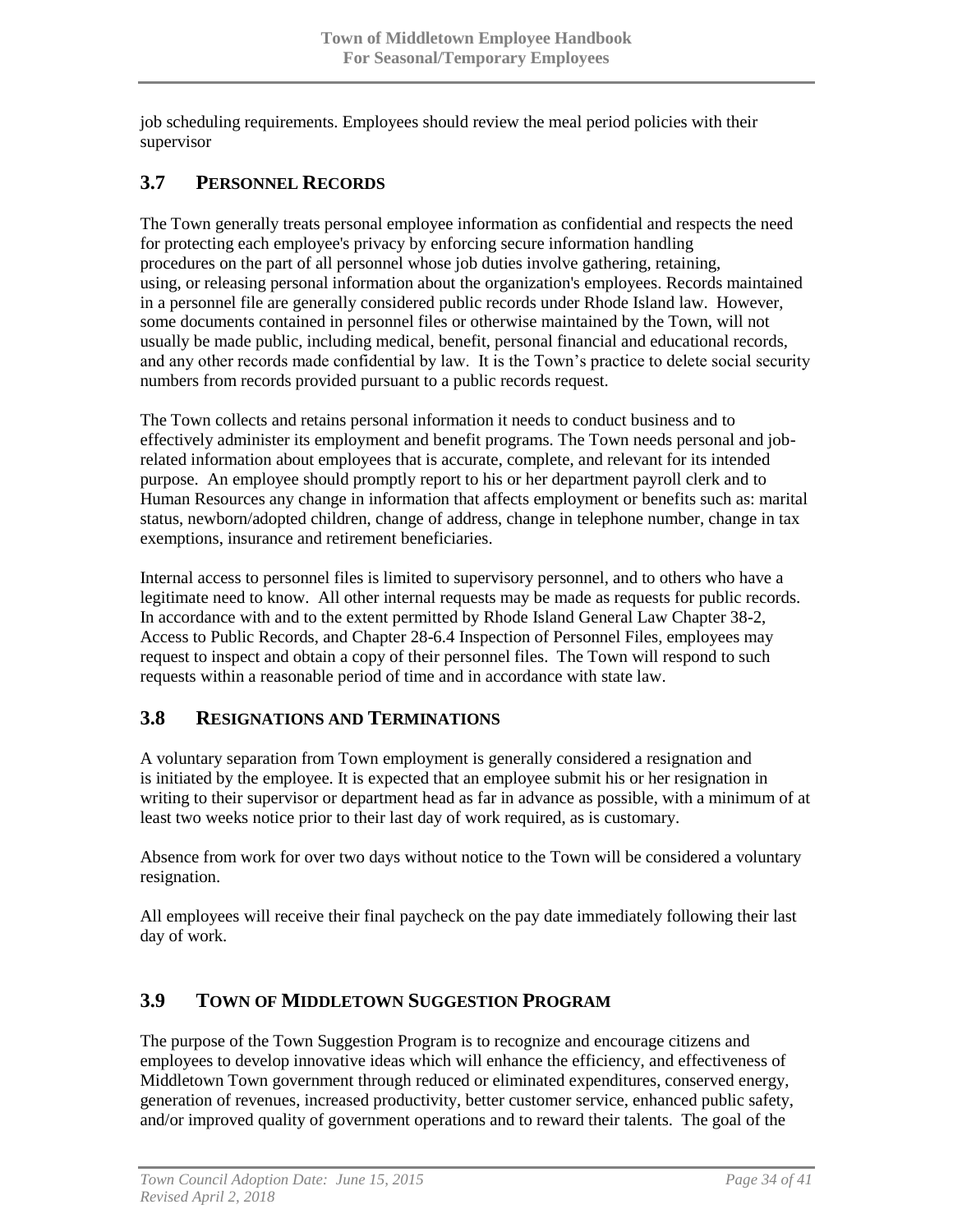program is to create a continuously improving and responsive government through an environment of open communication of ideas that maximizes the participation of citizens and employees in the operation of government at all levels.

# <span id="page-34-0"></span>**3.10 POLITICAL ACTIVITY**

No employee of the Town of Middletown shall engage in any inappropriate political activity or hold any elective office in the Town of Middletown. This policy shall not prevent any Town employee from becoming a candidate for any elective office.

For further specific information on inappropriate political activity, please refer to Article IX Section 914 of the Middletown Town Charter. <http://www.amlegal.com/library/ri/middletown.shtml>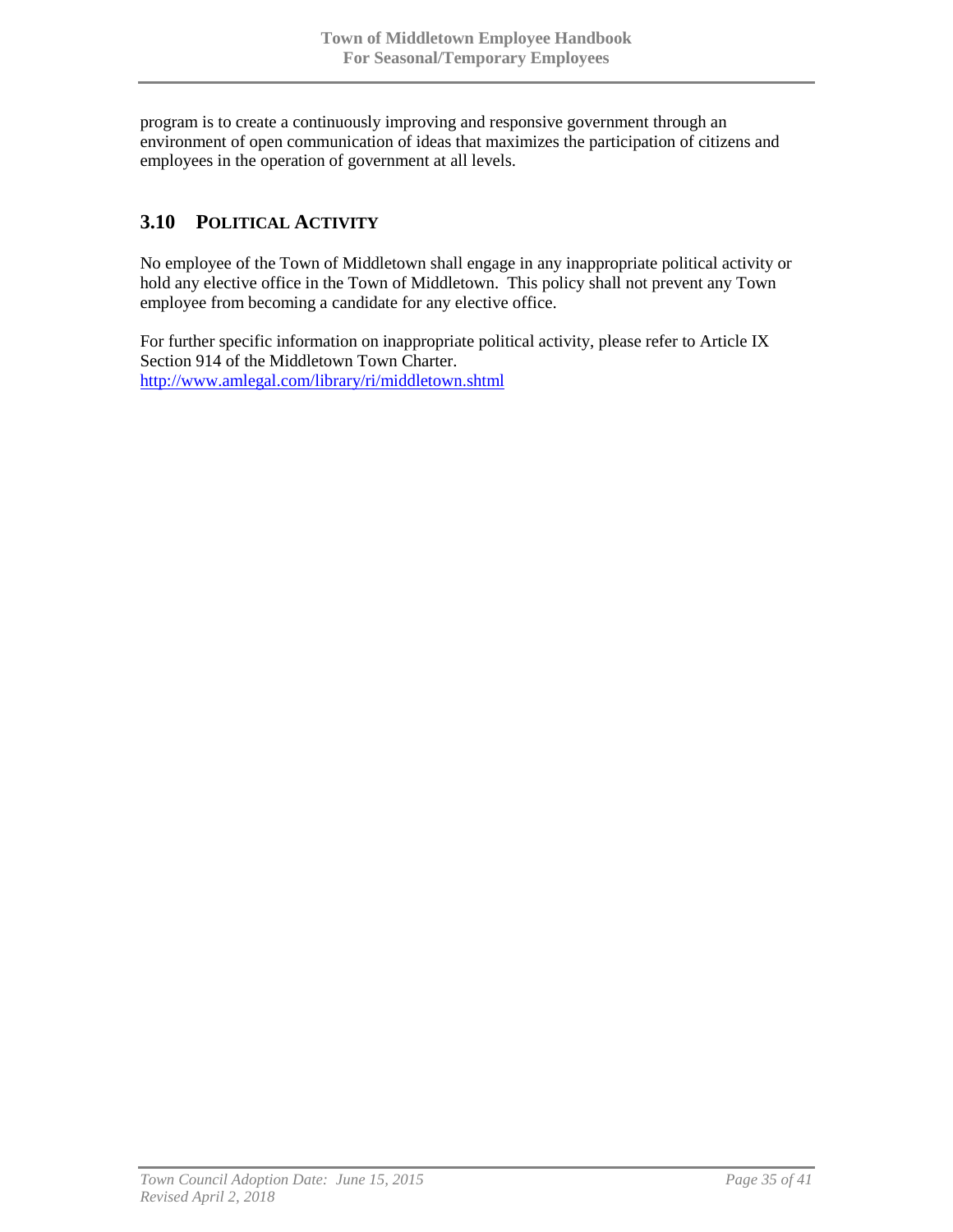# <span id="page-35-0"></span>**SECTION 4 - COMPENSATION AND PAYROLL**

### <span id="page-35-1"></span>**4.1 BI-WEEKLY PAYROLL PERIOD**

Classified employees receive the wages and other compensation as provided by their collective bargaining agreement. Non-classified employees receive the wages and other compensation in accordance with Town policy and as approved in the annual Town budget or related budget documents. All regular full time, part time, and seasonal employees are paid on a bi-weekly basis, with Friday being the regular payday. In the event a holiday occurs on a regular pay date, the paychecks will be dated and released on the Thursday immediately preceding the pay date. Employees have the option of electing direct deposit of their bi-weekly pay at any time, unless otherwise required by the Town. Paychecks will be distributed by your department head or authorized designee.

# <span id="page-35-2"></span>**4.2 PAYROLL DEDUCTIONS**

The Town of Middletown makes all legally required deductions from employee paychecks. Contact the Human Resources Department for information on required payroll deductions.

### <span id="page-35-3"></span>**4.3 TIME AND ATTENDANCE RECORDS**

All Department Heads are legally required to maintain time sheets or time cards documenting hours worked, in accordance with the established time and attendance procedure.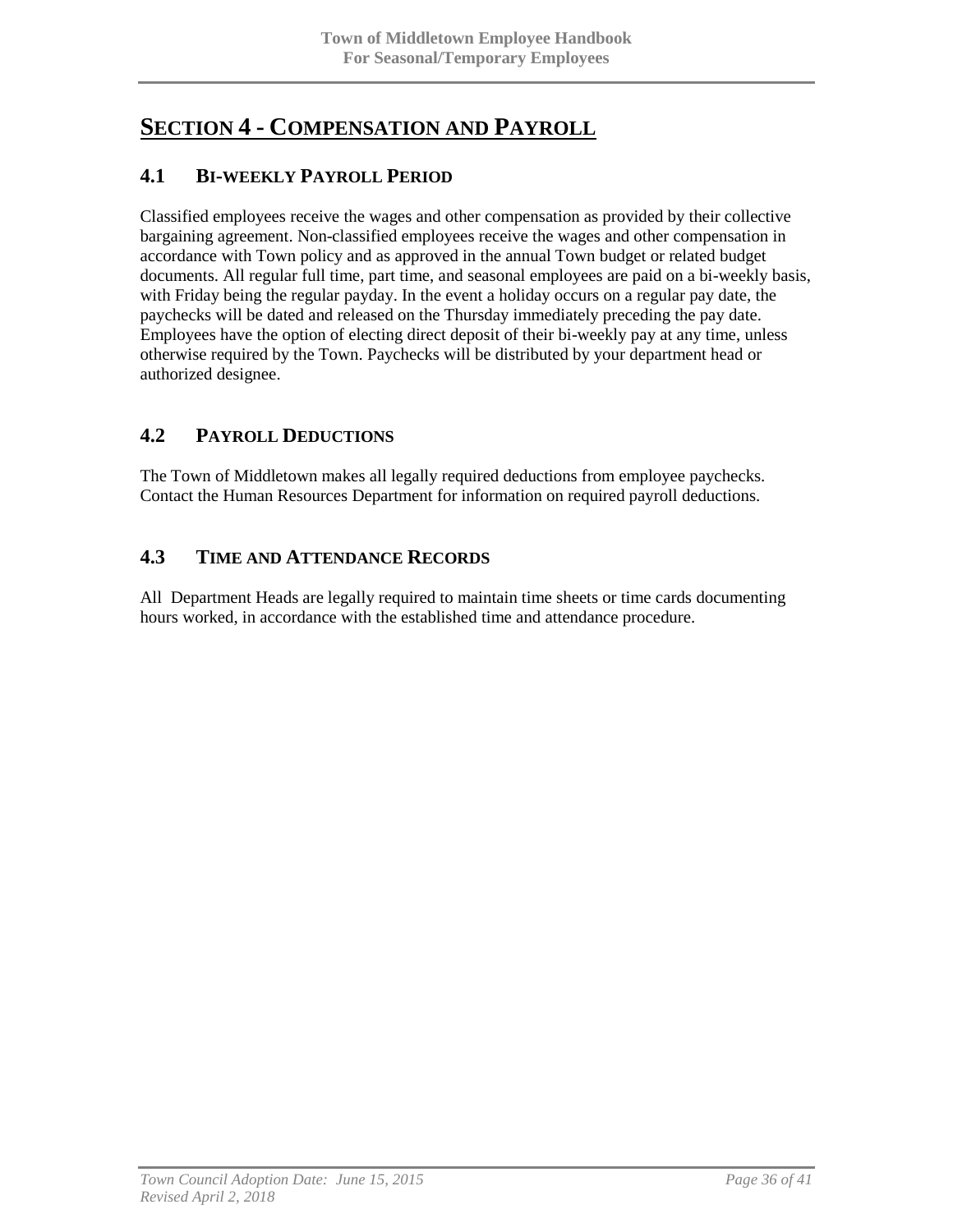# <span id="page-36-0"></span>**SECTION 5 - LEAVE POLICIES**

### <span id="page-36-1"></span>**5.1 TEMPORARY DISABILITY INSURANCE ("TDI") AND TEMPORARY CAREGIVER INSURANCE ("TCI")**

Rhode Island's TDI/TCI program provides paid leave benefits to eligible RI workers. The program is financed by employee payroll deductions and is administered by the Rhode Island Department of Labor and Training.

TDI provides benefit payments to injured RI workers for weeks of unemployment caused by a temporary disability or injury. If you have become ill or injured and meet all of the following requirements, you may be entitled to receive TDI benefits:

1. You are unable to work due to illness, surgery, or injury for a minimum of seven consecutive days or more, and

2. You are under the care of an approved Qualified Health Care Provider and

3. You have a timely exam: an in-office physical exam the week within the calendar week in which the first day of unemployment due to sickness occurs or within the calendar week prior or subsequent thereto.

4. You earned enough qualifying wages during the base period to be monetarily eligible.

TCI provides benefit payments of up to four weeks per year to eligible caregivers. If you are caring for a seriously ill: child, spouse, parent, parent in-law, grandparent, domestic partner, or you are bonding with a newborn child, adopted child or foster child within the first 12 months of parenting; you may be eligible to receive TCI benefits if you meet the following requirements:

1. You are unable to work because you are caring for a seriously ill family member or bonding with a child and

2. You provide the Rhode Island Department of Labor and Training with the required medical evidence of the seriously ill family member and your need to care for him/her or the required proof of parent child relationship for bonding claims and

3. You earned enough in qualifying wages to be monetarily eligible.

Employees must provide 30-days advance written notice to The Town of Middletown of the need for TCI leave, unless unforeseeable circumstances make such notice impossible. The Town of Middletown will hold an employee's position or a comparable position until the employee returns from TCI leave.

You can apply for TDI or TCI benefits by completing an application. The application form may be obtained from one of the following sources:

- 1. Visit www.dlt.ri.gov/tdi to file online.
- 2. Visit the web site to download a TDI application.
- 3. Call (401) 462-8420, Option #1 to request that an application be mailed to you.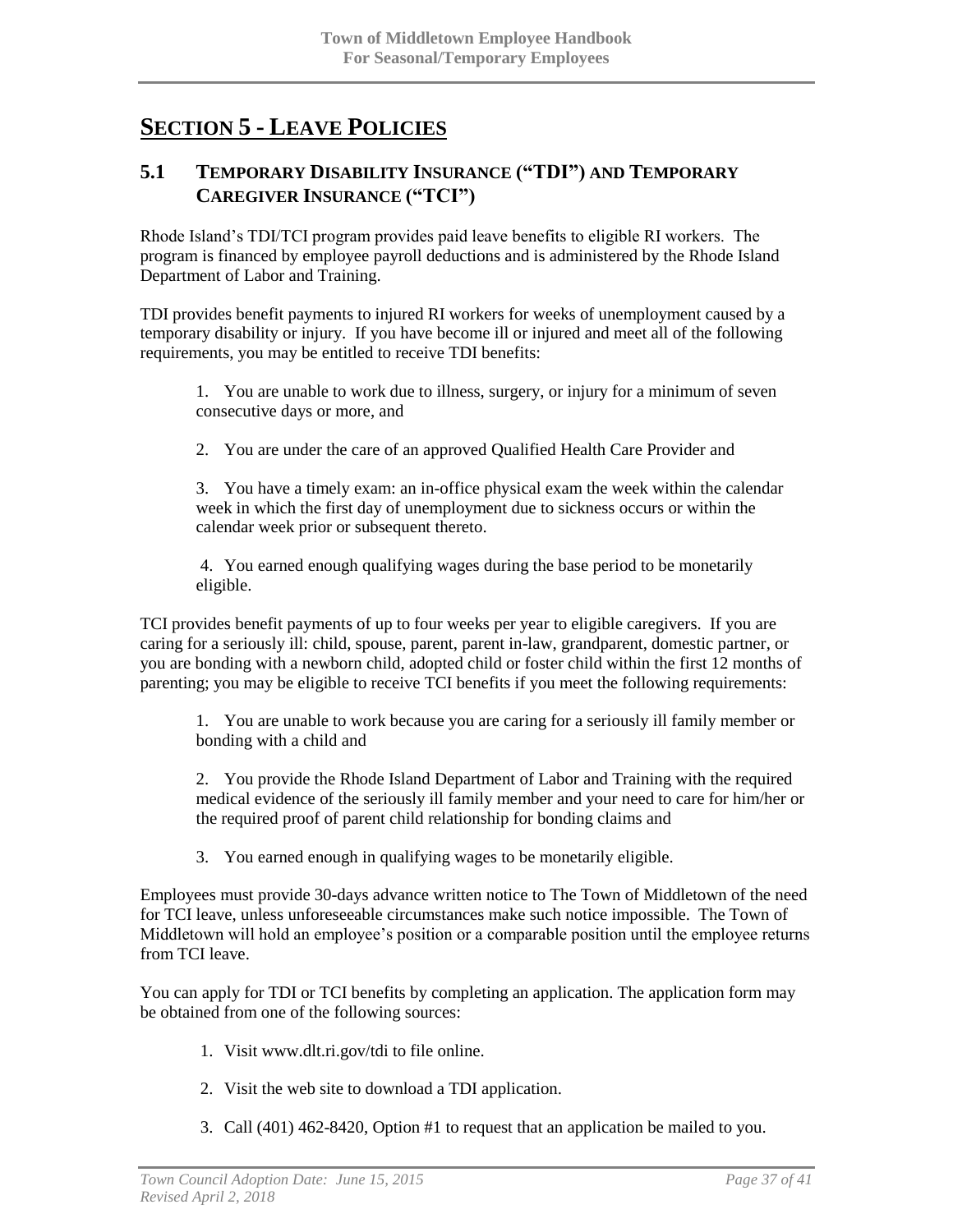# <span id="page-37-0"></span>**5.2 MILITARY LEAVE**

An employee of the Town of Middletown who is a member of the United States Army, Navy, Air Force, Marines, Coast Guard, National Guard, Reserves or Public Health Service will be granted an unpaid military leave of absence for required military service, training or related obligations, in accordance with the law. In the event that the time of such training is optional, the time shall be designated at the discretion of the Town.

Upon receipt of an eligible employee's application for reinstatement, they will be promptly reinstated to the position they vacated at the rate of pay as if they were continuously employed, if the job still exists.

The Town of Middletown administers all employment and reemployment related to military leave in accordance with the requirements set forth in the Uniformed Services Employment and Reemployment Rights Act (USERRA).For additional information on USERRA, visit the Department of Labor website at [www.dol.gov/vets](http://www.dol.gov/vets)

# <span id="page-37-1"></span>**5.3 JURY DUTY**

An employee who is required to be absent from work to perform jury duty shall notify his or her supervisor in advance and shall be granted an unpaid jury duty leave. The Town encourages employees to request a deferral of their civil obligations to another time, when the employee is not scheduled for work, if possible. An employee on jury duty is expected to report to work any day he or she is excused from jury duty.

### <span id="page-37-2"></span>**5.4 HOLIDAYS**

The Town of Middletown recognizes eleven (11) holidays for which most of the Town's business operations are closed. They are New Year's Day, Martin Luther King Day, President's Day, Memorial Day, Independence Day, Victory Day, Labor Day, Columbus Day, Veterans Day, Thanksgiving Day, and Christmas Day.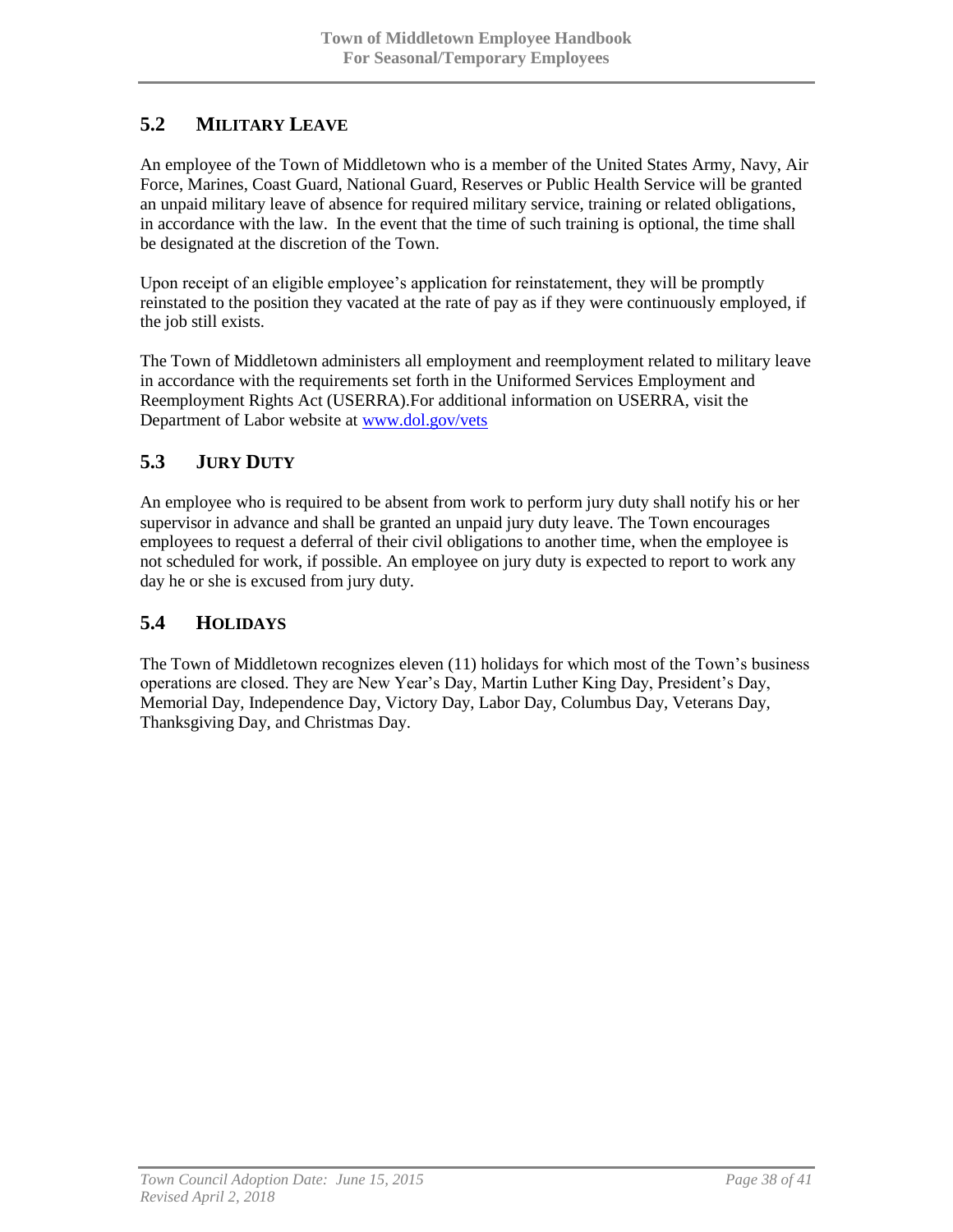# <span id="page-38-0"></span>**SECTION 6 - EMPLOYEE BENEFITS / PROGRAMS**

# <span id="page-38-1"></span>**6.1 EMPLOYEE WELLNESS**

The Town of Middletown strongly believes in the importance of employee wellness in the workplace, and therefore works to promote activities that contribute to the physical, emotional, and psychological well being of all its employees. Through educational awareness, the support of behavioral and lifestyle changes, and creating a supportive environment, the Town is committed to encouraging and promoting activities and programs that contribute to overall employee wellness, to the extent permitted by law and available resources.

### <span id="page-38-2"></span>**6.2 EMPLOYEE TRAINING**

The Town of Middletown believes that continuous training and development is important for improving the performance of its employees and enhancing the services provided by the Town for the public. The Town also recognizes the value and importance of providing opportunities to employees to develop their job-related knowledge and skills throughout their careers with the Town. The Town encourages all employees to be accountable for their continuous learning throughout their careers.

Your department head or the Human Resources department will have information regarding specific in-service training and also Town-wide employee training being offered.

# <span id="page-38-3"></span>**6.9 EMPLOYEE ASSISTANCE PROGRAM**

The Town of Middletown is committed to the well being of all of our employees. The Town recognizes that a wide range of issues, not always directly associated with one's job function, can have an effect on an employee's job performance. Through early intervention many of these issues can be resolved and the impact on job performance and general health minimized. Towards that end the Employee Assistance Program (EAP) has been established to provide professional expertise to employees and their family members when dealing with problems of a personal nature. Employees are encouraged to utilize the program on a self-referral basis for a wide range of personal problems including but not limited to: substance abuse, marriage and family, stress, emotional or psychological, interpersonal relationship, legal, financial and other personal or family difficulties.

For additional information on the EAP contact the Human Resources department or call 1-800- 833-0453 or go to [www.coastlineeap.com.](http://www.coastlineeap.com/)

### <span id="page-38-4"></span>**6.10 WORKERS' COMPENSATION BENEFITS**

The Town complies with the provisions of Rhode Island Workers' Compensation Law and provides legally required benefits to any covered employee who is injured or becomes ill as a result of his or her employment. The Rhode Island Workers Compensation system is a form of no fault insurance designed to provide assistance to employees injured at work for medical expenses and lost wages.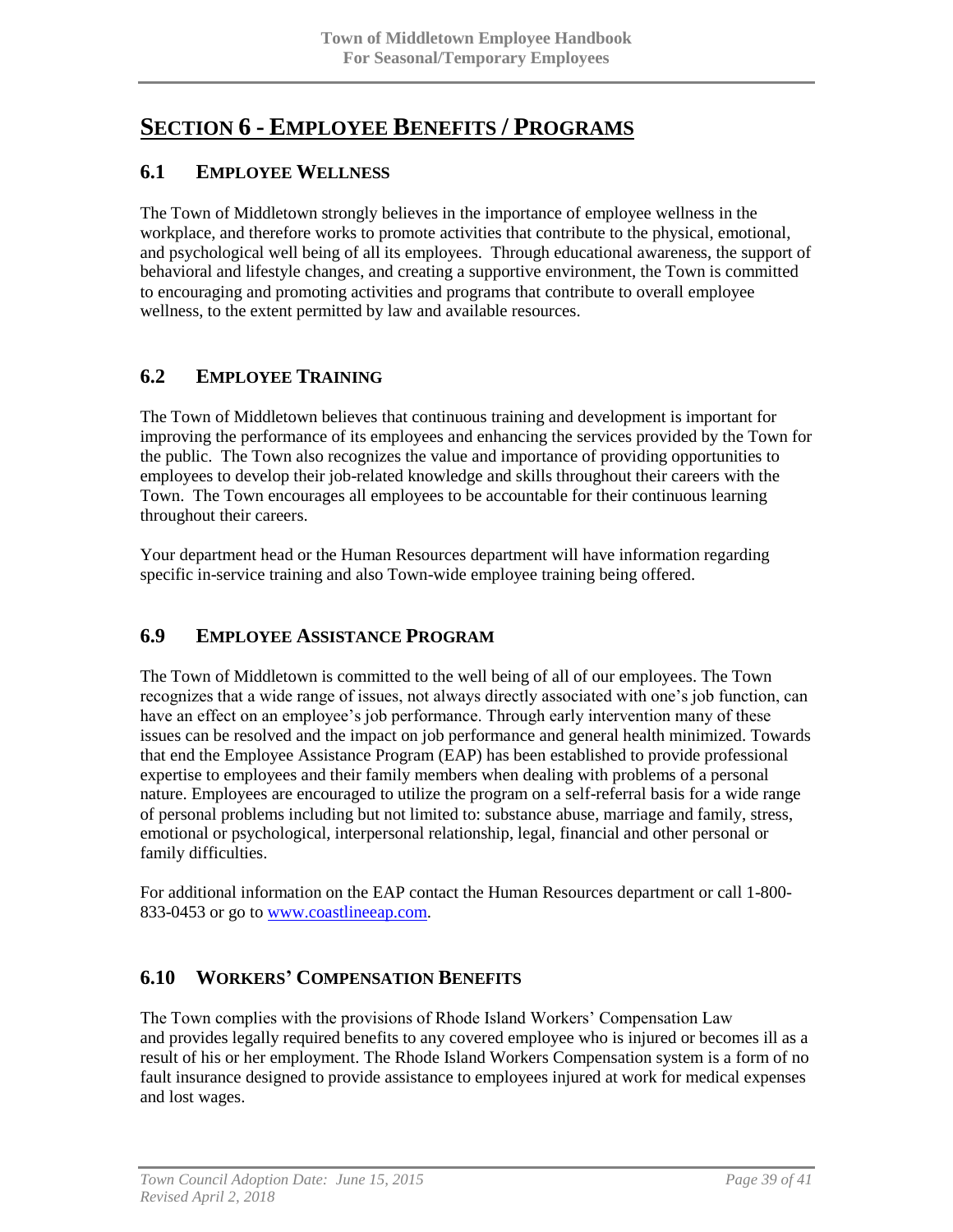Any employee who sustains a job-related injury or illness is required to immediately report the injury or illness to his or her supervisor. Job-related injury is defined as an injury suffered by the employee while in the course of performing his/her job duties. The supervisor or department head is responsible for completing the required Employee Accident Report Form and submitting it to Human Resources within 24 hours of the incident, if possible.

# <span id="page-39-0"></span>**6.11 TOWN RECYCLING PROGRAM**

The Town of Middletown is committed to preserving our environment and therefore encourages recycling efforts town-wide. There are well-marked recycling receptacles conveniently located in all office and meeting areas within the Town buildings so that all employees, residents and visitors can recycle appropriate materials.